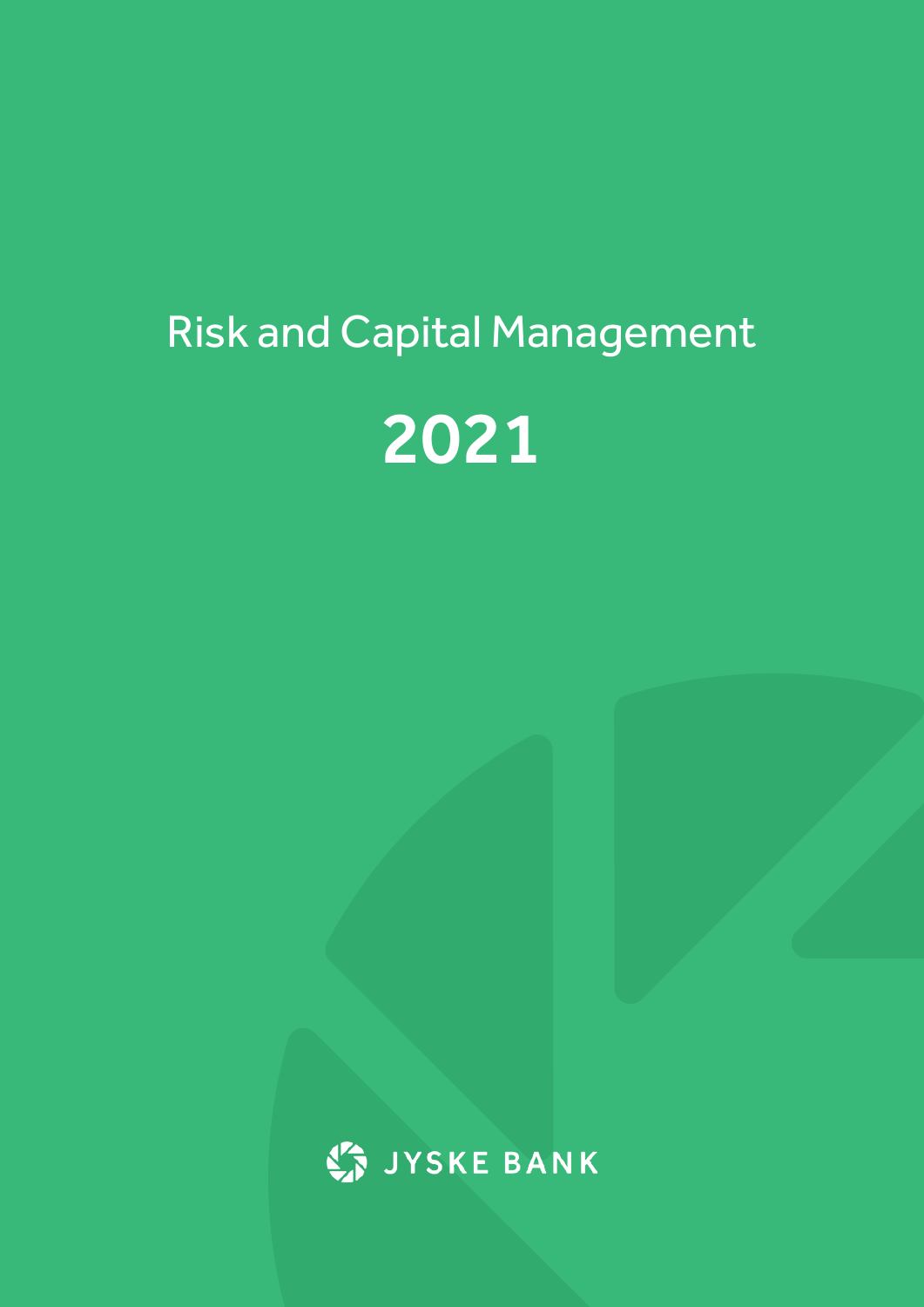

### **Content**

Jyske Bank A/S Vestergade 8-16 DK-8600 Silkeborg Tel: +45 89 89 89 89 E-mail: jyskebank@jyskebank.dk www.jyskebank.dk Business Reg. No.: 17 616617 Prepress and printing: Jyske Bank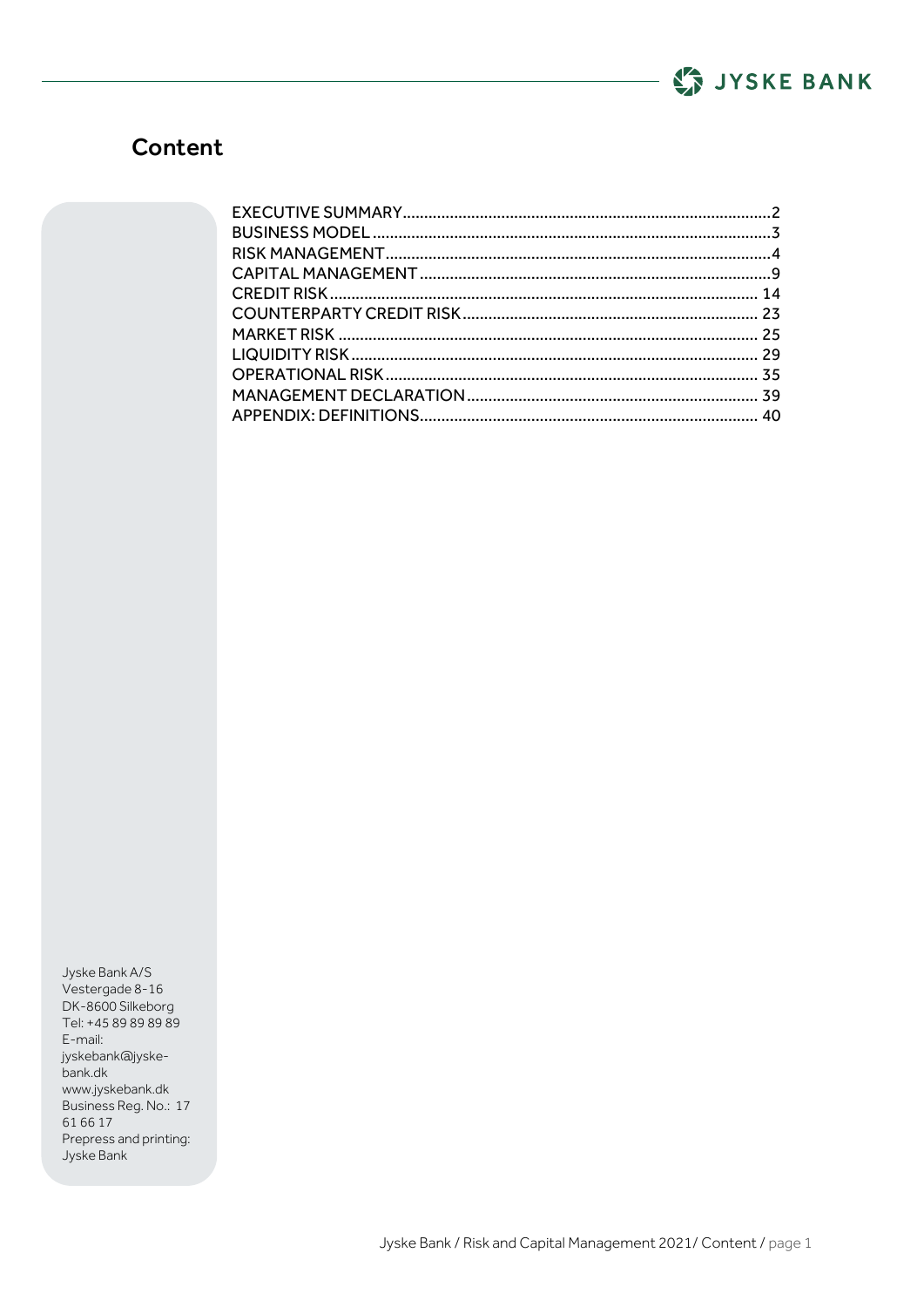### <span id="page-2-0"></span>Executive summary

The objective of this report is to offer insight into the Group's internal risk and capital management and the regulatory capital requirements.

The uncertainty caused by the COVID-19 pandemic has been the overarching focus in the past two years, in trying to enlighten and report on the risks associated with such a change in the external environment. However, due to the nature of the crisis, regular risk parameters were not completely adequate and hence, a magnitude of new analyses was required to monitor the Group's risk. However, the Group's portfolio has generally exhibited great resistance against the crisis. The macroeconomic environment exhibits signs of positive development that support the advancement and increase of business activity in 2022.

The capital-management objectives of Jyske Bank for the coming years are a capital ratio within the range 20-22% and a common equity tier 1 capital ratio between 15% and 17%. At these levels, Jyske Bank can absorb the effects of forthcoming legislative changes and at the same time maintain the desired strategic capital buffer. As of end-2021, the Group's capital is above the capital objectives with a common equity tier 1 capital ratio of 18.2% and a capital ratio of 22.8%. The capital ratios above the objective are caused by the bolstering due to the COVID-19 related uncertainties. The capital levels expect to be within the objectives in the coming year.

In 4<sup>th</sup> quarter 2021, the Group initiated a new sharebuyback programme of DKK 1bn. As of February 1st, 2022, this existing programme was increased by DKK 1bn.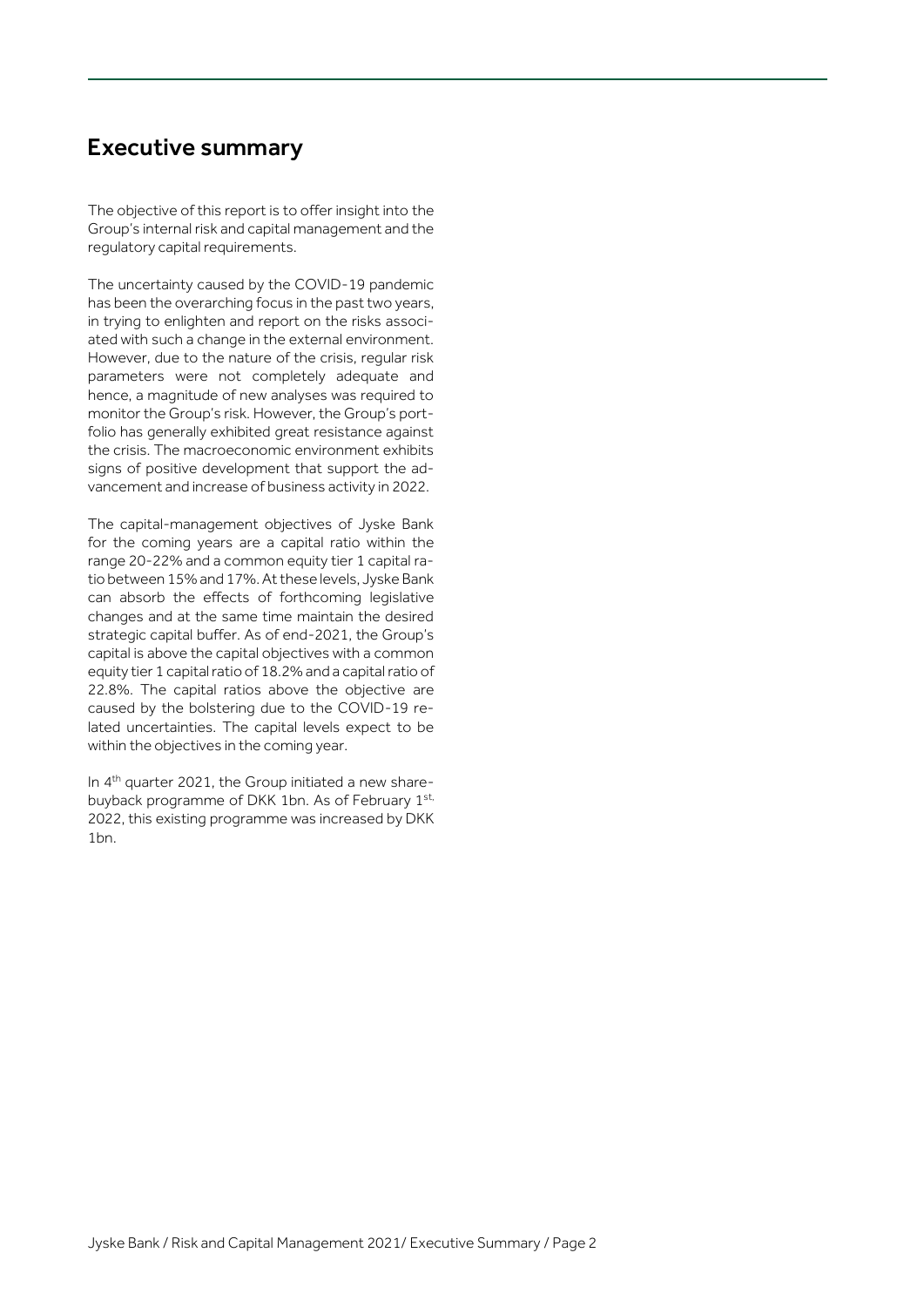

### <span id="page-3-0"></span>Business model



The Jyske Bank Group is a financial group, in which Jyske Bank, being the parent company, conducts banking activities, and subsidiaries provide other financial or accessory activities. The Group conducts mortgage-credit activities through Jyske Realkredit.

The business model of Jyske Bank Group is organized to offer financial products and other related services to private individuals, businesses, and institutions. A main component of the Group's business model is

to provide loans in exchange for collateral in real estate. The Group's mortgage loans are primarily funded by issuing covered bonds and secondarily by issuing mortgage bonds. It is the Group's ambition to maintain an AAA rating of its covered bonds and mortgage bonds issues.

The Group includes the leasing company, Jyske Finans, which supports the business model by facilitating services necessary for clients to obtain their financial objectives.

The Jyske Bank Group offers pension and life insurance products, investment and asset-management products, payment-service products as well as advisory services from sub-contractors, including jointowned sector companies.

The Group cooperates with other financial institutions on the delivery or distribution of the Group's products to the relevant businesses and clients. The Group is primarily operating within Denmark.

Jyske Bank wishes to operate a company that conducts business in a responsible manner and promotes sustainability, as expressed in the UN Sustainable Development Goals. Jyske Bank will offer business solutions that support a sustainable development, supply knowledge of sustainability and make it simple to invest sustainably. Jyske Bank is a founding signatory of the UN Principles for Responsible Banking (PRB) and these principles are used as an overarching approach to our work in integrating sustainability. On a national level, Jyske Bank also supports the 20 recommendations of the Forum for Sustainable Finance.

The Jyske Bank Group undertakes financial risks within established limits and to the extent that the risk-adjusted return contributes to the Group's financial goals. Jyske Bank's financial risks consist mainly of credit risk. The Group will undertake credit risk given that the debtor has the necessary ability to service the debt, and that it can be rendered sufficiently probable that the debtor has the intention to repay the credit granted. Failing that, the collateral must have sufficient value as well as stability of value, and it must be expected that the collateral can be liquidated and cover the remaining credit. Hence, it is a requirement that the Group's earnings must match the associated credit risk and capital charge.

Market risk arises as an integrated part of banking activities, e.g. hedging interest rate risk. Moreover, the Group undertakes market risk when the expected return more than matches the risk. Trading-related market risks arise primarily from client-related transactions. The Group holds only a small trading-related market risk position. Differentiated portfolios characterize the market risk profile and interest rate risk and foreign exchange risk are the main trading-related market risks. Asset and liability management drives the non-trading-related market-risk, where the interest-rate risk exposure is founded in core banking and mortgage activities as well as funding and liquidity management.

Because of the Group's activities, liquidity risk arises when a funding mismatch occurs in the balance sheet. Active liquidity management ensures sufficient liquidity, enabling the Group to meet its short- and longterm obligations.

Furthermore, the Group strives to minimize operational risk, bearing in mind the related costs.

The total risk is adjusted regularly to harmonize with the Group's risk profile and capital structure in accordance with the Group's capital-management objective. This will ensure that the Jyske Bank Group is a trustworthy, long-term business partner for its clients and counterparties.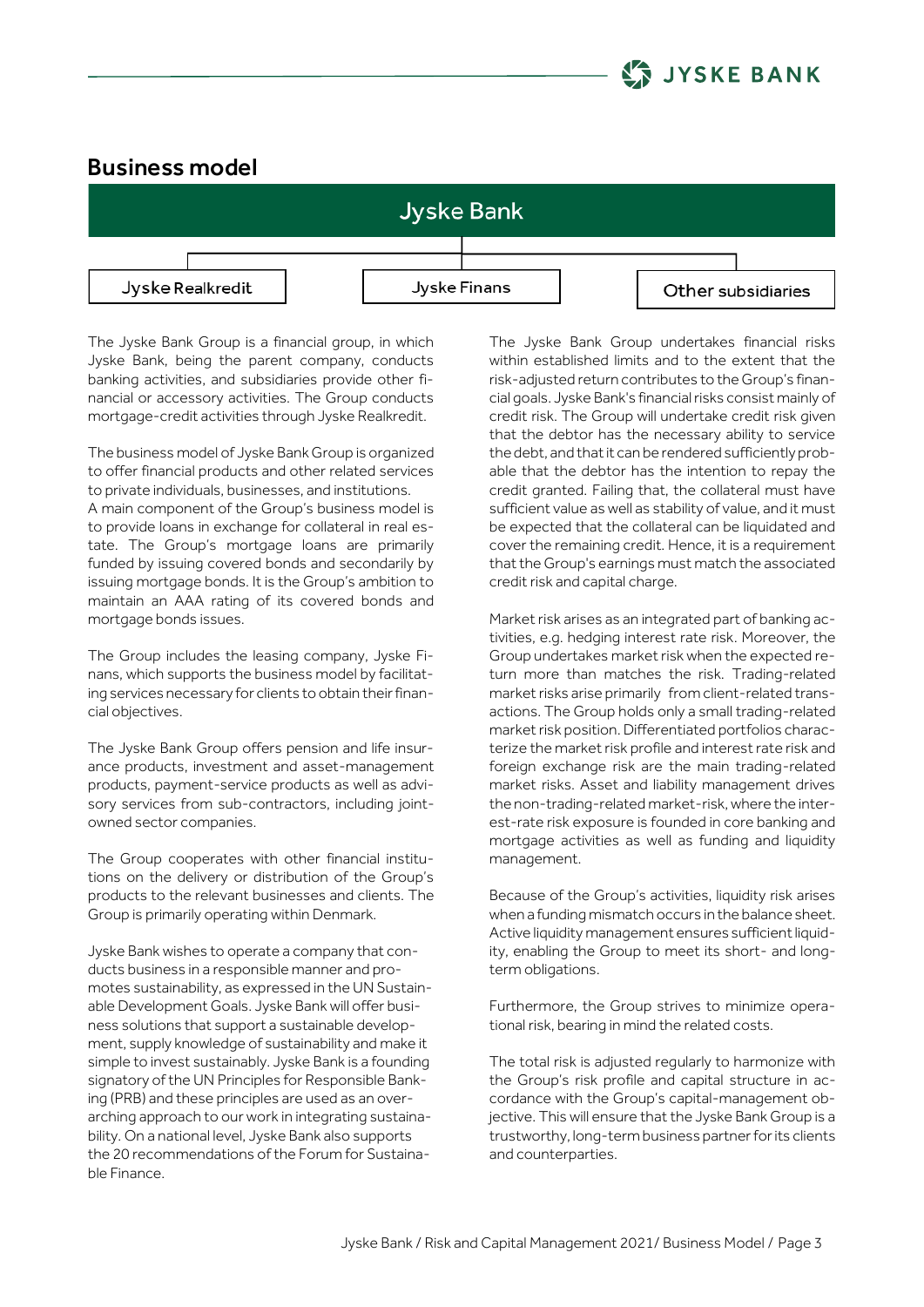### <span id="page-4-0"></span>Risk management

Risk management is fundamental in the Group's daily operations and is anchored at the Group Supervisory Board and the Group Executive Board.

#### **Risk organisation**

The Group Supervisory Board establishes the general principles for risk and capital management as well as for the Group's risk profile and implements these in the Group by adopting several risk policies and instructions. Together with the Group Executive Board, the Group Supervisory Board is responsible for

ensuring that the Group has an organisational structure that will ensure a distinct allocation of responsibility and include an appropriate separation of functions between development units, operating units and control units in the daily monitoring and management of the Group's risks. The Group Executive Board is responsible for the day-to-day risk management of the Group and will ensure that policies and instructions are implemented and complied with. The Risk unit constitutes an individual unit with direct reference to the CEO of the Group.

### **RISK ORGANISATION**



The Group Executive Board has appointed a Group Chief Risk Officer, who is the director of the unit Risk. His responsibilities include activities involving risks across areas of risk and organisational units. The unit is responsible for:

- proposals of risk policies and risk-management principles to the Group Executive Board and the Group Supervisory Board.
- implementation of risk-management principles and policies in order to improve risk management on an ongoing basis.
- quantification of the Group's risk exposure as well as monitoring and reporting to ascertain that the Group's risk exposure does not exceed the limits defined by the Group Supervisory Board.
- recognition, measurement and reporting of risk in the Group as well as the implementation of risk-management tools.

To achieve efficient risk management, the Group has appointed a Chief Risk Officer at Jyske Realkredit and Jyske Invest in line with regulatory requirements.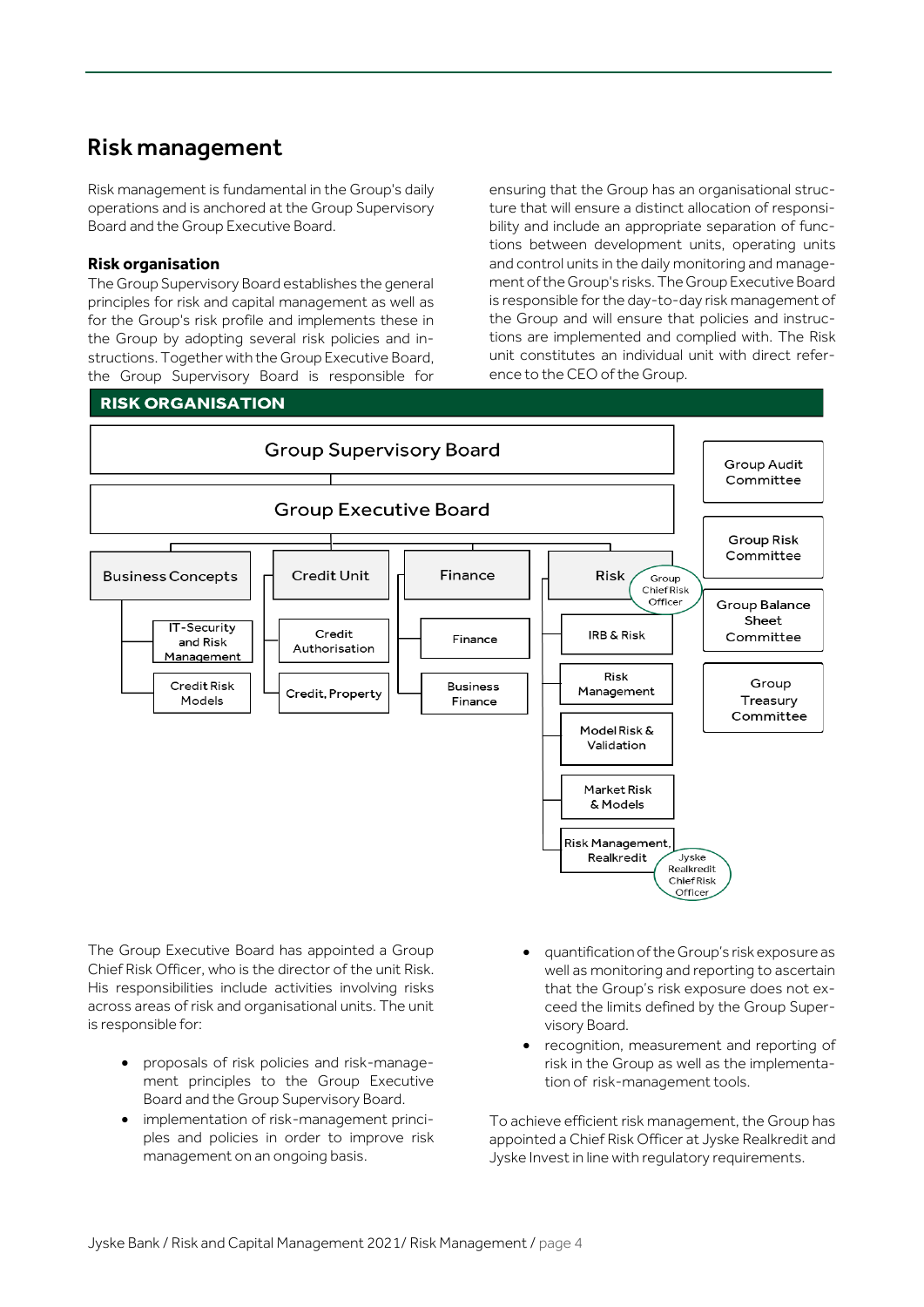The organisational structure of the Group, in which Risk is separated from the risk-taking units, will ensure that the unit is independent of business-oriented activities.

Day-to-day management of credit risk is undertaken by relationship managers as well as the Credit Unit under the framework of credit policies and credit instructions.

Jyske Bank has three business areas that manage market risk. Group Treasury manages strategic market risk, and investments are in general based on a long-term view of the financial markets. Jyske Markets and Jyske Realkredit manage short-term market risk as part of the servicing of clients' trades in financial instruments and in the mortgage-credit business.

Similarly, Group Treasury manages the strategic liquidity risks, and Jyske Markets and Jyske Realkredit manages the short-term operational liquidity risk.

The individual organisational units of the Group undertake the day-to-day management of operational risk, including risks related to IT.

Risk management of the specific risk types are more thoroughly described in the chapters covering the individual risks.

Several committees consider and process risk-related issues:

The Group Audit Committee oversees whether the Group's internal management and risk-management systems operate effectively. These tasks are carried out through written and oral reporting to the committee and the committee's consideration of relevant internal and external audit reports.

The Group Risk Committee carries out the preliminary consideration of risk-related issues before the final consideration by the Group Supervisory Board. At quarterly meetings and in case of special circumstances, subjects in relation to the following are discussed:

- the Group's risk profile and the implementation hereof in the organisation. the Group's capital base as well as capital requirements.capital and liquidity buffers with related contingency plans including the Group's recovery plan.
- material changes of the model set-up for risk management as well as re-estimation and validation of models.
- internal procedures for risk measurement and management.

• assessment of material products earnings and risk profiles.

**LA JYSKE BANK** 

- new legislation relating to capital structure or risk management.
- Assessment of new products and services with substantial risk for the Group or clients.
- topics of strategic relevance for the Group's overall risk management.

The main task of the Group Treasury Committee is to ensure that the Group's actual market-risk profile is in line with the intended risk profile and the assessment of market expectations.

The Group's liquidity-risk profile, balance-sheet development and financial structure are assessed by the Group Balance-Sheet Committee, which at its quarterly meetings ensures a continuously adequate liquidity-risk profile and balance-sheet structure according to the general guidelines.

#### **Risk reporting**

The Group Supervisory Board and the Group Executive Board receive regular reports on the risk development and the utilisation of the allocated risk limits and can therefore monitor whether the risk limits are adhered to and evaluate their appropriateness.

The business unit, Risk, continuously focuses on providing relevant and timely analyses to ensure the basis for the most qualified decision making of the management.

Risk reporting is submitted to the Group Supervisory Board, the Group Executive Board, the Group Supervisory Board Committees and relevant business areas, depending on the relevance of the contents of the reports.

Moreover, risk reporting is prepared for the supervisory boards and executive boards of the individual subsidiaries.

The following table provides an overview over the groupwise risk reporting to the Group Executive Board and the Group Supervisory Board.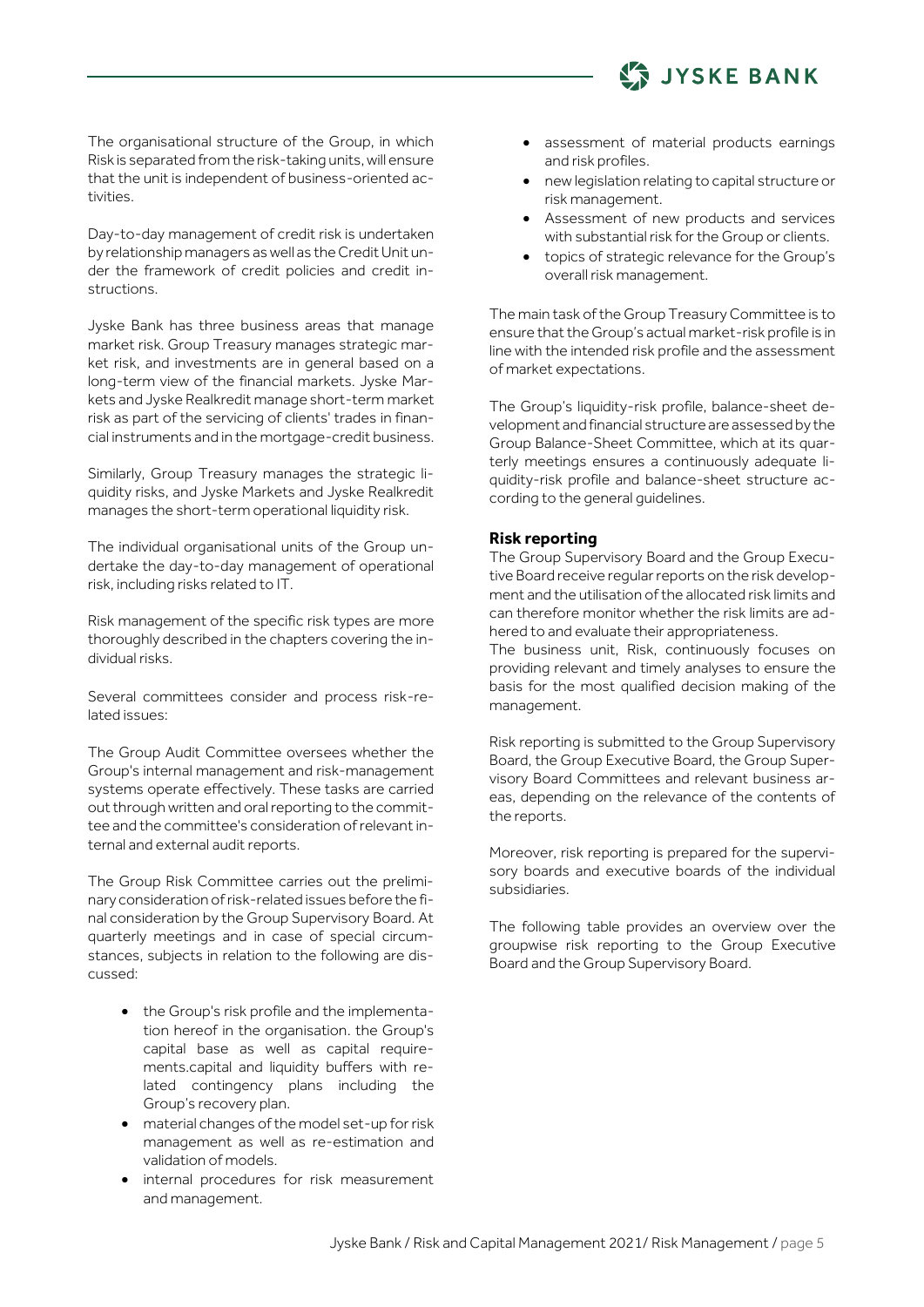|                                |                                                    |           |                                                       | REPORTING TO THE GROUP SUPERVISORY BOARD AND THE GROUP EXECUTIVE BOARD                                                                                                                                                                                                                                                                                                                                                                                                                                                                                                                                                                                                                                                                                                                                                                                                                                                                                                                                                                                                                                                                                                                                                                                                                              |
|--------------------------------|----------------------------------------------------|-----------|-------------------------------------------------------|-----------------------------------------------------------------------------------------------------------------------------------------------------------------------------------------------------------------------------------------------------------------------------------------------------------------------------------------------------------------------------------------------------------------------------------------------------------------------------------------------------------------------------------------------------------------------------------------------------------------------------------------------------------------------------------------------------------------------------------------------------------------------------------------------------------------------------------------------------------------------------------------------------------------------------------------------------------------------------------------------------------------------------------------------------------------------------------------------------------------------------------------------------------------------------------------------------------------------------------------------------------------------------------------------------|
|                                | Report                                             | Frequency | Recipient                                             | Contents                                                                                                                                                                                                                                                                                                                                                                                                                                                                                                                                                                                                                                                                                                                                                                                                                                                                                                                                                                                                                                                                                                                                                                                                                                                                                            |
|                                | ICAAP report                                       | Annually  | Group Supervisory<br>Board, Group<br>Executive Board, | In-depth description of the Group's statement of the capital requirements<br>based on the 8+ method of the Danish FSA. In particular, a more elaborate<br>description of the methodological approach of estimating the capital re-<br>quirements. Future implications of the Group's capital structure based on<br>sensitivity analyses and projections under various stress scenarios.                                                                                                                                                                                                                                                                                                                                                                                                                                                                                                                                                                                                                                                                                                                                                                                                                                                                                                             |
|                                | Group capital<br>requirement<br>statement          | Quarterly | Group Supervisory<br>Board, Group<br>Executive Board, | Statement of the Group's capital requirement for pillar 1, pillar 2 and addi-<br>tional capital buffers. Hereto, development in risk exposure is presented.                                                                                                                                                                                                                                                                                                                                                                                                                                                                                                                                                                                                                                                                                                                                                                                                                                                                                                                                                                                                                                                                                                                                         |
| <b>OVERALL PICTURE OF RISK</b> | Group risk<br>report                               | Quarterly | Group Supervisory<br>Board, Group<br>Executive Board, | Information on the quarterly development in the Group's risk along with the<br>status of established risk targets and recovery indicators. The report in-<br>cludes capital projections encompassing all risks in different scenarios.<br>The credit quality of the Jyske Realkredit and Jyske Bank portfolios is<br>$\bullet$<br>explained, including the development of credit quality, overdraft and<br>risk exposures along with an assessment of concentration risk. More-<br>over, it provides an overview of the development of the completed<br>credit inspections. Additionally, the annual credit report includes con-<br>temporary relevant themes/issues<br>The Group's overall market-risk exposure based on authority granted<br>$\bullet$<br>at group level is described. The reporting emphasizes the key strate-<br>gic risk positions at Group Treasury but also includes overall numbers<br>for Jyske Markets and Jyske Realkredit.<br>The overall balance-sheet development is reported with emphasis on<br>$\bullet$<br>funding structure, refinancing risk and liquidity reserves relative to<br>maturity profiles.<br>The development in the Group's largest non-financial risks as well as<br>$\bullet$<br>realised operational losses over the recent period are reported. |
|                                | Financial and<br>risk reporting                    | Quarterly | Group Supervisory<br>Board, Group<br>Executive Board  | Reports on the development of the business units' risk-adjusted results,<br>etc.                                                                                                                                                                                                                                                                                                                                                                                                                                                                                                                                                                                                                                                                                                                                                                                                                                                                                                                                                                                                                                                                                                                                                                                                                    |
|                                | Group balance<br>sheet and<br>liquidity report     | Quarterly | Group<br>Executive Board                              | Information about the development of the Group's balance sheet, capital,<br>risk profile, liquidity as well as funding structure and funding requirements.<br>Overview of supervisory diamond and leverage ratio, etc.                                                                                                                                                                                                                                                                                                                                                                                                                                                                                                                                                                                                                                                                                                                                                                                                                                                                                                                                                                                                                                                                              |
| RKET RISK<br>⋚                 | Market risk<br>report                              | Monthly   | Group<br>Executive Board                              | The report describes the Group's overall market risk exposure based on<br>authority granted for both the Group and the three acting units - Group<br>Treasury, Jyske Markets and Jyske Realkredit. Moreover, the report in-<br>cludes a description of liquidity positions that exceed the authorised limits<br>as well as changes in authority granted.                                                                                                                                                                                                                                                                                                                                                                                                                                                                                                                                                                                                                                                                                                                                                                                                                                                                                                                                            |
|                                | Balance-sheet,<br>liquidity and<br>funding profile | Monthly   | Group Executive<br>Board                              | Information about the balance-sheet development including changes in<br>the deposits and lending components; the funding structure, refinancing<br>risk and liquidity reserves relative to run-off profile. Access to and pricing of<br>capital markets funding is also reported.                                                                                                                                                                                                                                                                                                                                                                                                                                                                                                                                                                                                                                                                                                                                                                                                                                                                                                                                                                                                                   |
| LIQUIDITY<br>RISK              | <b>ILAAP</b>                                       | Annually  | Group Supervisory<br>Board, Group<br>Executive Board  | Annual assessment of the Group's funding and liquidity-adequacy profile<br>with focus on the Group's liquidity status, managerial initiatives throughout<br>the year as well as the development of important key figures.                                                                                                                                                                                                                                                                                                                                                                                                                                                                                                                                                                                                                                                                                                                                                                                                                                                                                                                                                                                                                                                                           |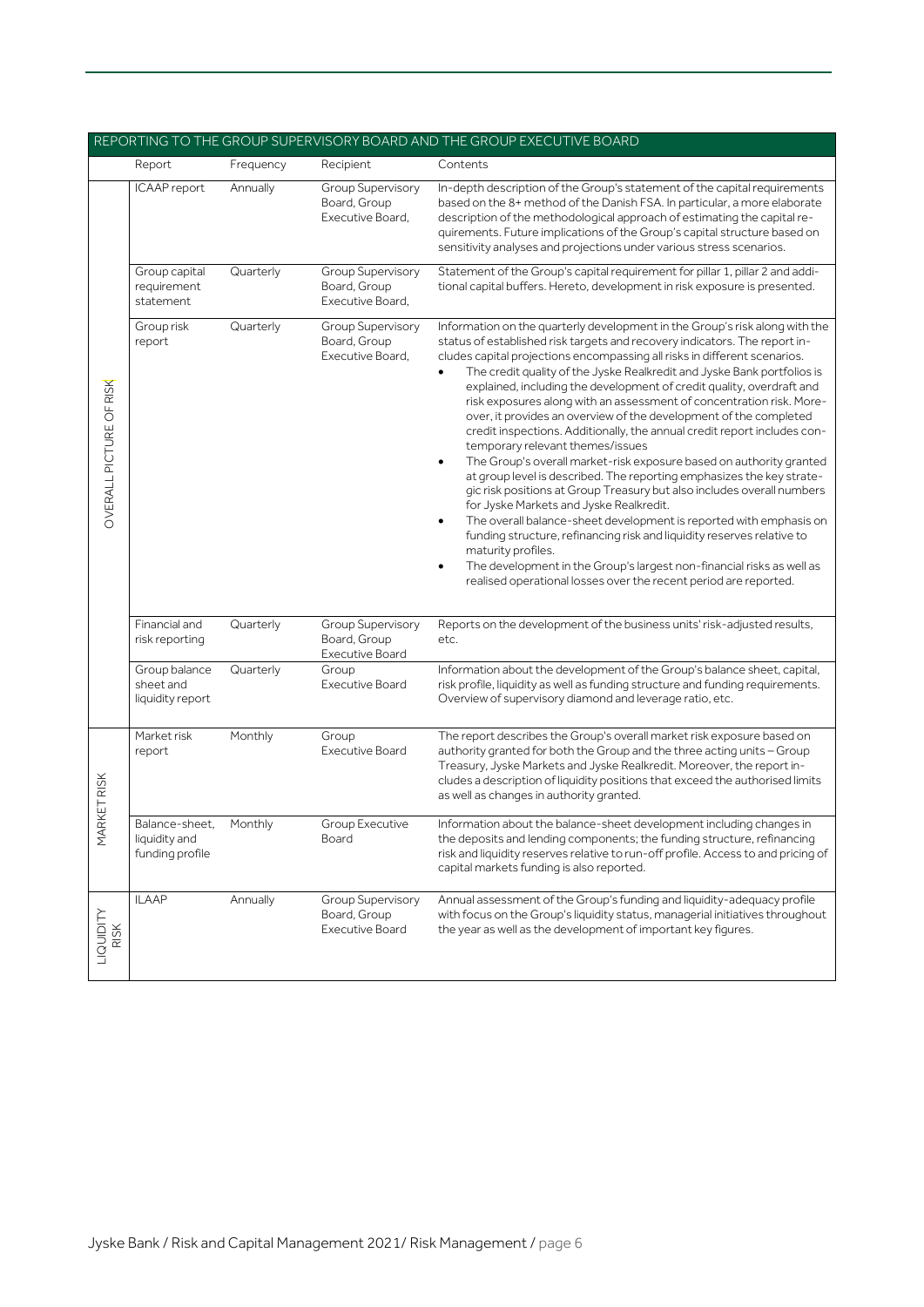#### **Internal risk management**

In the Group's internal risk management, risk-adjusted target returns are used in the form of RoRC (Return on Regulatory Capital) as a general management tool. RoRC calculations offer an overview of the risk and profitability of the various activities of the Group. RoRC calculations are based on the current valid regulatory capital requirements (CRR2), and the development in the general credit quality of the portfolio, concentration risk and other capital elements are included in the assessment.

RoRC at division and business-unit level forms an integral part of the reporting to the management of the business units, who determine activities for follow-up and any initiatives to manage risk within the risk appetite stated by the Supervisory Board.

RoRC is also applied at client and product level to measure results, assess profitability, and determine prices of new loans. RoRC calculations and the facilities for pricing are made available in profitability systems where employees and managers have access to current profitability calculations at various levels. The profitability systems allow for expenses, including expenses relating to the funding of the loans.

The profitability systems consider the composition of the Group's credit portfolio through a concentration risk calculation based on methods developed by the Basel Committee for Banking Supervision, which means that concentration effects and diversification effects are reflected directly in the profitability calculations of new and existing loans. If loans, for instance, are granted to clients in sectors, which are highly correlated with the market or where the portfolio already contains large exposures, this will result in higher capital requirements and therefore lower profitability.

The recent replacement of economic capital with regulatory capital strengthens coherence between internal risk management and the external solvency assessment with the aim of ultimately improving pricing decisions throughout the various levels of the Group.

#### **Supervisory diamond**

The supervisory diamond defines several special risk areas including specified limits that institutions should not exceed. The supervisory diamond for Jyske Bank A/S and Jyske Realkredit A/S is shown in the following table.

| THE SUPERVISORY DIAMOND FOR JYSKE BANK A/S                                                             |      |       |  |  |
|--------------------------------------------------------------------------------------------------------|------|-------|--|--|
|                                                                                                        | 2021 | 2020  |  |  |
| Sum of large exposures < 175% of the<br>adjusted capital base                                          | 110% | 82%   |  |  |
| Increase in loans and advances < 20%<br>annually                                                       | 8%   | $-7%$ |  |  |
| Exposures to property administration and<br>property transactions < 25% of total loans<br>and advances | 9%   | 10%   |  |  |
| Liquidity surplus (LCR basis)                                                                          | 188% | 169%  |  |  |

At end-2021, Jyske Bank A/S met all the benchmarks of the supervisory diamond.

| THE SUPERVISORY DIAMOND FOR JYSKE REALKREDIT A/S                                                                                     |         |        |  |
|--------------------------------------------------------------------------------------------------------------------------------------|---------|--------|--|
|                                                                                                                                      | 2021    | 2020   |  |
| Concentration risk < 100%<br>Increase in loans and advances < 15% annu-<br>ally in the segment:<br>Owner-occupied homes and vacation | 46.8%   | 51.0%  |  |
| homes                                                                                                                                | -1 2%   | $-21%$ |  |
| Residential rental property                                                                                                          | 8.3%    | 5.9%   |  |
| Agriculture                                                                                                                          |         |        |  |
| Other sectors                                                                                                                        | $-0.5%$ | 6.6%   |  |
| Borrower's interest-rate risk < 25%                                                                                                  |         |        |  |
| Residential property                                                                                                                 | 14.9%   | 16.5%  |  |
| Interest-only schemes < 10%<br>Owner-occupied homes and vacation<br>homes                                                            | 5.6%    | 6.0%   |  |
| Loans with frequent interest-rate fixing:                                                                                            |         |        |  |
| Refinancing (annually) < 25%                                                                                                         | 15.1%   | 16.2%  |  |
| Refinancing (quarterly) < $12.5\%$                                                                                                   | 1.0%    | 1.4%   |  |

At end-2021, Jyske Realkredit A/S also met all the benchmarks of the supervisory diamond.

#### **Remuneration**

The purposes of the remuneration policy are to:

- reward value-creating, competent and responsible conduct
- support productivity and job satisfaction
- promote sound and efficient risk management
- prevent conflicts of interest and strengthen the liability to act in the best interest of the clients
- ensure equal pay for equal work.

The policy applies to all companies in the Group. Jyske Bank has opted out of using direct bonus schemes with variable salaries. The Group's remuneration policy and latest remuneration reports are available at investor.jyskebank.com/investorrelations/governance.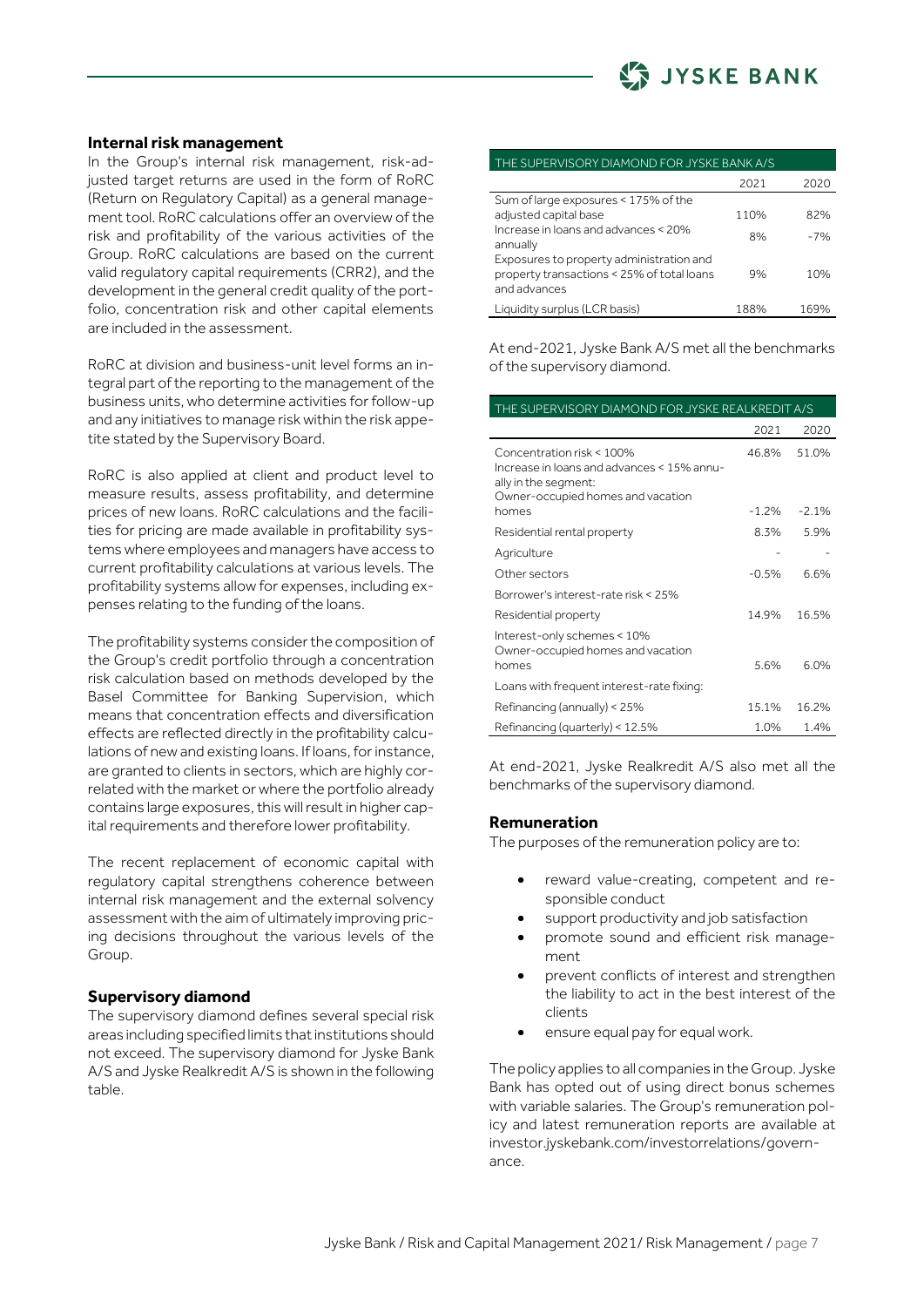#### **Disclosure**

The report on risk and capital management serves as the Group's main document for disclosure of the information required in CRR. In addition to the report a number of tables on [investor.jyskebank.com/in](https://investor.jyskebank.com/investorrelations/capitalstructure)[vestorrelations/capitalstructure](https://investor.jyskebank.com/investorrelations/capitalstructure) provide further details to comply with transparency requirements from the CRR and the EBA guidelines on disclosure requirements under Part Eight of Regulation (EU) No 575/2013. The Group assesses the need for more frequent disclosure on an ongoing basis.

#### **Sustainability**

Jyske Bank Group strive to operate a sustainable and responsible business and use the UN Principles for Responsible Banking (PRB) as an overarching approach to the work on integrating sustainability. Our approach "all progress counts" means focusing on supporting customer progress and facilitating our customers' options for making sustainable choices and decisions. Based on this, Jyske Bank are integrating ESG considerations more into the credit process. E.g., are ESG risks qualitatively assessed in the lending process on corporates, and initiatives to further enrich data on clients regarding ESG are a focus that will continue. In addition, the Risk unit has started to assess and quantify climate-related physical risks in the lending portfolio.

Hence, it has been a natural step for Jyske Bank to become a supporter of the Task Force on Climate-related Financial Disclosure (TCFD) which provides guidelines for assessing physical and transitions risks. The journey towards a stronger quantitative focus on climate is for Jyske Bank in its early stage, and the work will in the future contribute to a better integration of climate risk and opportunities in risk management.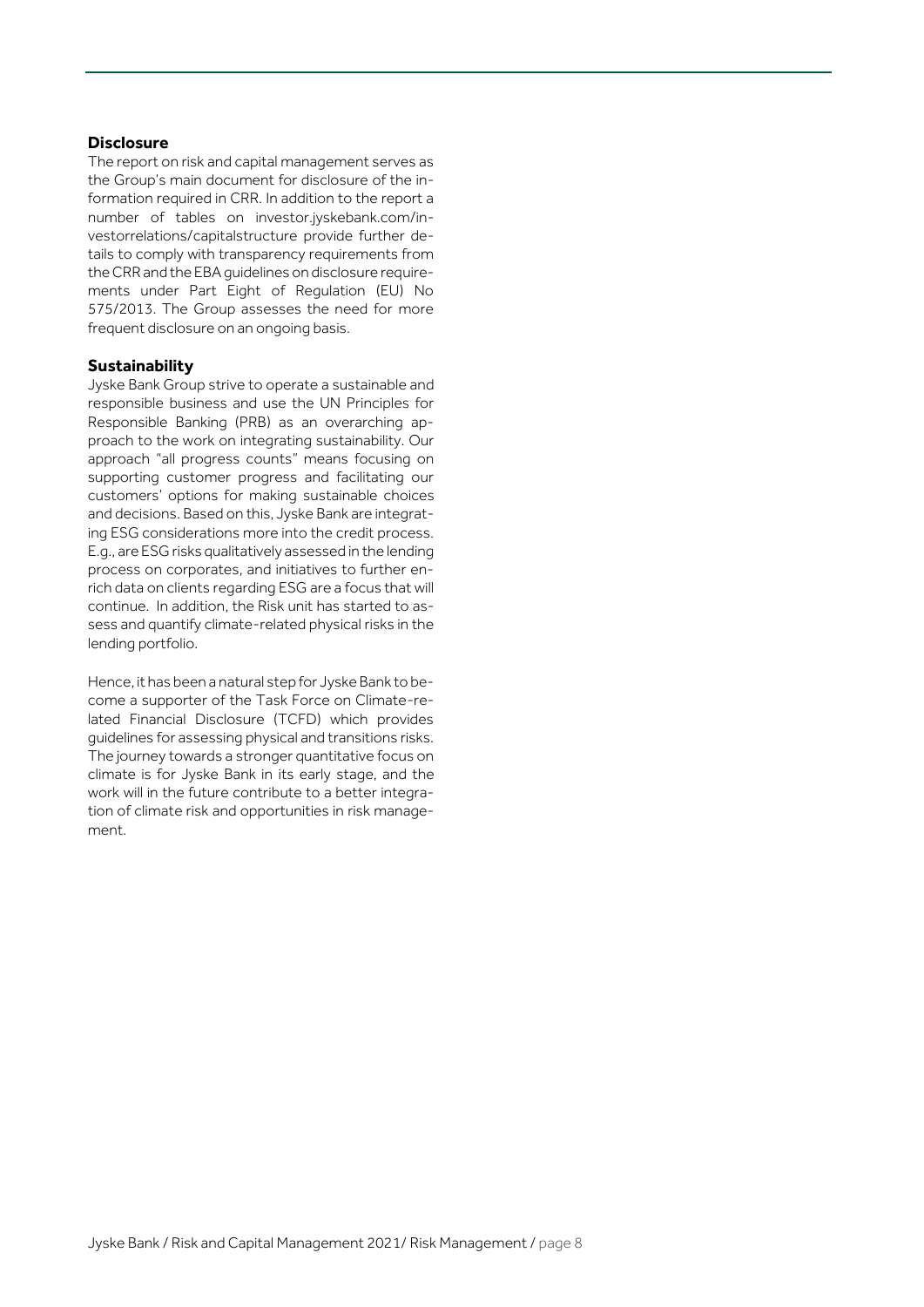### <span id="page-9-0"></span>Capital management

- During 2021, Jyske Bank has increased the capital base and experienced very low write downs and losses.
- As a result of the strong capital position, above the groups objective, and the macroeconomic situation, the group has initiated a new share buyback programme of DKK 1b in 4<sup>th</sup> quarter 2021. This programme has been additionally increased with DKK 1bn with effect from 1<sup>st</sup> quarter 2022.

The objective of capital management is to optimise the Group's capital structure given the risk profile.The capital-management objectives of Jyske Bank for the coming years is a capital ratio within the range 20- 22% and a common equity tier 1 capital ratio between 15% and 17%. At these levels, Jyske Bank are able to absorb the effects of forthcoming legislative changes and at the same time maintain the desired strategic capital buffer. As of end-2021, the Group's capital is above the capital objectives with a common equity tier 1 capital ratio of 18.2% and a capital ratio of 22.8%. The capital ratio is above the objective due to bolstering related to COVID-19 uncertainties. The capital levels are expected to be within the objectives in the coming year. The addition of the of the buyback programme of DKK 1bn announced ultimo January 2022, will support the convergence between capital ratios and objectives.

S&P's RAC for Jyske Bank Group has been substantial above the critical 10% mark since the change of Economic Risk Score for Denmark mid-2019. End-2021 the Group's RAC reached a level of above 13%against 12.7% end-2020. S&P's RAC is only to a very limited degree expected to be restricting in relation to capital management, since The Group can maintain the score "strong" as long as a RAC above 10% is preserved.

#### **Capital base**

At end-2021, the Common Equity Tier 1 capital amounted to 80% of the capital base, an increase of 2 percentage points compared to end-2020. Nonetheless, the level of Common Equity Tier 1 capital is comfortable relative to the CET1 requirements.

The capital base is stated in the subsequent table $^1$ .

| <b>CAPITAL BASE</b>          |         |         |
|------------------------------|---------|---------|
| DKKm                         | 2021    | 2020    |
| Equity                       | 34,911  | 33,325  |
| Intangible assets            | Ω       | Ω       |
| Cautious valuation           | $-285$  | -360    |
| Share-buyback programme      | $-272$  | $-750$  |
| Other deductions             | $-102$  | $-21$   |
| Common Equity Tier 1 capital | 34,252  | 32,194  |
| Additional Tier 1 capital    | 3,329   | 3.539   |
| Tier 1 capital               | 37,581  | 35,733  |
| Tier 2 capital               | 5,275   | 5,334   |
| Capital base                 | 42,856  | 41,067  |
| Risk Exposure Amount         | 188,181 | 179,426 |

Because of the COVID-19 pandemic, the Group chose to revoke its announced share-buyback programme back in first quarter of 2020. However, during 2021 the macroeconomic conditions have improved significantly, and is now at a higher activity level than before the outbreak. Combined with the strong capital position of the group, this has led to a share-buyback programme of DKK 1bn starting Q4 2021, as well as the recently announced addition of DKK 1bn, effective primo February 2022. An increase of AT1 capital was successfully executed during Q1 of 2021 to ensure a cost-efficient capital structure. The capital structure is evaluated regularly to maintain an adequate structure.

Situations may arise necessitating a transfer of capital between the companies of the Group. However, the transfer of capital must take place subject to the capital requirements of the individual subsidiaries. There are no obstacles for a quick repayment of claims between parent company and subsidiaries.

#### **Leverage ratio**

The leverage ratio is a non-risk sensitive measure for the maximum extent of the balance-sheet leverage and is calculated as Tier 1 capital relative to the Group's total non-weighted exposures. The EU has opted for a binding leverage ratio requirement of minimum 3%. The implementation date of this requirement was June 28<sup>th</sup>, 2021.

The Group Supervisory Board has adopted a policy for maximum leverage. To ensure a satisfactory development of the balance sheet, the Group's balance sheet is considered in two sub-portfolios as it is assessed that the Group's banking and mortgage activities have different adequate leverage levels. The

<sup>&</sup>lt;sup>1</sup> The capital base is specified in further detail according to the requirements as per the CRR at investor.jyskebank.com/investorrelations/capitalstructure.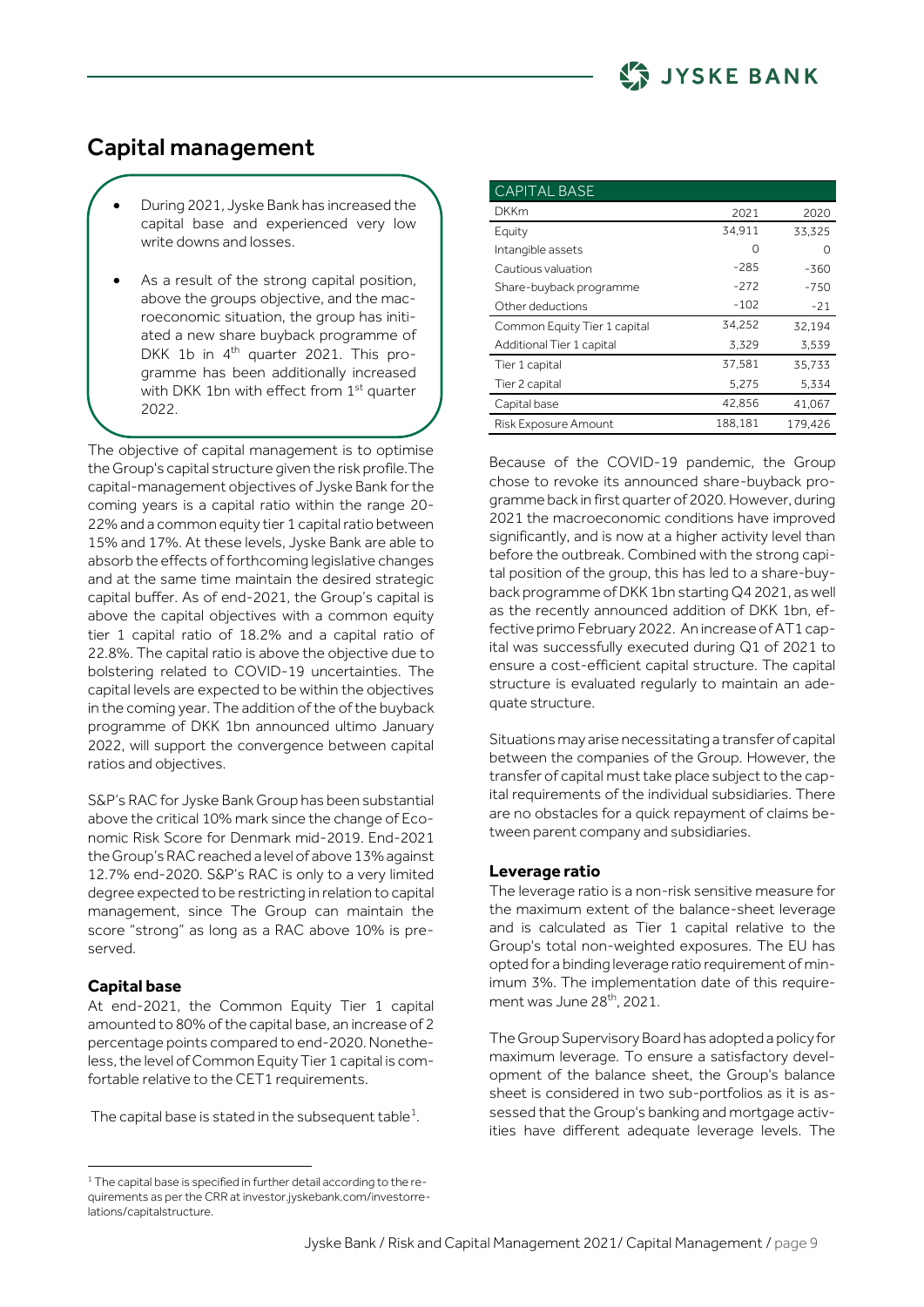banking activities of the Group involve a higher risk in respect to liquidity and capital relative to the Group's mortgage activities. Therefore, a higher acceptable leverage is applied to the mortgage activities than to the banking activities.

At end-2021, the leverage ratio for the Group was at  $5.4\%$ <sup>2</sup>.

| LEVERAGE RATIO!  |      |      |
|------------------|------|------|
| $\%$             | 2021 | วกวค |
| Jyske Bank Group |      |      |

#### **ICAAP and capital requirement**

Jyske Bank's ICAAP (Internal Capital Adequacy Assessment Process) forms the basis of the assessment of the Group's capital structure and hence the determination of the Group's capital requirement. The assessment is based on the current relationship between the Group's risk profile and capital structure as well as forward-looking considerations that may affect this. Stress tests are used to expose the bank's robustness to micro- and macroeconomic factors.

#### **Capital requirement**

Jyske Bank applies an 8+ setup when determining the capital requirement. Throughout the ICAAP, analyses are carried out for each risk type, addressing qualitative as well as quantitative elements with regard to ongoing quality assurance, including evaluation of model assumptions and monitoring. The analyses cover relevant risk factors within each risk type in accordance with current legislation.

The capital requirement expresses the pillar 1 regulatory requirement of 8% of the total risk exposure amount with additions for above normal risk represented by pillar 2. Thus, it expresses Jyske Bank's own assessment of the capital requirement based on the risk profile of the Group and reflections concerning the Group's own data, experience and management.

Jyske Bank has been approved to apply the advanced internal rating-based approach (AIRB) to measure credit risk. The approval extends to the application of advanced methods for the calculation of the capital requirement for the majority of the Group's credit portfolio.

The capital requirements for market risk and operational risk are calculated according to the standardised approaches. The development of the capital requirements for credit risk, market risk and operational risk is outlined in the table below and is further

 $2$  The leverage ratio is specified in further detail according to the requirements as per the CRR at investor.jyskebank.com/investorrelations/capitalstructure.

described in the chapters covering the individual risk types.

| CAPITAL REQUIREMENTS BY RISK TYPE |        |                    |        |                    |  |
|-----------------------------------|--------|--------------------|--------|--------------------|--|
| <b>DKKm</b>                       | 2021   | % of<br><b>REA</b> | 2020   | % of<br><b>REA</b> |  |
| Pillar 1                          |        |                    |        |                    |  |
| Credit risk                       | 13,052 | 6.9                | 12,356 | 6.9                |  |
| Market risk                       | 858    | 0.5                | 824    | 0.5                |  |
| Operational risk                  | 1,144  | 0.6                | 1,174  | 0.6                |  |
| Capital requirement, Pillar 1     | 15,054 | 8.0                | 14,354 | 8.0                |  |
| Pillar <sub>2</sub>               |        |                    |        |                    |  |
| Credit risk                       | 4,122  | 2.2                | 4,910  | 2.7                |  |
| Market risk                       | 1,681  | 0.9                | 1.140  | 0.6                |  |
| Operational risk                  | 249    | 0.1                | 414    | 0.2                |  |
| Other                             | 21     | 0.0                | 73     | 0.1                |  |
| Capital requirement, Pillar 2     | 6,072  | 3.2                | 6,537  | 3.6                |  |
| Total                             | 21,127 | 11.2               | 20,891 | 11.6               |  |

The higher total capital requirement is attributable to the increase of the total risk exposure amount, which affects the pillar 1 capital requirements. However, the pillar 2 capital requirements have decreased both in nominal terms and relative to REA. This is partly due to a change of methods for calculating the addition relating to CVA risk and a reduction of exposures related to a large customer, as well as an increase of REA. As the total REA has increased, the total capital requirement in percentage of REA has decreased. The increase of REA is caused by increased lending to corporate customers and a more conservative approach to credit risk due to mitigation of uncertainty regarding compliance with new requirements for the Advanced Internal Rating-Based modelling approach. The overall development in REA related to credit risk is further described in the Credit Risk chapter.

The pillar 2 add-ons associated with credit risk is composed of a precautionary buffer related to weak and non-performing exposures. Moreover, capital additions are made for concentration risk and uncertainty in the credit models.

To address the credit spread risk of bonds in the trading book a market-risk capital addition is made based on a stress scenario.

A capital addition is made to account for the interest rate risk arising from non-trading-related activities. The capital addition constitutes the biggest loss calculated under 9 different interest rate stress scenarios, including both parallel and twist scenarios.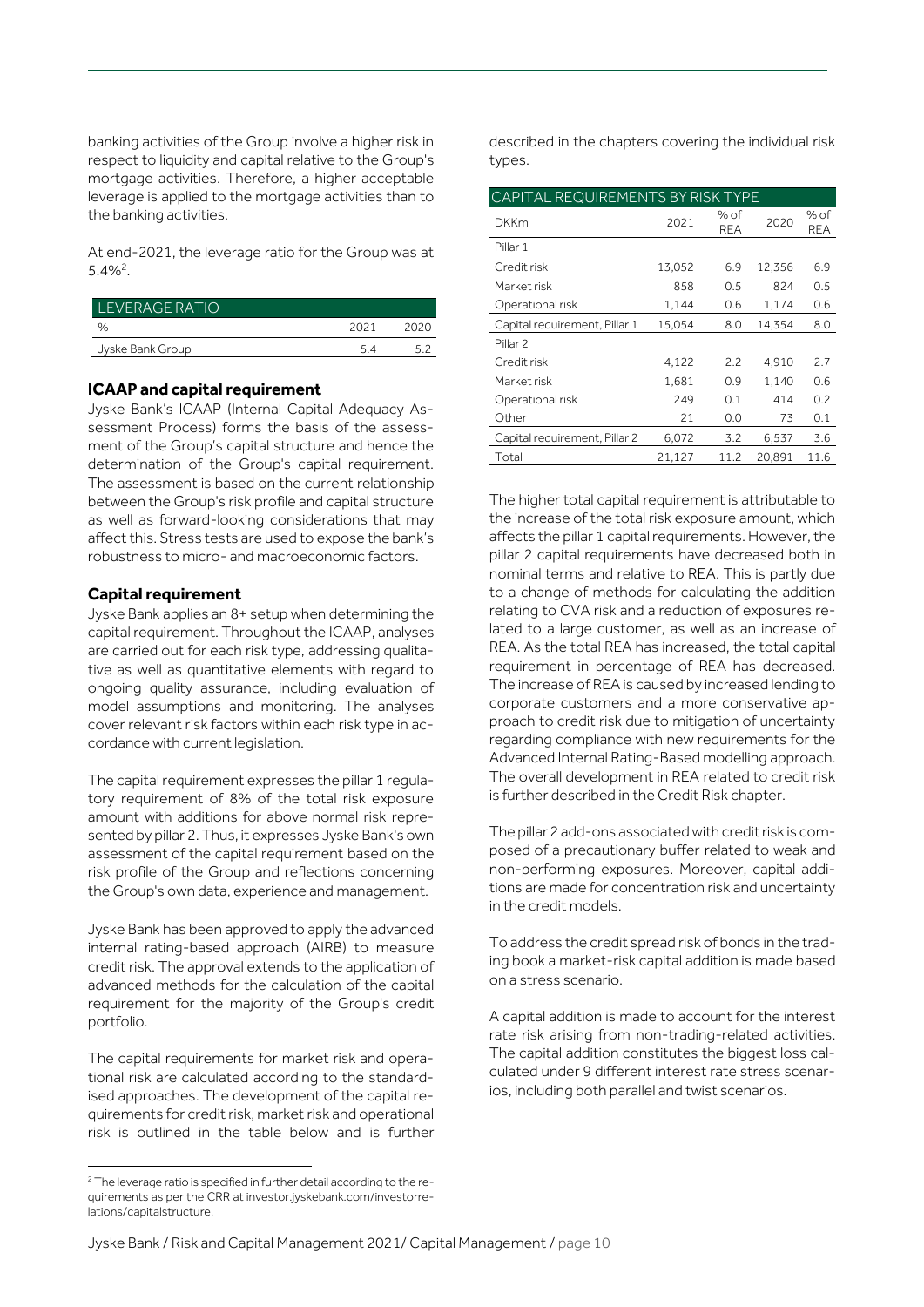

The calculation of capital requirement for operational risk is based on the REA of operational risk with an addition for higher-than-normal risk. Moreover, capital additions are made for the uncertainty relating to the outcome of pending court cases.

The pillar 2 requirement of 3.2% is not statutory but institution specific. Jyske Bank estimates that the requirement will remain stable throughout 2022.

Jyske Bank constitutes a systemically important financial institution (O-SII). Consequently, the Group will be subject to an additional capital buffer requirement of 1.5%. Moreover, the Group is subject to a capital conservation buffer of 2.5%.

The Danish countercyclical bufferwas re-activated by the authorities in 2021 with effect from Q3 2022. The buffer will effectively increase to 2% by end of 2022 and it is expected that a further increase, to a level of 2.5%, will be suggested in March 2022. Jyske Bank is also subject to countercyclical buffers in the foreign countries in which the Group has exposures. Due to Jyske Bank's low level of foreign exposures, the contribution to the countercyclical buffer from foreign countries is insignificant.

Pillar 1 and 2 requirements combined with legal buffer requirements form the total expected capital requirement of the Group as of end-2021.

| <b>TOTAL CAPITAL REQUIREMENT</b> |            |                  |
|----------------------------------|------------|------------------|
| $\%$                             | <b>TCR</b> | CFT <sub>1</sub> |
| Requirements                     |            |                  |
| Pillar 1                         | 8.0        | 4.5              |
| Pillar <sub>2</sub>              | 3.2        | 1.8              |
| Systemic risk buffer             | 1.5        | 1.5              |
| Capital conservation buffer      | 2.5        | 2.5              |
| Countercyclical buffer           | 0.0        | 0.0              |
| Total                            | 15.2       | 10.3             |
| Current level                    | 22.8       | 18.2             |

#### **Group recovery plan**

The recovery and resolution of credit institutions and investment firms' directive (BRRD) requires financial institutions to develop recovery plans. In the unlikely event that the Group suffers from serious financial stress, the recovery plan is to be utilized. The Jyske Bank Group is composed and organized to facilitate the preservation of the Group's critical business processes given significant financial stress.

The recovery plan contains a number of recovery options that can be undertaken. These options have been tested under different stress scenarios to evaluate their ability in ensuring the Group's recovery from different circumstances.

The recovery options can be divided into three different types:

- Recovery options aiming to improve the capital ratio of the Group.
- Recovery options aiming to improve the liquidity of the Group.
- Recovery options aiming to improve the Group's profitability by reducing the cost base, either through disposal or cost reductions.

The recovery plan includes recovery indicators that monitor the development in capital, liquidity, profitability and asset quality of the Group as well as relevant macro-economic and market-based indicators. The indicators serve as potential warnings to allow early identification of an adverse development. As an integrated part of the risk management of the Group, the indicators are monitored and reported quarterly to the Group Supervisory Board, the Group Executive Board and the Group Risk Committee, who will consider and act upon adverse developments.

The recovery plan contains a detailed mapping of business lines, economic functions and services within the Jyske Bank Group, enabling the Danish FSA to get a complete picture of all the significant activities within the Jyske Bank Group.

#### **Stress test**

Stress testing constitutes a decisive element in Jyske Bank's approach of projecting the capital base and relevant capital requirements. Moreover, stress tests are suitable to assess the Group's capital-management objective in a forward-looking perspective where future legislation also is considered.

Stress testing are used for a variety of purposes. In general, stress testing can be characterised as an extensive scenario-based analysis of the impact on the Group of cyclical and legislative changes. The stress testing setup also allows for various sensitivity analyses. Furthermore, reverse stress testing is carried out in order to test the Group's capacity for loss. An objective of the stress test analyses is to gauge whether the future risk level of a certain scenario can be covered by excess capital, given the Group's earnings, capital policy and management objective as well as its risk profile. The results of the stress test also provide information that allows for evaluation of the sufficiency of the capital level and quality. Thus, giving valuable information as to whether an effectuation of the Group's recovery plan is necessary. Expected consequences of future regulation are also included in the stress test analyses.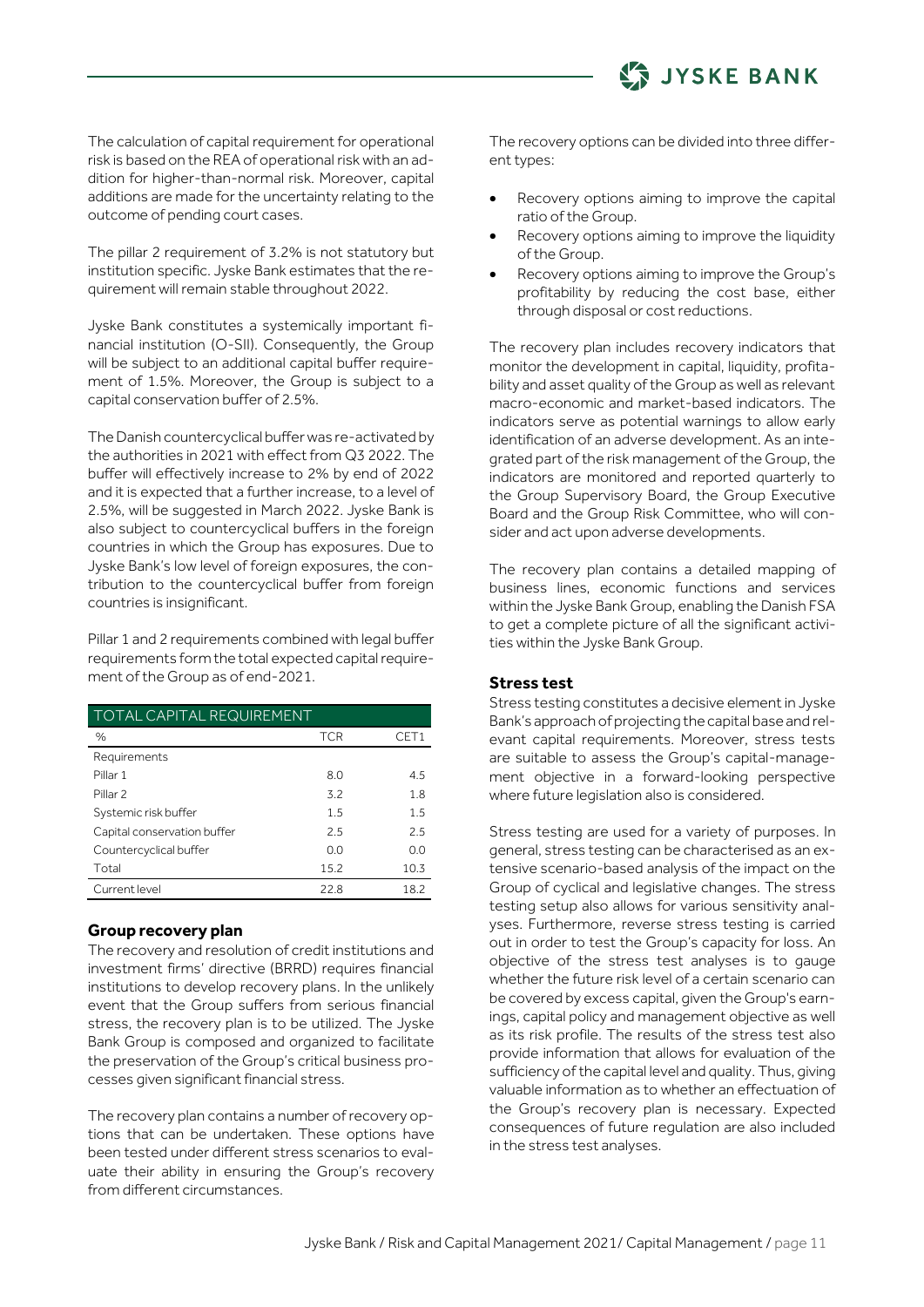#### **Scenarios**

The stress test analyses rest on various macroeconomic scenarios. As a standard, a scenario of the expected development as well a stress scenario (used for long term capital planning), is analysed every quarter. In the past years, an additional number of COVID-19 related scenarios, have been implemented to analyse the impact of the current economic challenges. Scenarios focusing on climate change and increasing interest rates has also been analysed over the past few years.

When defining the stress scenarios, special consideration is given to areas where the group or its subsidiaries are particularly exposed or have exposure deemed to be of high risk and importance for the Group. The severity of the scenarios is on par with or more profound than the stress scenarios applied by the Danish FSA in the yearly stress testing of Danish banks. Selected examples of the applied scenarios appear below.

#### **Processes and models**

The scenarios play a key role in the projection of the consolidated profit, balance sheet, liquidity and capital structure. The scenario projections are based on model-based calculations combined with expert assessments. This interaction is necessary as the model-based approach builds on historical data.

Hence, the results are to be interpreted considering Jyske Bank's current business structure and risk profile. The scenario projections offer a broader overview of the Group's sensitivity to the economic development.

Reverse stress testing is applied as an important supplement in order to put the regular stress tests into perspective. Reverse stress testing enables a more in-depth understanding of the current and potential vulnerabilities of the Group as well as circumstances under which the Group's business model would become unviable.

#### **Processing of results**

The effect from the stress scenario results in deterioration of the earnings capacity and a higher level of risk-weighted assets. Both of these elements reduce the capital buffer compared to the expected scenario.

Despite the large impairments under the stress scenarios, the outcome of the analyses of the stress scenarios shows that both the capital base and the capital ratio will remain at a satisfactory level. The effects from the scenarios on the minimum requirement for own funds and eligible liabilities (MREL), the legal requirement for covered bonds (SDO-requirement) as well as the over-collateralization requirement are also included in the results of the stress tests.

| <b>APPLIED SCENARIOS</b> | $2022 - 2024$                                                                                                                                                                                                                                                                                                                                                                                                                                                                                                                                                                                                                                                                                                                                  |
|--------------------------|------------------------------------------------------------------------------------------------------------------------------------------------------------------------------------------------------------------------------------------------------------------------------------------------------------------------------------------------------------------------------------------------------------------------------------------------------------------------------------------------------------------------------------------------------------------------------------------------------------------------------------------------------------------------------------------------------------------------------------------------|
| Base scenario            | The Base scenario describes the most likely scenario for the Danish economy. The projections<br>are made by Jyske Banks macroeconomic experts, based on the current state of the economy.<br>In the current base scenario, the Danish economy is expected to be in a boom in coming years<br>with low and further decreasing unemployment. Interest rates are expected to remain low.<br>Housing prices are expected to stabilize after seeing significant increases in 2021.                                                                                                                                                                                                                                                                  |
| Stress scenario          | The stress scenario illustrates a situation, where the economy will stay on course in the first half<br>of 2022 followed by a recession beginning in the second half of 2022 that will impact the coming<br>years. Investments are expected to decrease, due to declining consumer and investment confi-<br>dence. Hereto, foreign demand will decline, affecting employment negatively. The lower invest-<br>ment level (also in terms of Real Estate), combined with the higher unemployment, will disrupt<br>the housing market and lead to falling prices. This will in turn pressure the interest rates, which<br>will be slightly lower than the level implied by the base scenario. The scenario is comparable to a<br>harsh recession. |

| DEVELOPMENT IN KEY MACROECONOMIC VARIABLES (DENMARK) |                      |          |                        |          |          |          |
|------------------------------------------------------|----------------------|----------|------------------------|----------|----------|----------|
|                                                      | <b>Base scenario</b> |          | <b>Stress scenario</b> |          |          |          |
|                                                      | 2022                 | 2023     | 2024                   | 2022     | 2023     | 2024     |
| GDP %                                                | 3.2%                 | 1.7%     | 1.2%                   | 2.2%     | $-5.4%$  | 0.0%     |
| Personal consumption %                               | 5.0%                 | 2.1%     | 1.6%                   | 4.9%     | $-8.9%$  | $-3.3%$  |
| Unemployment rate (gross)                            | 2.4%                 | 2.1%     | 2.0%                   | 3.0%     | 6.0%     | 9.3%     |
| House prices                                         | 2.1%                 | 0.7%     | $0.0\%$                | $-0.2%$  | $-20.7%$ | $-5.6%$  |
| Money-market rate (average for the year)             | $-0.31%$             | $-0.26%$ | $-0.13%$               | $-0.31%$ | $-0.26%$ | $-0.13%$ |
| Bond yield (average for the year)                    | 0.13%                | 0.25%    | 0.65%                  | 0.13%    | 0.25%    | 0.65%    |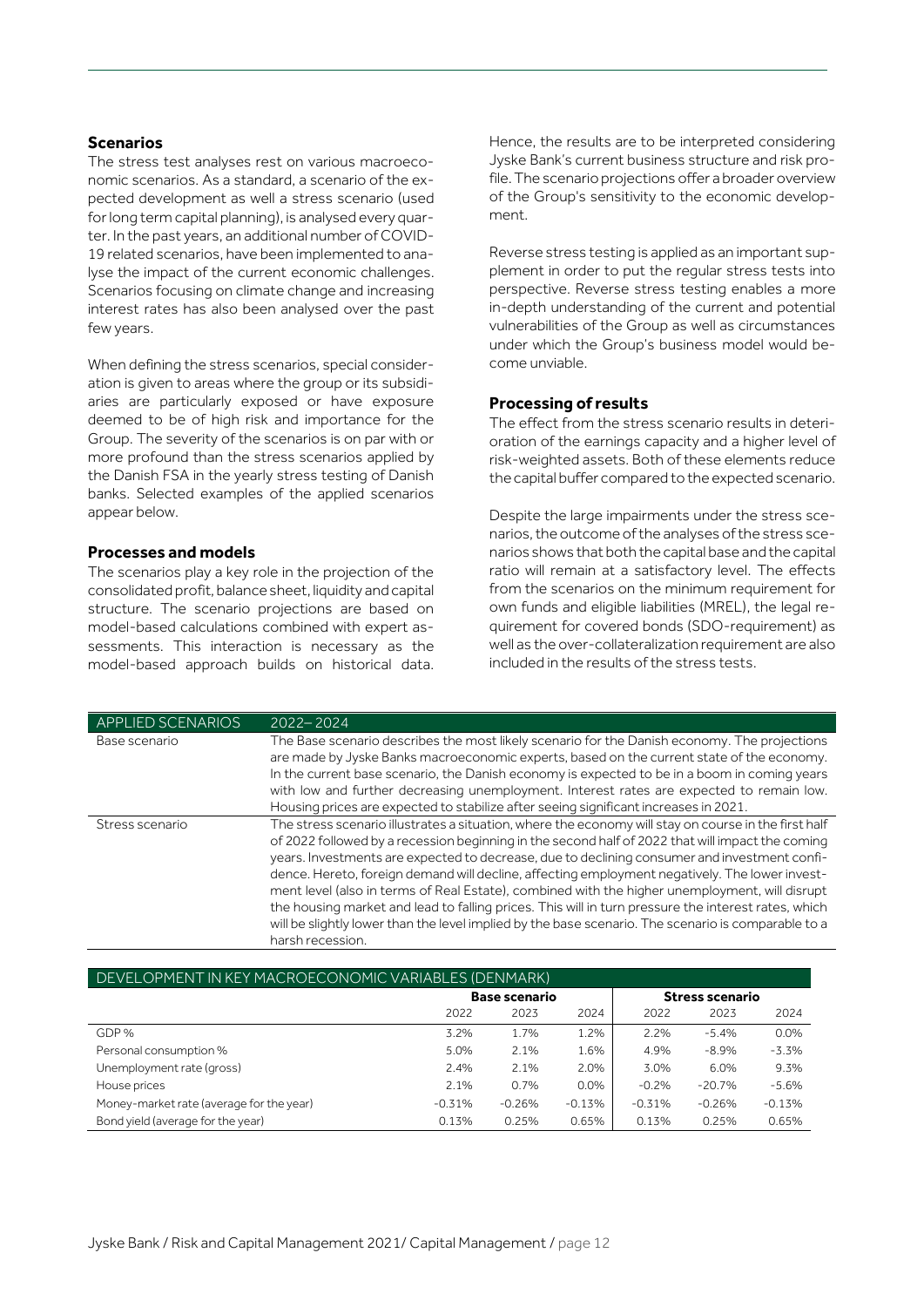#### **External stress tests**

Stress testing financial institutions is becoming an increasingly important aspect of both national and international authorities' efforts to ensure integrity of the financial markets and stability of the financial system.

The Group participates in external stress testing exercises facilitated by the Danish FSA as well as by the EBA and IMF. The Danish FSA conducts annual macroeconomic stress testing exercises, and a large EBA stress testing exercise is conducted at least every second year. However, due to the pandemic, the large EBA stress test, which were originally scheduled to take place in 2020 was conducted in 2021 instead.

#### **MREL**

The current minimum requirements for own funds and eligible liabilities (MREL) are set equal to the double of the current capital requirements (the countercyclical buffer only counts once) for the banking business of the Group but with a different treatment of the mortgage assets within the Group.

Mortgage-credit institutions are exempt from the MREL requirement. Instead, they must maintain a debt buffer of 2% of the total non-weighted loans. Jyske Realkredit complies with the debt-buffer requirement based primarily on its high capitalisation supplemented by a smaller issue of NPS debt.

As of beginning of 2022, the MREL is the higher of

- i) MREL for banking activities + capital and debt buffer requirement in the mortgage bank
- ii) 8% of total liabilities and own funds (TLOF)

The MREL requirement should primarily be fulfilled with senior non-preferred debt(NPS). The implementation of BRRD II allows for 4% of senior debt(equal to the size of the combined buffer requirement) to continue to count as eligible liabilities and fulfil the MREL requirement. Jyske Bank fulfils the MREL requirement by end 2021 and has done so since the introduction of the requirement and that with a substantial margin.

For more information on the Group's MREL requirement, MREL position, and issued NPS bonds, please see the link below, which is updated on a quarterly basis: investor.jyskebank.com/investorrelations/debt.

#### **Future legislation**

Jyske Bank is currently able to meet all future, known regulatory requirements. Jyske Bank monitors closely the international developments on the completion of further capital-requirement initiatives, to ensure that the Group can meet all new requirements before their implementation deadlines.

Below is a short description of the regulatory changes, which are expected to affect Jyske Bank notably during the coming years.

CRD VI/CRR III is the draft set of rules that implements the Basel III recommendations in Europe. The general purpose of CRR was to strengthen the capital structure of the European financial institutions and to ensure a level playing field among European financial institutions.

CRR III and CRD VI has been drafted by the European Commission and will contain the implementation of what is often referred to as Basel IV. The first draft of CRR III has been published in 2021, but the implementation was postponed to January  $1<sup>st</sup>$ , 2025 (for the most parts). To ease the implementation transitional arrangement has also been introduced. This implementation will entail significant changes in the capital requirements for many banks In Europe – including Jyske Bank.

Overall, the phasing-in of Basel IV/CRR III/CRD VI from 2025 will result in increasing REA under pillar 1, and presumably to some extent offset by decreasing pillar 2 risk. These effects are included in the capital planning of the group.

Jyske Bank has been approved to apply new definition of defaults from 2021,which is an initial part of the implementation of EBA IRB Repair Programme.

EU legislation has introduced rules regarding minimum coverage of loses for non-performing exposures (NPL backstop). The new legislation is implemented, but merely encompasses new exposures from post 26 April 2019, and currently has an effect on pillar 2. The legislation requires institutions to compute a minimum coverage of loss for every non-performing exposure. This is to be compared with the sum of impairments and other reductions in the capital requirement related to the exposure concerned.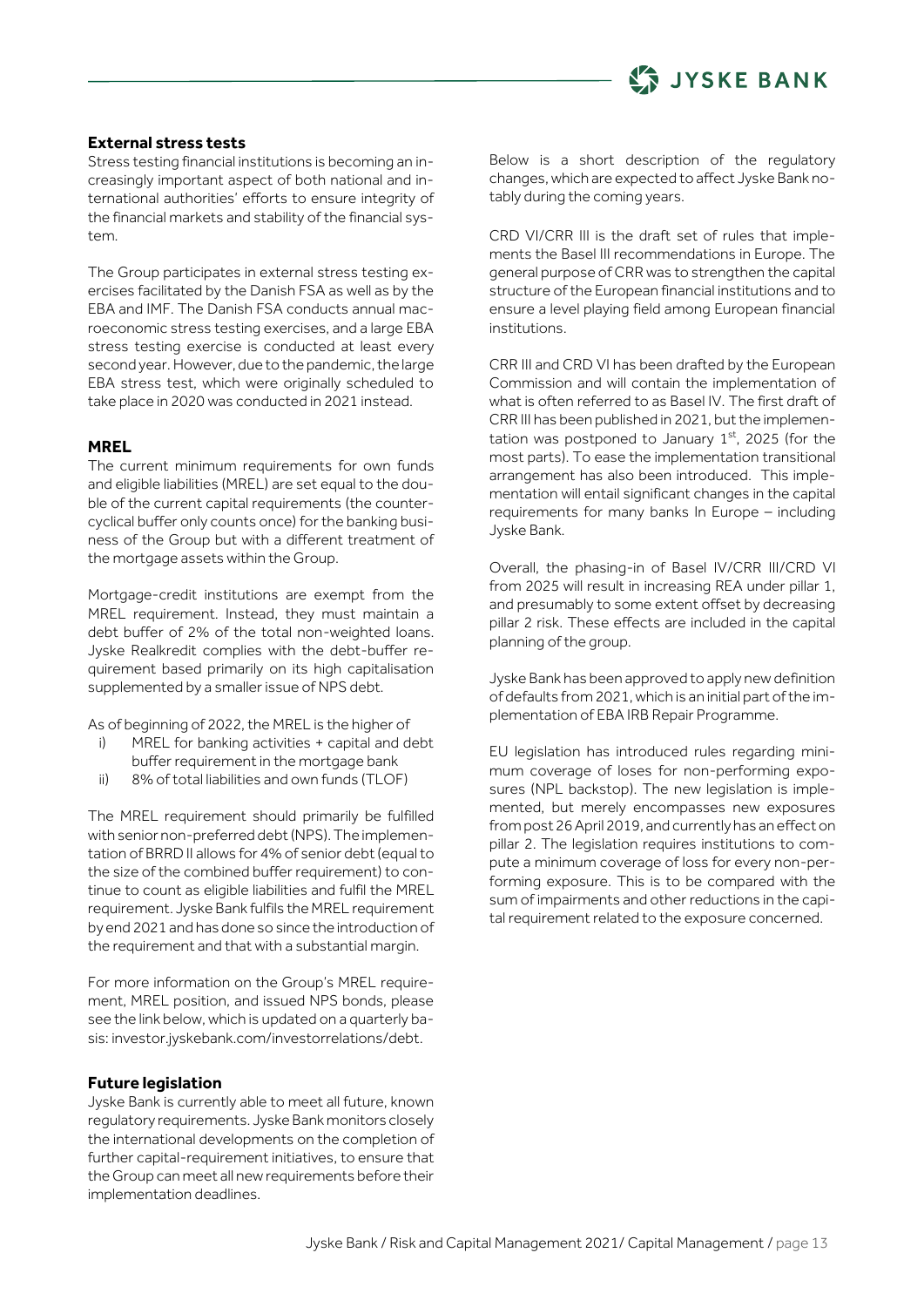### <span id="page-14-0"></span>Credit risk

- In 2021, impairment levels are affected by the COVID 19 pandemic. Only a slight increase of credit risk has been observed on individual customers. The effect of COVID-19 is expected to be more profound in 2022.
- The risk weighted assets increased. This development is the result of 2 drivers:
	- o Increased lending to corporate customers
	- o A more conservative approach to credit risk due to mitigation of uncertainty regarding compliance with new requirements for the Advanced Internal Rating-Based modelling approach.

Jyske Bank's Group Supervisory Board lays down the overall guidelines for credit granting within the Group, and the largest exposures are presented to the Group Supervisory Board for approval. The Group Supervisory Board delegates limits to the members of the Group Executive Board.

Credit risk is managed through Jyske Bank's credit policy with the objective to keep group risk at an acceptable level in relation to the capital base and business volume of the Group, given the general trend in the Danish economy. Client transactions with the Group must generate a satisfactory long-term return according to RoRC principles.

Specific credit policies have been formulated for all areas in which the Group assumes credit risk, and credit-risk levels and desirable types of business have been identified. The policies are regularly adjusted to meet current requirements and adapted to the management tools available to relationship managers and the monitoring functions.

Credit risk is managed based on individual credit assessments and the Group's credit-risk models. Credit models are used for various purposes, for instance in connection with the advisory services offered to the Group's clients and in management reporting.

#### **Limits and authorisation**

Jyske Bank attaches great importance to its decentralised credit-authorisation process. The limit structure is in line with the following hierarchy where, for each level, it is clearly stated which amounts, instances and segments are covered by the limit. The main principle is that regularly occurring credit cases can be authorised decentrally whereas credit-related decisions for major or more complicated cases are authorised centrally.



Limits are delegated to relationship managers individually. Decisions about applications over and above the limits delegated to relationship managers are made by the Credit Unit. Credit-related decisions above the limits of the Credit Unit are made by the Group Executive Board for credit cases at Jyske Bank A/S, whereas the supervisory boards of the individual subsidiaries authorise cases involving clients of the subsidiaries. Credit-related decisions above the limits of the Group Executive Board are made by the Group Supervisory Board.

The Group Executive Board is represented on the supervisory boards of the subsidiaries.

The granting procedures for mortgage credits concerning retail are outsourced from Jyske Realkredit to Jyske Bank.

#### **The credit process and monitoring**

Together with policies and business procedures, the credit processes form the basis ensuring that the granting of credit is based on sound risk taking and prudent loss minimisation.

The basis of each authorisation of credit is the client's ability to repay the loan. A central element in the assessment of the creditworthiness of corporate clients is their ability to service debt out of cash flows from operations in combination with their financial strength. In respect of personal clients, their debt servicing ability, as reflected in budgets and disposable income, is decisive.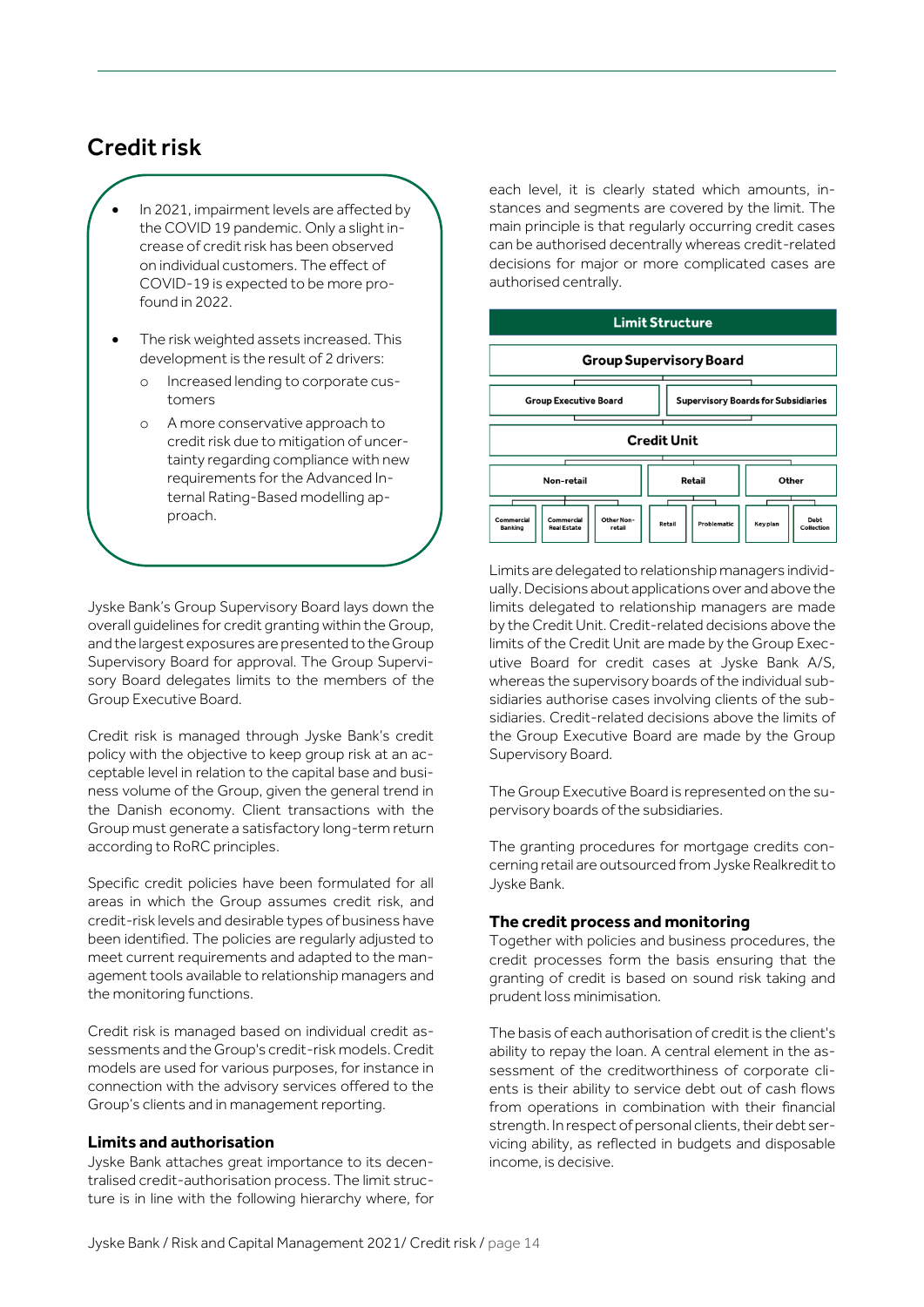

The extent of data and analyses depends on the client's financial situation and the complexity of the matter and may therefore vary from case to case.

The provision of collateral is a material element in credit granting in order to minimise the Group's future losses.

Monitoring of the credit-risk positions of the Group is carried out by Risk Management, which is separated from client-oriented functions and is independent of core business processes.

#### **Large exposures**

Large exposures are monitored on a regular basis in accordance with CRR, including exposures larger than 10% of the Group's capital base. At end-2021, 2 exposures exceeded 10% of Tier1. Four exposures amounted to between 5% and 7.5% of Tier1, and 3 exposures were between 7.5% and 10% of Tier1.

#### **Risk Models**

The Group applies the advanced approach to calculate the own funds requirement for the majority of the Group's credit portfolio. The Group makes exceptions for exposures to governments and public-sector entities, central banks and institutions, which are consequently processed according to the standardised approach.

In the credit modelling, key parameters are the client's probability of default as well as the extent of the client's exposure and collateral provided at the time of default.

The credit-risk models are enhanced on an ongoing basis with a view to be compliant with the forthcoming regulatory requirements, first and foremost the EBA IRB Repair Programme.

#### **Credit assessment and PD**

Credit procedures are adjusted to match the level of risk on individual exposures. The key element is the client's credit quality, referred to as credit rating, as this expresses the probability of the client defaulting during the coming year (PD). Default occurs when an obligor is considered unlikely to meet his obligations to the Group. Most clients are awarded a PD based on statistical credit-scoring models developed internally in the Group. Very large enterprises and enterprises within special sectors are, however, awarded a PD based on an assessment by an independent expert. Examples are investment companies and educational institutions. In some cases, external ratings, if available, will primarily form the basis of the internal credit rating of the client.

Many factors are relevant for the calculation of a client's PD. Specific factors relating to the client are considered, but factors relating to the situation of the client are also considered. The calculation of PD therefore takes into account financial data, changes in transaction data, management and market circumstances, industrial assessments, questionnaires, expert assessments etc. Also included are specific warning signals in relation to the client's credit quality, payment profile and loss history.

In order to reach the best possible overview of clientcredit quality, PD is mapped into internal credit ratings at Jyske Bank. Jyske Bank's credit ratings are on a scale from 1 to 14, 1 being the highest credit quality (the lowest PD) and 14 the lowest credit quality (the highest PD). The scale is constant over time so that clients migrate up or down depending on their PD. PD levels relative to the actual development of the default rate are monitored quarterly. Necessary adjustments are made partially relative to the long-term average.

At Jyske Realkredit, the PD is translated into 9 rating classes, where rating class 9 designates clients in default. Work is undergoing to harmonise credit-rating models and the amounts of rating classes in the Group. The subsequent table shows the mapping between credit ratings, PD and external ratings at end-2021.

| INTERNAL RATINGS AND PD BAND |           |                |                 |  |  |
|------------------------------|-----------|----------------|-----------------|--|--|
| JB Credit.                   | JR Credit | PD band        | External rating |  |  |
| rating                       | rating    | (%)            | equivalence     |  |  |
| 1                            |           | 0.00 - 0.10    | Aaa-A3          |  |  |
| $\overline{c}$               | 1         | $0.10 - 0.15$  | Baa1            |  |  |
| 3                            |           | $0.15 - 0.22$  | Baa2            |  |  |
| $\overline{4}$               |           | $0.22 - 0.33$  | Baa3            |  |  |
| 5                            | 2         | $0.33 - 0.48$  | Ba1             |  |  |
| 6                            |           | $0.48 - 0.70$  | Ba2             |  |  |
| $\overline{7}$               | 3         | $0.70 - 1.02$  | Ba3             |  |  |
| 8                            |           | $1.02 - 1.48$  | Β1              |  |  |
| 9                            | 4         | $1.48 - 2.15$  |                 |  |  |
| 10                           | 5         | $2.15 - 3.13$  | <b>B2</b>       |  |  |
| 11                           |           | $3.13 - 4.59$  | <b>B3</b>       |  |  |
| 12                           | 6         | $4.59 - 6.79$  | Caa1            |  |  |
| 13                           |           | $6.79 - 10.21$ | Caa2            |  |  |
| 14                           | 7 and 8   | $10.21 - 25.0$ | Caa3-C          |  |  |

Note: Jyske Realkredit's rating class 8 includes PDs above 25%.

The Group's internal credit ratings and the mapped Jyske Realkredit credit ratings aim to assess the credit risk in a one-year perspective, while external ratings (Aaa - C) aim to assess the credit risk in a longer perspective. The mapping between the internal credit ratings, Jyske Realkredit credit rating and the external credit ratings is based on the currently observed default frequency for companies rated by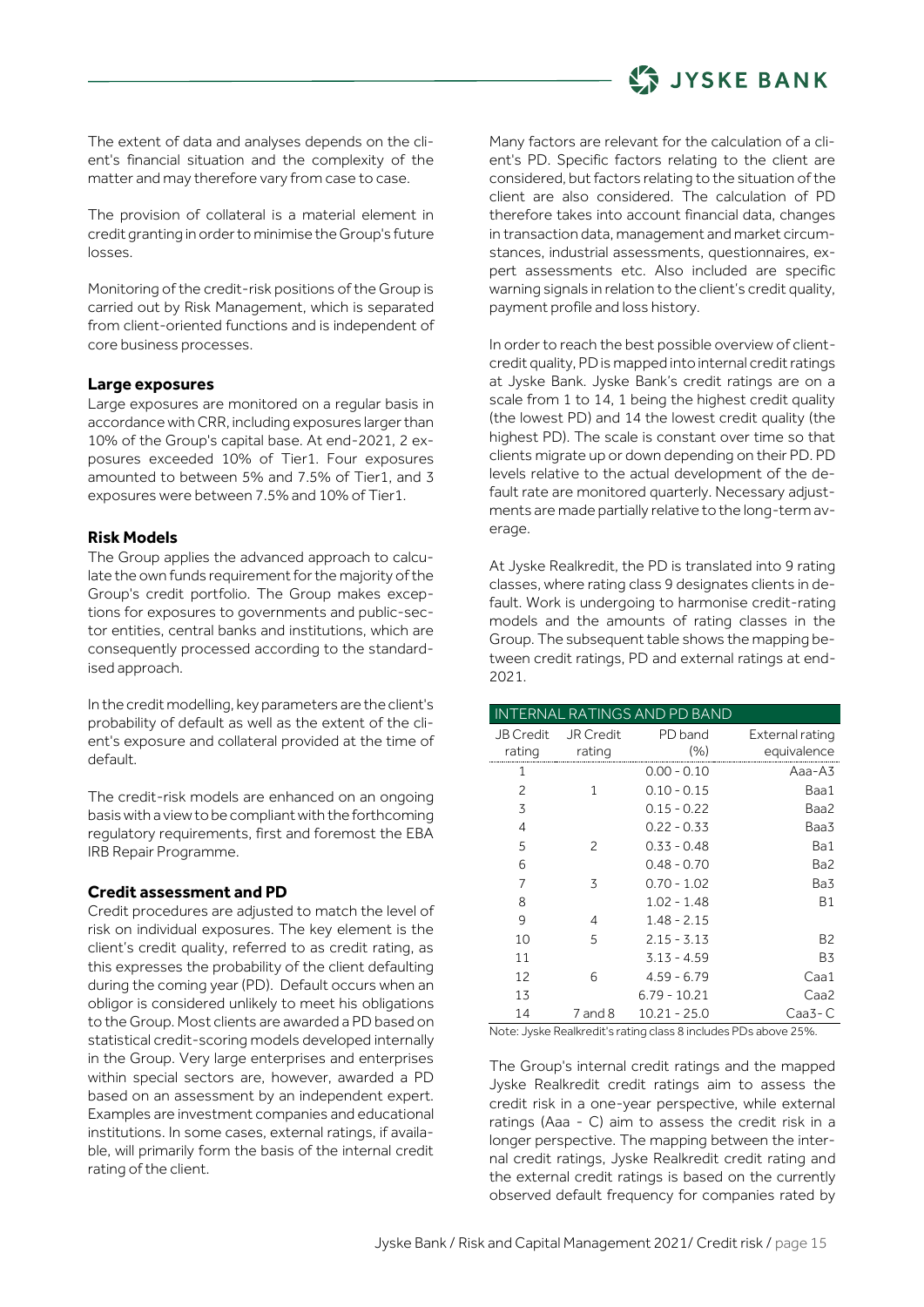#### **IRB PD models by exposure class and business unit**

| <b>EXPOSURE CLASS</b>                          | <b>CLASSIFICATION PROCESS</b>                                                                      | <b>KEY MODEL CHARACTERISTICS</b>                                                                                                                                           |
|------------------------------------------------|----------------------------------------------------------------------------------------------------|----------------------------------------------------------------------------------------------------------------------------------------------------------------------------|
| Central governments or central banks           | Permanent exemption from IRB                                                                       | Permanent exemption from IRB                                                                                                                                               |
| Regional governments or local authori-<br>ties | Permanent exemption from IRB                                                                       | Permanent exemption from IRB                                                                                                                                               |
| Public-sector entities                         | Permanent exemption from IRB                                                                       | Permanent exemption from IRB                                                                                                                                               |
| Multilateral development banks                 | Permanent exemption from IRB                                                                       | Permanent exemption from IRB                                                                                                                                               |
| International organisations                    | Permanent exemption from IRB                                                                       | Permanent exemption from IRB                                                                                                                                               |
| Institutions                                   | Permanent exemption from IRB                                                                       | Permanent exemption from IRB                                                                                                                                               |
| Corporates                                     | Bank: 6 calibration segments<br>Leasing: 1 calibration segment<br>Mortgage: 5 calibration segments | Covering different sub-segments<br>with different risk and information<br>available for modelling; e.g. Agriculture,<br>Rentals, Sole proprietorships,<br>new clients etc. |
| Retail - SME, immovable property               | Bank: 7 calibration segments                                                                       | Covering different sub-segments<br>with different risk and information<br>available for modelling; e.g. Agriculture,<br>Rentals, Sole proprietorships,<br>new clients etc. |
| Retail-SME                                     | Bank: 7 calibration segments<br>Leasing: 2 calibration segments                                    | Covering different sub-segments<br>with different risk and information<br>available for modelling; e.g. Agriculture,<br>Rentals, Sole proprietorships,<br>new clients etc. |
| Retail - immovable property                    | Bank: 7 calibration segments<br>Leasing: 1 calibration segment<br>Mortgage: 1 calibration segment  | Singles; families; new clients                                                                                                                                             |
| Retail-other                                   | Bank: 7 calibration segments<br>Leasing: 1 calibration segment                                     | Singles; families; new clients                                                                                                                                             |

Note: Based on number of calibration segments.

Jyske Realkredit and Moody's. The mapping between Jyske Bank credit rating, Jyske Realkredit credit rating, and external credit rating is therefore dynamic. Observations are made on at least a quarterly basis to determine the adequacy of the mapping.

If the credit rating calculated by the model is inadequate, independent credit experts may review the credit rating of corporate clients at the request of the relevant relationship manager.

#### **Credit exposure**

Credit exposures are quantified by means of EAD. EAD reflects the exposure at default in the event of the client defaulting in the next twelve months. A client's overall EAD depends on client-specific factors and the specific products held by the client. For most product types, EAD is calculated based on statistical models while a few product types are based on expert models.

For loans with a fixed principal, the only element of uncertainty is the time until possible default. Uncertainty is higher, however, for credit facilities. In those cases, the amount drawn by the client at the time of loss is decisive. This can be modelled by means of clientspecific factors and the circumstances surrounding the exposure.

Guarantees and credit commitments are special products inasmuch as a certain event must take place before they are utilised. It is therefore material to assess the probability and the extent of utilisation of the product in the event of the client defaulting within the next twelve months. In this regard, the EAD parameters are based mainly on expert assessments: The Group has recorded very few default events over time, so the available data are too meagre for statistical modelling as such. In respect of guarantees, there is enough data for statistical modelling.

In respect of financial instruments, EAD is measured according to the market-value method for regulatory calculation, while for internal management purposes, the more advanced EPE method is used.

#### **Collateral**

With the objective of limiting credit risk, the need to demand collateral will be considered for each exposure on its merits. As a main rule, clients are required to provide full or partial collateral for their exposures. The Group's mortgage loans are always secured by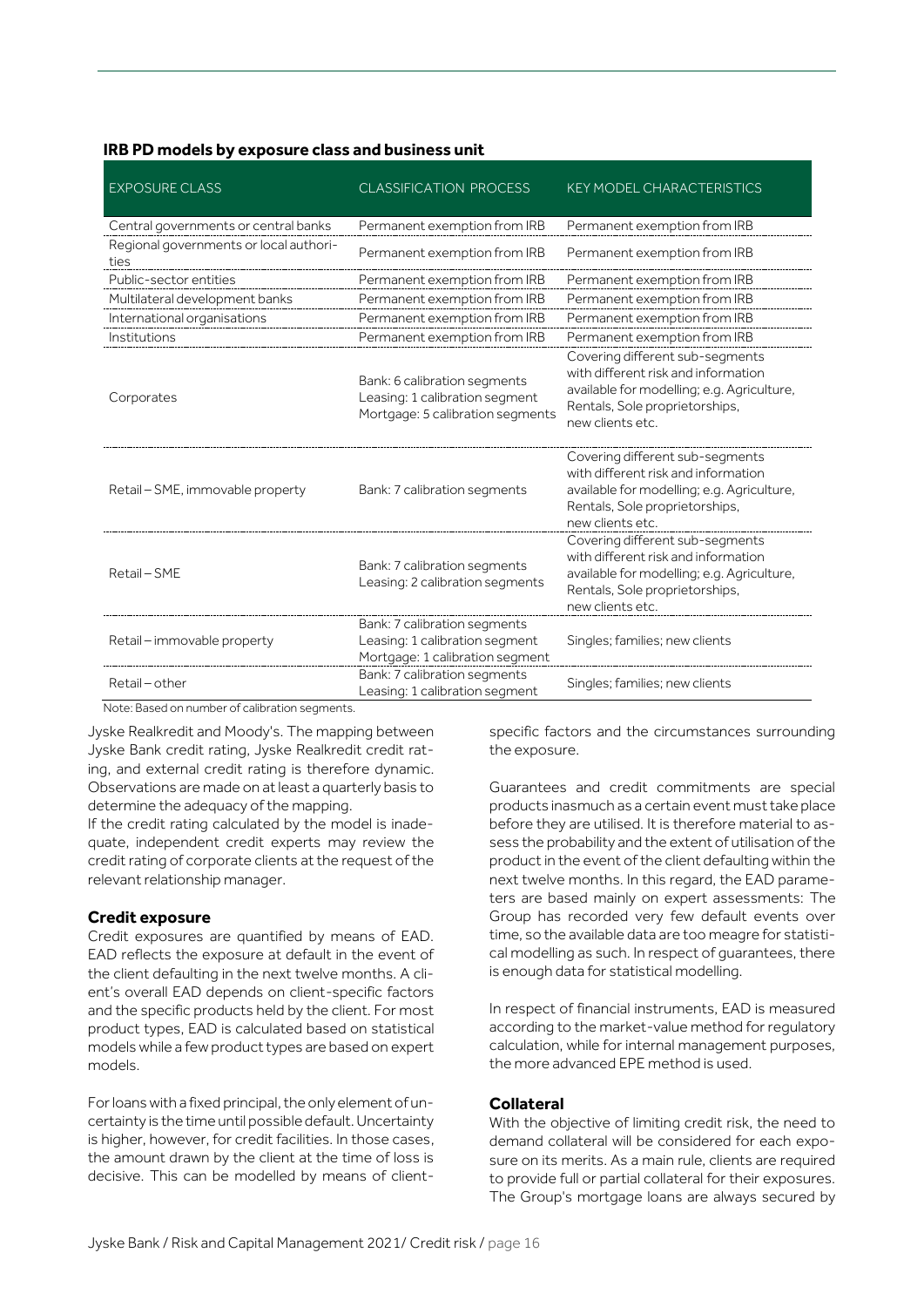

mortgages on immovable property, and in a number of cases, guarantees are provided by third parties in connection with cooperation with other financial institutions. In connection with loans for social housing, guarantees are provided by municipalities and the government.

Collateral received is a main element of the Group's assessment of Loss Given Default (LGD). LGD is the part of the Group's total exposure to a client which the Group expects to lose in the event of the client defaulting within the next twelve months. A client's LGD depends on specific factors concerning the client, but also on the commitment and the collateral provided. Overall, LGD also depends on Jyske Bank's ability to collect receivables and liquidate collateral.

The models relating to real property and vehicles include ongoing updating of the collateral value, considering, among other things, market-related changes in value, ranking of the loan, and wear and tear. The ongoing updating of the values of real property will also ensure compliance with the requirements relating to the monitoring of LTV limits of the covered bonds according to the rules on possible, further supplementary capital.

In the calculation of the own funds requirement, LGD estimates are used which reflect the expected loss rates of the Group in the event of an economic downturn. The levels of loss have been calibrated to the period at the end of the 1980s and the beginning of the 1990s.

#### **Overall development in exposures and REA**

The Group's risk-weighted exposure amount (REA) for credit risk increased 2% during 2021. Exposures treated under the AIRB approach increased by 4% and exposures under the standardised approach decreased by 10%.

Overall, the exposures decreased by 1%. Exposures to corporate customers increased DKK 26 bn in 2021, while repo exposures and government exposures were reduced significantly over the year. The latter of the two has no/low risk weight exposures, which is the reason for exposures and REA moving in opposing directions. This also has a significant impact on the average risk weight for the whole portfolio.

New regulatory rules regarding derivatives (SA-CCR) came into force by Q2-21 in isolation increasing exposures by approximately DKK 3.5 bn due to changes in the calculation methods. This is described further in the counterparty credit risk section.

| EAD AND RISK-WEIGHTED EXPOSURE FOR CREDIT RISK |         |                 |        |  |  |  |  |
|------------------------------------------------|---------|-----------------|--------|--|--|--|--|
| DKKm                                           | 2021    | 2020            | Change |  |  |  |  |
| FAD.                                           | 697.854 | 704.428         | $-1\%$ |  |  |  |  |
| REA for credit risk                            |         | 156.175 152.751 | 2%     |  |  |  |  |

Note: The risk-weighted exposure amount does not include CVA risk, which at end-2021 amounted to DKK 1,632m compared to DKK 921m at end-2020. Neither does the risk-weighted exposure amount include the more conservative approach to credit risk due to mitigation of uncertainty regarding compliance with new requirements for the Advanced Internal Rating-Based modelling approach. At end-2021 this reservation amounted to DKK 5328m compared to DKK 780m at end-2020

The following tables and associated assessments show the breakdown of exposures, collateral, and risk-weighted exposure amount according to the standardised approach and the AIRB approach.

#### **Breakdown of development for standardised approach**

For the standardised approach, the risk weighted exposure decreased by 10%. This decrease was primarily the result of the following factors:

- The risk weighted exposure amounts decreased in the exposure classes: covered bonds, corporates, secured on real estate, due to decreased exposures by DKK 3.2 bn.
- The risk weighted exposure amounts have decreased despite increased exposures for the exposure classes Institutions and equity. With regards to Equity this is due to a shift in exposure towards better ratings. For institutions it is due to an increase in repo transactions with a high collateralisation.

The developments described have little impact on REA, as the covered bonds in question qualify for a 10% risk weight. The central government and central bank exposures are 0% risk weighted, and repurchase transactions have very low risk weights because of the high collateralisation levels associated with these transactions.

The Group's average risk weight on the standardised approach increased from 7.5% to 8.4% in 2021, which primarily relates to a decrease in exposures in the exposure classes: Sovereign and Regional governments and local authorities with a risk-weight of 0.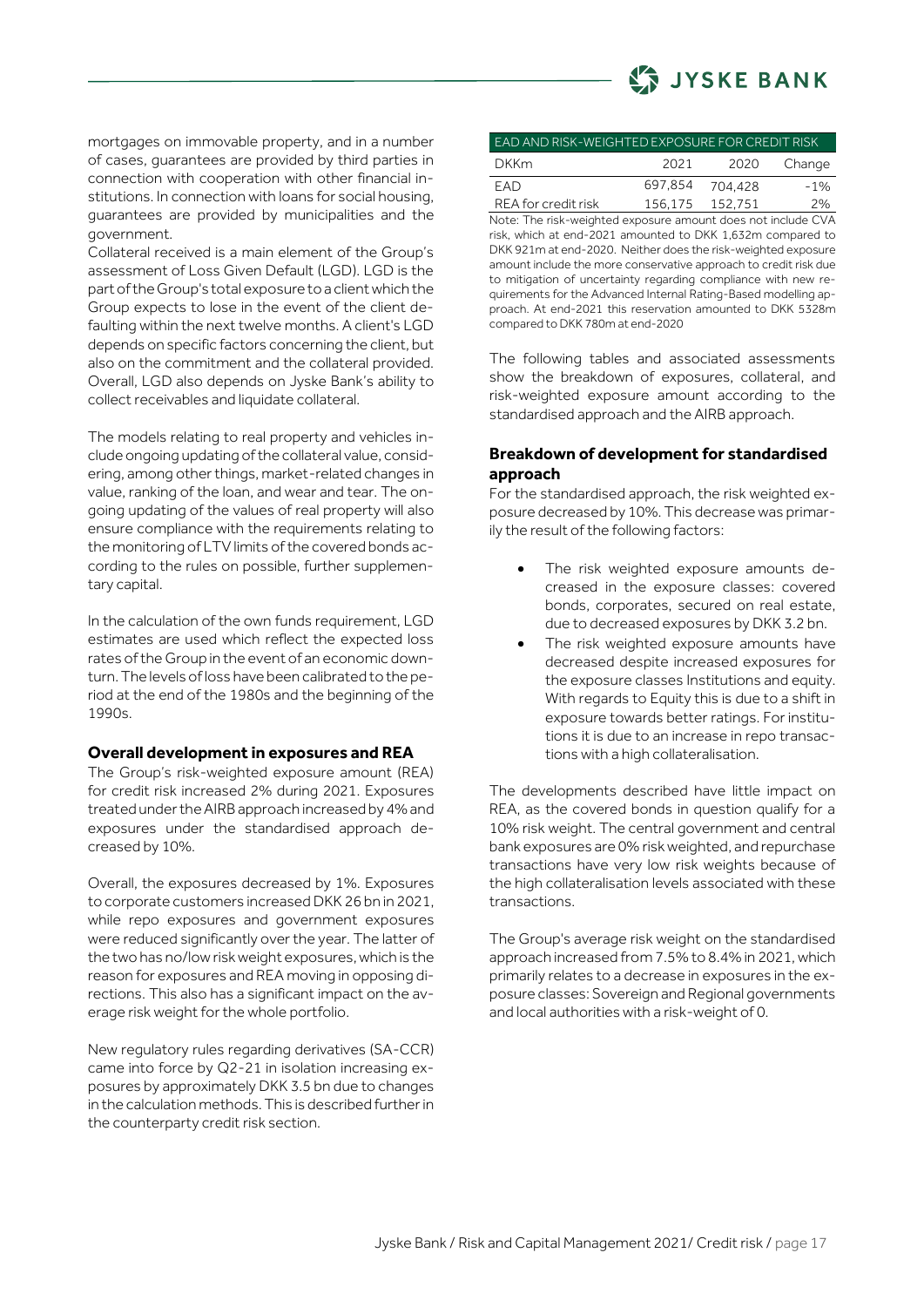| BREAKDOWN OF COLLATERAL BY EXPOSURE TYPE ACCORDING TO THE STANDARDISED APPROACH |          |                         |                 |                 |  |  |  |  |  |
|---------------------------------------------------------------------------------|----------|-------------------------|-----------------|-----------------|--|--|--|--|--|
| <b>DKKm</b>                                                                     | Exposure | Financial<br>collateral | <b>REA 2021</b> | <b>REA 2020</b> |  |  |  |  |  |
| Central governments or central banks                                            | 33,950   | 1                       | 2               | 3               |  |  |  |  |  |
| Regional governments or local authorities                                       | 18,894   | 6,342                   |                 |                 |  |  |  |  |  |
| Public sector entities                                                          | 140      | 84                      | 11              | 30              |  |  |  |  |  |
| Multilateral development banks                                                  | 8,739    | 7,626                   |                 |                 |  |  |  |  |  |
| International organisations                                                     |          |                         |                 |                 |  |  |  |  |  |
| Institutions                                                                    | 14,058   | 4,318                   | 2,412           | 2,785           |  |  |  |  |  |
| Corporates                                                                      | 978      | 187                     | 549             | 1,243           |  |  |  |  |  |
| Retail                                                                          | 706      | 242                     | 274             | 80              |  |  |  |  |  |
| Secured by mortgages on immovable property                                      | 584      |                         | 190             | 266             |  |  |  |  |  |
| In default                                                                      | 1,354    | 23                      | 794             | 817             |  |  |  |  |  |
| Exposures associated with particularly high risk                                | 124      | 2                       | 183             | $\Omega$        |  |  |  |  |  |
| Institutions with a short-term credit assessment                                |          |                         |                 |                 |  |  |  |  |  |
| Covered bonds                                                                   | 50,948   |                         | 5,095           | 5,320           |  |  |  |  |  |
| Equity                                                                          | 1,650    |                         | 1,650           | 1,845           |  |  |  |  |  |
| Other                                                                           | 16       | 15                      |                 |                 |  |  |  |  |  |
| <b>Total 2021</b>                                                               | 132,141  | 18,841                  | 11,161          |                 |  |  |  |  |  |
| <b>Total 2020</b>                                                               | 156,744  | 33,453                  |                 | 12,388          |  |  |  |  |  |

Note: Exposures to central banks, central governments and government units are risk-weighted by 0%, and therefore financial collateral does not provide any credit-risk mitigating effect for these counterparties. The risk weighting for defaulted clients is highly correlated with the level of provisions associated.According to the standardised approach, real-property collateral equals the exposure class secured by mortgages on immovable property and is consequently not displayed explicitly.

#### **Breakdown of development for AIRB approach**

Exposures treated on the AIRB approach increased by DKK 18bn during 2021, while REA increased DKK 4.8bn. Increased banking activities with corporate clients account for this development whereas exposures to retail clients decreased during the year.

The underlying developments of AIRB treated exposures are described below:

- Over the year exposures to corporate customers have increased by DKK 6bn in the banking part of the Group, which relates to all product types except repos.
- The previous setup regarding SME reclassification has been too conservative. A more regulatory aligned approach has been implemented during 2021. As a result, more customers are eligible for SME and SME-Retail treatment.
- Adjusted treatment of defaulted customers to ensure a closer regulatory alignment increased REA with DKK 3.2bn.
- As future regulatory requirements regarding the use of VaR approaches will increase significally, the handling of financial collaterals has been changed, so that the regulatory FCCM method is now used. This change of method reduced the collateral value with DKK 2bn.
- Previously, non-EBA-compliant use of own CCF factors has been handled as a pillar 2 requirement by agreement with the Danish FSA. During 2021 a proper pillar 1 solution have been implemented. The effect of this is an increase in EaD of approximately DKK 7bn. The REA effect corresponds to the previous pillar 2 requirement.
- Decrease in repo exposure in the corporate exposure class of DKK 7.3bn. led to a decrease in the financial collaterals received by DKK 7.7bn. The risk weighted exposure amount did not change significantly because of the high collateralisation level of repo exposures.

The overall REA for the AIRB portfolio increased by DKK 4.8bn during 2021, which relates to the developments described for corporate clients, whereas for retail clients REA decreased by DKK 0.7bn. This was the result of decreasing exposures in Jyske Realkredit, which was not covered by the increase in the banking part.

The Group's average risk weight according to the AIRB approach increased from 24.8% to 24.9% during 2021.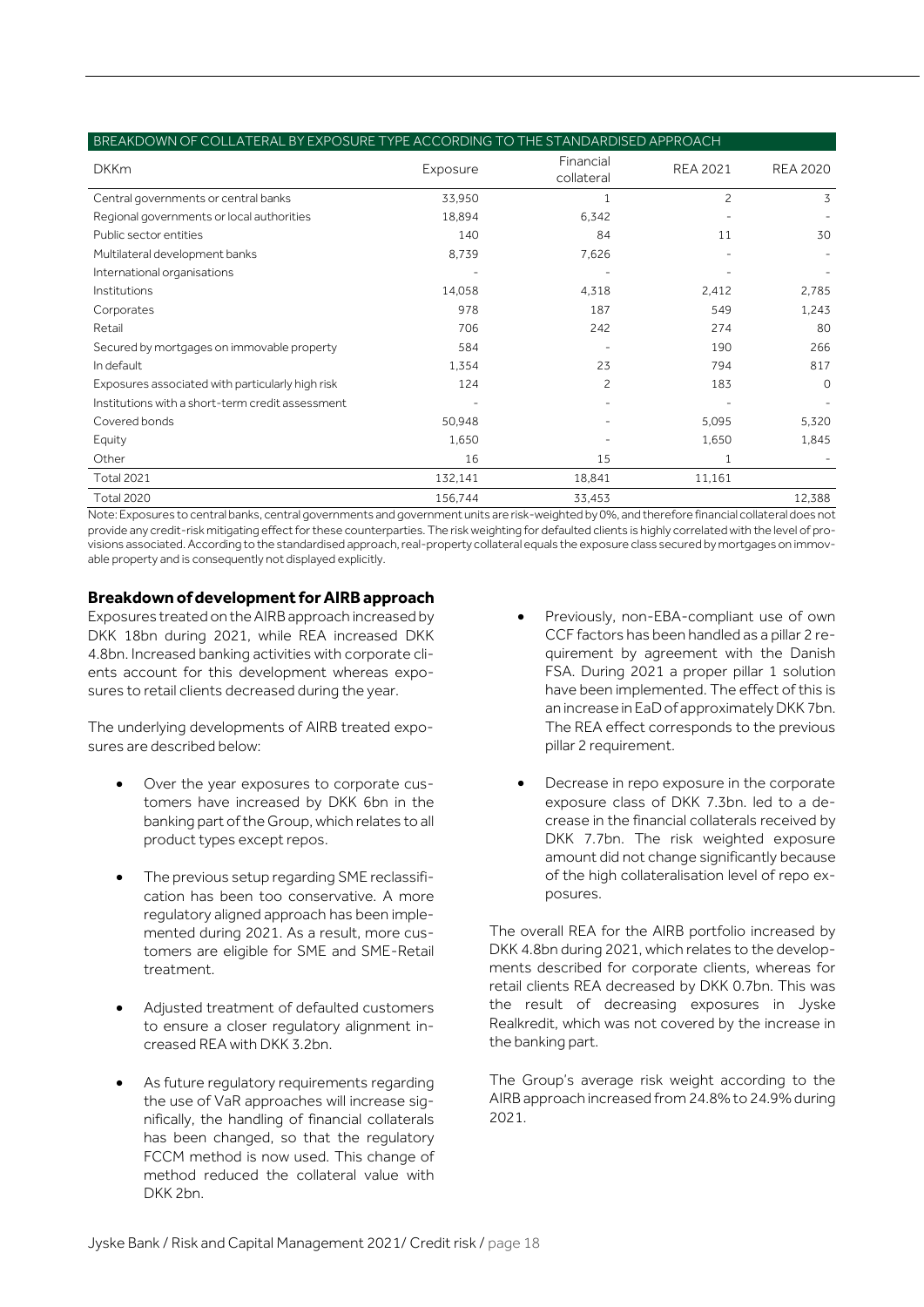

#### BREAKDOWN OF COLLATERAL BY COLLATERAL TYPE FOR EXPOSURE ACCORDING TO THE AIRB APPROACH

|                         |          |                             |                         | Collateral             |                               |                          |                 |                 |
|-------------------------|----------|-----------------------------|-------------------------|------------------------|-------------------------------|--------------------------|-----------------|-----------------|
| <b>DKKm</b>             | Exposure | Real property<br>collateral | Collateral<br>Financial | collateral<br>Physical | collateral<br>funded<br>Other | Guarantee<br>collateral  | <b>REA 2021</b> | <b>REA 2020</b> |
| Corporates, total       | 330,514  | 185,758                     | 49,810                  | 8,186                  |                               | 2,731                    | 95,038          | 89,458          |
| Large corporate clients | 227,333  | 128,327                     | 39,250                  | 2,688                  |                               | 1,394                    | 62,159          | 64,800          |
| Specialised lending     | 296      | 156                         | 0                       |                        |                               |                          | 74              | 213             |
| SME corporates          | 102,884  | 57,276                      | 10,560                  | 5,498                  |                               | 1,337                    | 32,805          | 24,445          |
| Retail, total           | 222,485  | 185,547                     | 1.946                   | 8,017                  |                               | 682                      | 42,637          | 43,375          |
| Real property, personal | 179,199  | 176,931                     | 72                      | 110                    |                               | $\overline{\phantom{a}}$ | 31,514          | 33,461          |
| Real property, SMEs     | 9,703    | 8,616                       | 75                      | 29                     |                               |                          | 1,597           | 4,376           |
| Other retail, personal  | 18,271   |                             | 660                     | 5,205                  |                               | 36                       | 4,755           | 4,014           |
| Other retail, SMEs      | 15,313   |                             | 1.139                   | 2,672                  |                               | 646                      | 4,771           | 1,523           |
| <b>Total 2021</b>       | 552,999  | 371,305                     | 51,757                  | 16,202                 |                               | 3,413                    | 137,674         |                 |
| <b>Total 2020</b>       | 534,955  | 368,823                     | 60,423                  | 14,101                 | 9                             | 3,051                    |                 | 132,833         |

Note: The table does not include securitisations (REA: DKK 1,382m); and other non-credit-obligation assets (REA: DKK 6,378m).

#### **Loan impairment charges and provisions for guarantees**

For all exposures, impairments are made in accordance with IFRS 9. The impairment model according to IFRS 9 is based on a calculation of expected credit losses where loans are divided into three stages, which depend on the individual loan's credit deterioration compared to the first recognition:

- Lending with the absence of a significant increase in credit risk (stage 1).
- Loans with a significant increase in credit risk (stage 2).
- Loans that are credit-impaired (stage 3).

#### **Risk classifications**

The Group divides exposures with objective evidence of impairment into three risk classifications: exposures with low, high, and full risk. The latter two risk categories consist of credit-impaired exposures (stage 3) and are defined according to the default definition as used in the Group's advanced IRB setup.

On an ongoing basis - and at least quarterly - the Group assesses whether objective evidence of impairment relating to the Group's clients has emerged.

The Annual Report provides more information on the definitions for default and rating classes in note 50.

#### **Impairment calculations**

For loans at stage 1, impairments are made for expected credit losses in the coming 12 months, while for loans at stages 2 and 3, impairments are made for the expected loss in the loans' expected residual maturity. On initial recognition, the individual loans are placed based on stage 1, whereby impairments are made for 12-month expected losses on initial recognition.

The classification into the 3 stages is of significance for the calculation method used and is determined, among other things, based on the change in probability of default (PD) over the expected residual maturity of the loan.

The assessment of whether there has been a significant increase in the credit risk since initial recognition is based on the following factors:

- An increase in PD for the expected residual maturity of the financial asset of 100% and an increase of 12-month PD of 0.5 percentage point when the 12-month PD at initial recognition was below 1.0%.
- An increase in PD for the expected residual maturity of the financial asset of 100% or an increase of 12-month PD of 2.0 percentage points when the 12-month PD at initial recognition was 1.0% or more.
- The loan is in 30 days past due or more.
- The Group's risk assessment (risk classification), which is based on, among other things, assessment of the client's ability and willingness to comply with his payment obligations, breach of contract/covenants and/or changes in the initial conditions for the client relationship.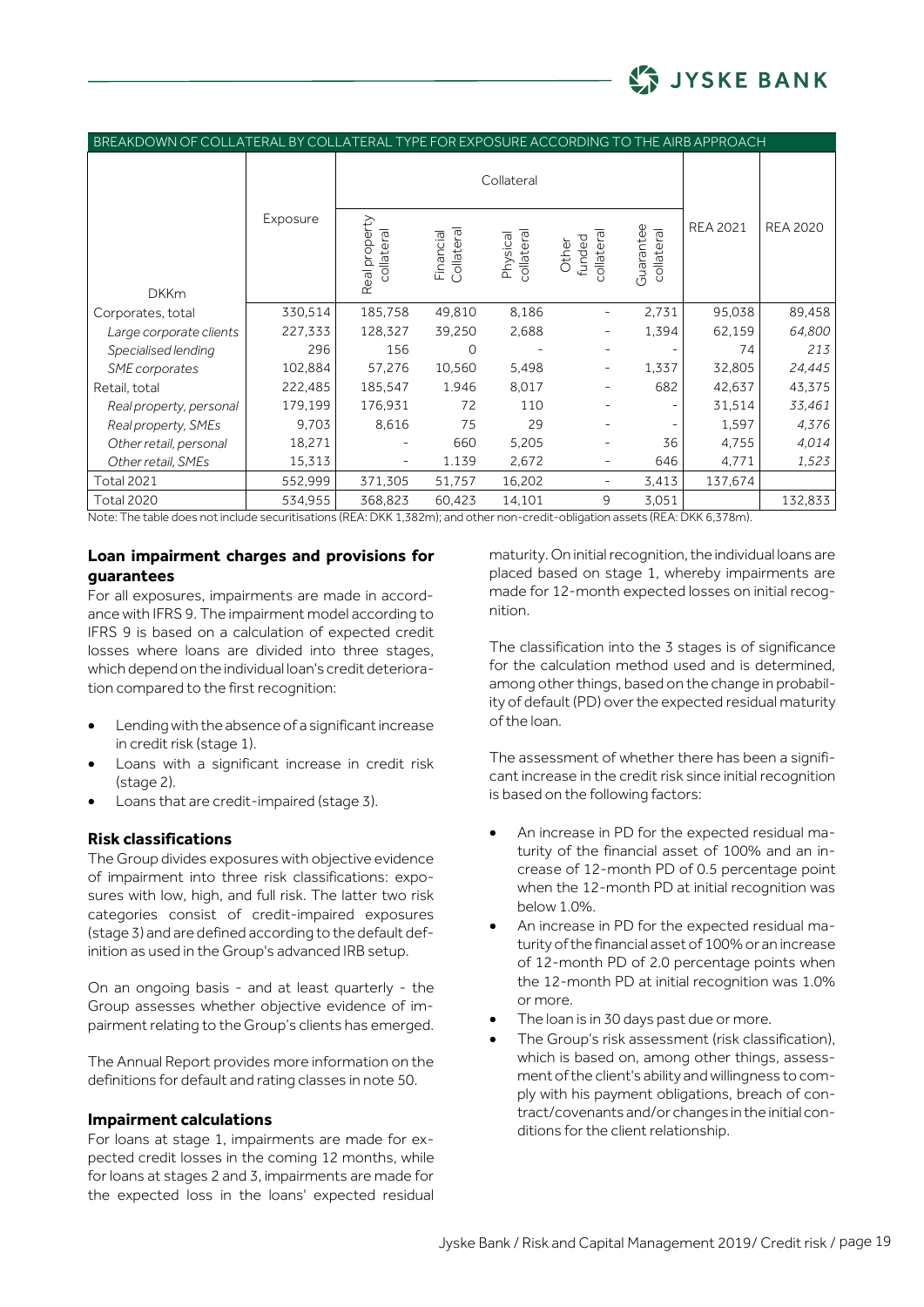In addition to the calculations, a managerial assessment is made of the ability of the models and the expert assessing impairment calculations to consider all future expectations regarding loan impairment charges. To the extent that it is assessed that there are factors/risks that are not addressed in the calculations, a management estimate is made for the write-down calculations. This estimate is based on concrete observations and is calculated based on the expected risks in the portfolio.

The calculated impairments (both individual and management's estimates) are based on the credit portfolio to ensure consistency to the accounting framework and are attributable to the specific exposures (specific credit-risk adjustments).

The Annual Report provides more detailed information on the impairment methods and processes.

#### **Trend in loan impairment charges and provisions for guarantees**

The total balance of loan impairment charges and provisions for guarantees amounted to DKK 5.4bn at end-2021 (2020: DKK 5.8bn). The discount balance from acquired assets at end-2021 amounts to DKK 108m against DKK 145m at end-2020. Hence, the total balance of impairment charges and provisions inclusive of discount, amounts to DKK 5.6bn (2020: DKK 6.0bn).

Provisions for financial instruments are recognised in the item value adjustments, and as the negative market value of financial instruments is included in the statement of EAD, the balance of these value adjustments is also shown in the table below. At end-2021, the balance of value adjustments amounted to DKK 58m (2020: DKK 78m).

| IMPAIRMENT CHARGES AND PROVISIONS FOR<br><b>GUARANTEES</b>                                                                              |       |       |  |  |  |  |
|-----------------------------------------------------------------------------------------------------------------------------------------|-------|-------|--|--|--|--|
| <b>DKKm</b>                                                                                                                             | 2021  | 2020  |  |  |  |  |
| Balance of impairment charges for loans<br>and advances                                                                                 | 4.815 | 5.210 |  |  |  |  |
| Balance of provisions for quarantees and<br>liabilities                                                                                 | 638   | 566   |  |  |  |  |
| Balance of loan-impairment charges and<br>provisions for quarantees                                                                     | 5,453 | 5,776 |  |  |  |  |
| Balance of discounts                                                                                                                    | 108   | 145   |  |  |  |  |
| Balance of loan-impairment charges and<br>provisions for guarantees incl. balance of<br>discounts                                       | 5,561 | 5,921 |  |  |  |  |
| Balance of value adjustments                                                                                                            | 58    | 78    |  |  |  |  |
| Balance of loan-impairment charges and<br>provisions for guarantees incl. balance of<br>discounts and balance of value adjust-<br>ments | 5.619 | 5,999 |  |  |  |  |

In 2021, the development in loan-impairment charges and provisions for guarantees amounted to DKK -184m (2020: DKK 1,022m), and Jyske Bank recognised as interest income DKK -34m (2020: DKK -52m) from the discount balance. Hence, the total net effect recognised in the income statement came to DKK -218m (2020: DKK 969m).

The effect from value adjustments on financial instruments came to DKK -20m in 2021 (2020: DKK -24m).

| NET EFFECT FROM IMPAIRMENT CHARGES, ETC.                                |        |        |
|-------------------------------------------------------------------------|--------|--------|
| <b>DKKm</b>                                                             | 2021   | 2020   |
| Loan-impairment charges and provisions for the year                     | $-150$ | 1,020  |
| Recognised as a loss, not covered by loan-impairment charges/provisions | 92     | 201    |
| Recoveries                                                              | $-126$ | $-199$ |
| Loan-impairment charges and provisions for quarantees                   | $-184$ | 1,022  |
| Recognised discount for assets taken over                               | $-34$  | $-52$  |
| Net effect on income statement                                          | $-218$ | 969    |
| Value adjustments for financial instruments                             | $-20$  | $-24$  |
| Net effect on income statement, inclusive of value adjustments          | $-239$ | 944    |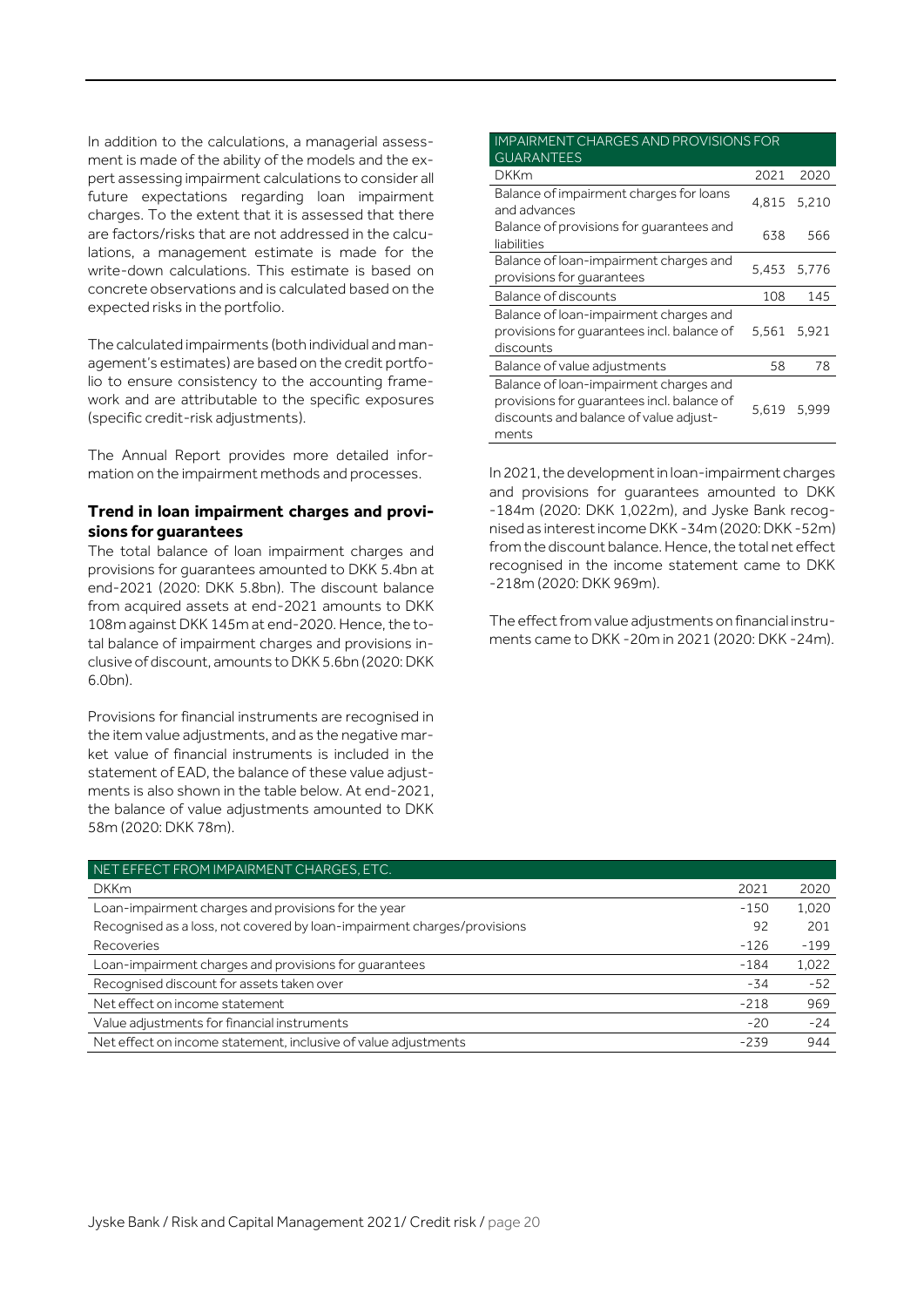

#### EAD FOR ACCOUNTING PURPOSES AND PAST-DUE EXPOSURES BROKEN DOWN BY SECTOR

| <b>DKKm</b>                                | EAD for<br>exposures<br>at stage 1 | EAD for ex-<br>posures at<br>stage 2 | EAD for ex-<br>posures at<br>stage 3 | EAD for<br>past-due<br>expo-<br>sures | Balance of loan-im-<br>pairment charges and<br>provisions for quar-<br>antees incl. discounts<br>and value adjustment | Net effect<br>from<br>impairment<br>charges and<br>provisions for<br>quarantees |
|--------------------------------------------|------------------------------------|--------------------------------------|--------------------------------------|---------------------------------------|-----------------------------------------------------------------------------------------------------------------------|---------------------------------------------------------------------------------|
| Banks and mortgage-credit institutions     | 6,565                              | 955                                  |                                      |                                       | 12                                                                                                                    | $-4$                                                                            |
| Construction                               | 7,903                              | 1,003                                | 134                                  | 11                                    | 112                                                                                                                   | $-26$                                                                           |
| Energy supply                              | 12,805                             | 216                                  | 18                                   |                                       | 50                                                                                                                    | $-1$                                                                            |
| Real property                              | 163,286                            | 5,473                                | 2,592                                | 25                                    | 1,340                                                                                                                 | $-24$                                                                           |
| Finance and insurance                      | 106,049                            | 1,117                                | 658                                  | 274                                   | 527                                                                                                                   | $-85$                                                                           |
| Manufacturing, mining, etc.                | 12,677                             | 1,519                                | 843                                  | 1                                     | 445                                                                                                                   | 80                                                                              |
| Commerce                                   | 13,587                             | 2,292                                | 329                                  | 7                                     | 334                                                                                                                   | 13                                                                              |
| Information and communication              | 1,380                              | 53                                   | 223                                  | $\Omega$                              | 152                                                                                                                   | $-79$                                                                           |
| Agriculture, hunting, forestry and fishing | 10,138                             | 779                                  | 487                                  | 1                                     | 398                                                                                                                   | $-177$                                                                          |
| Transport, hotels and restaurants          | 7,135                              | 884                                  | 234                                  | 7                                     | 151                                                                                                                   | $-48$                                                                           |
| Public authorities                         | 16,805                             | 19                                   |                                      |                                       | 1                                                                                                                     | $\Omega$                                                                        |
| Other sectors                              | 17,663                             | 1,426                                | 185                                  | 5                                     | 223                                                                                                                   | $-4$                                                                            |
| Personal clients                           | 198,783                            | 10,179                               | 3,190                                | 824                                   | 1,873                                                                                                                 | 116                                                                             |
| <b>Total 2021</b>                          | 574,775                            | 25,916                               | 8,893                                | 1,155                                 | 5,619                                                                                                                 | $-239$                                                                          |
| <b>Total 2020</b>                          | 568,677                            | 21,077                               | 8,931                                | 2,994                                 | 5,999                                                                                                                 | 944                                                                             |

EAD for past-due exposures amounted to DKK 1,155m end-2021 (2,994 end-2020). The level has decreased as a result of the implementation of new default guidelines early-2021, which have introduced new arrear-limits and also led to an increased focus on arrears in the business units of Jyske Bank Group. In addition, the Danish economy has generally shown positive rates in 2021 and a part of the Jyske Bank Group's corporate customers have obtained liquidity support via the government COVID-19 help-packages. Overall, this has led to a lower level of arrears. Alignment of the definitions of credit impairment and default from early 2021 implies that the full amount of past-due exposures is impaired.

Impairment levels are in 2020-2021 affected by the COVID-19 pandemic. Higher levels of defaults have not yet been observed in the portfolio but is expected to increase in 2022. The expectation of an increase in default levels has led to an increase in impairment charges. The Annual Report provides more detailed information in note 67.

Information and communication make up the riskiest sector in terms of balance of impairment charges as a percentage of total EAD. Total volume in the sector is relatively low.

The balance of impairment charges for Agriculture, hunting, forestry, and fishing as a percentage of total EAD is declining and amounted to 3.5% at end-2021 (5.9% end-2020).

The balance of impairment charges for real property as a percentage of total EAD amounted to 0.8% at end-2021, which is the same level compared to 2020.

The balance of impairment charges for personal clients as a percentage of total EAD is continuously low and amounted to 0.9% at end-2021.

#### **Re-estimation and validation of models**

On an ongoing basis, the credit-risk models are adjusted to improve quality and to ensure compliance with current and future legislation. Therefore, whether, based on statistical models or on expert opinions, the models behind the calculations of PD, LGD, EAD and collateral models are validated at least annually by the validation function. All new models will also go through an initial validation. The validation function is independent of the department responsible for developing the models.

The validation includes, for example, stability testing and back-testing, and its objective is to reveal any areas which require special attention. The purpose of stability testing is to monitor whether the models are stable over time. The identification of structural breaks and systematic changes is an important aspect when the models are applied to such long-time horizons as are involved in credit risk. The purpose of back-testing is to compare a model's predictions with what happened. Validation is carried out quantitatively as well as qualitatively.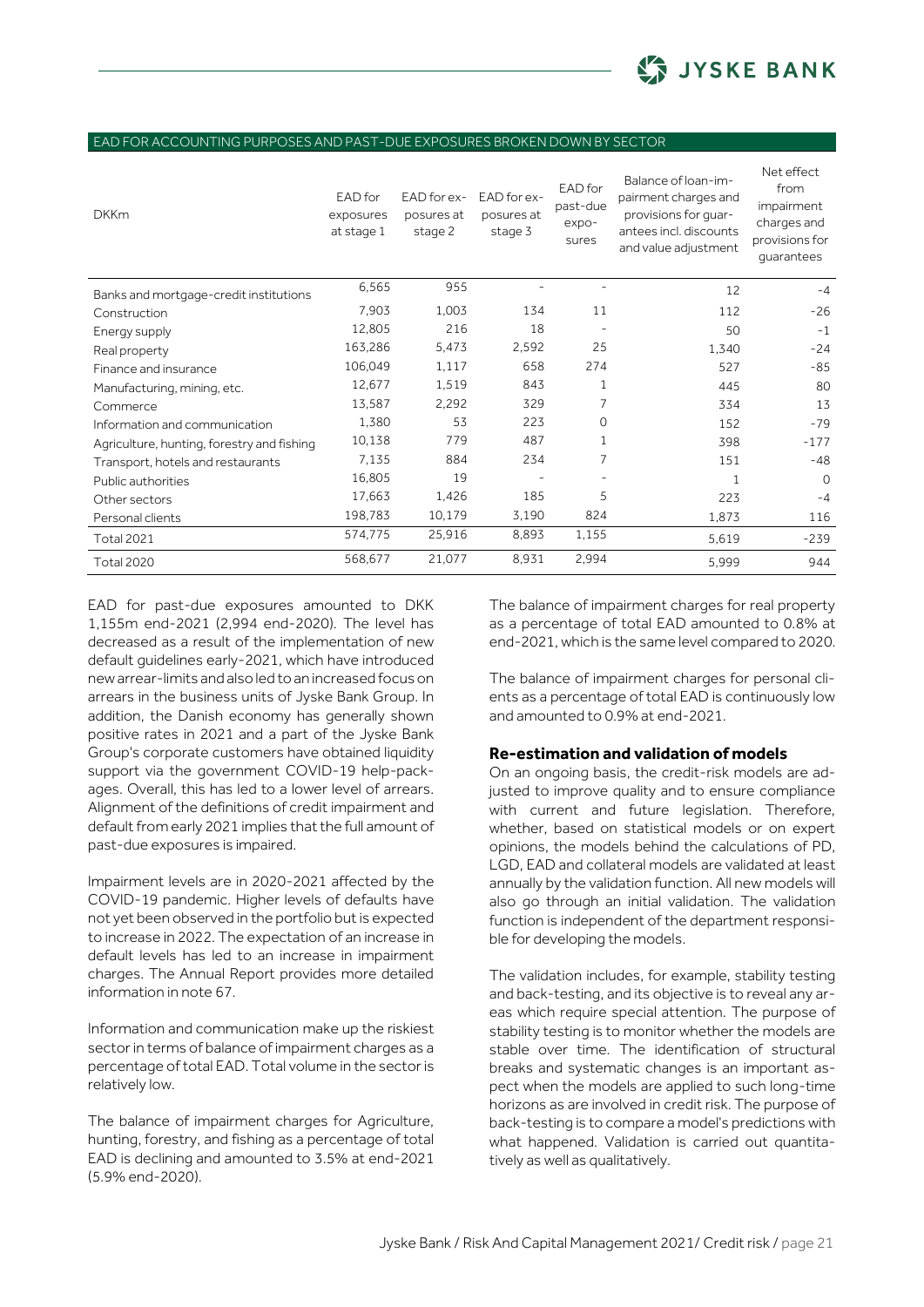Re-estimation and model improvements of the credit-risk models are undertaken when needed due to the validation results, changing business requirements or significant changes in the legal requirements.

The models also constitute a component highly applicable for other purposes than IRB such as IFRS9. The models form a fundamental structure in this regard. IFRS9 is also validated by the validation function.

The Group has a governance structure, which ensures that all changes to the IRB models are decided and documented by the Credit Risk Control Unit (CRCU). The CRCU receives information about all validation results and other relevant issues related to models and decides appropriate actions depending on materiality. The CRCU is responsible for communication of relevant issues to the senior management and for the ongoing dialogue about IRB models with the Danish FSA. The members of the CRCU are all senior experts with management responsibility in credit risk and modelling.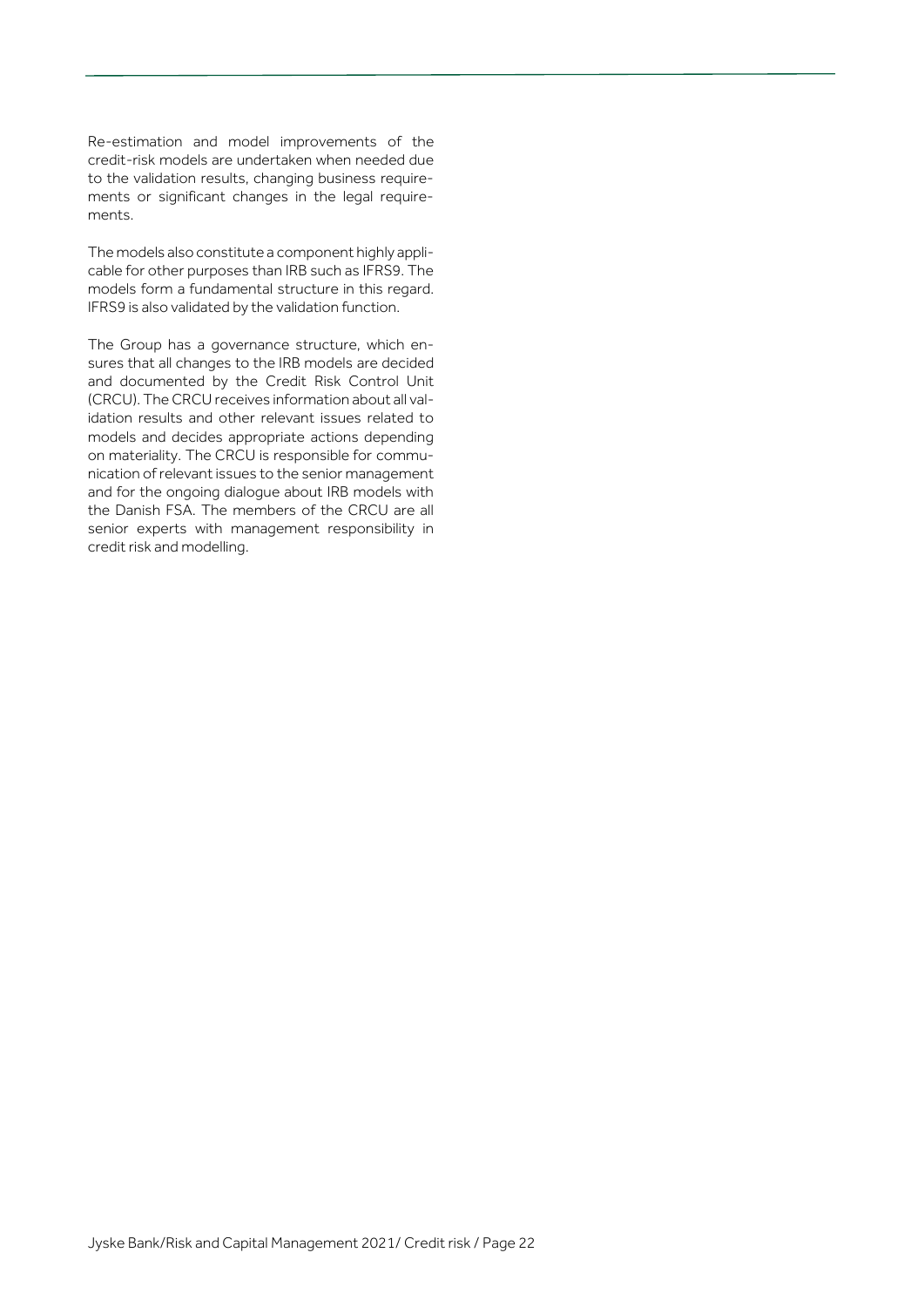### <span id="page-23-0"></span>Counterparty credit risk

- The Groups overall non-CCP exposure has decreased during 2021, primarily due to increase in interest rates and FX rate fluctuations.
- The transition to new regulatory requirements for own funds on counterparty credit risk, SA-CCR, gave rise to an increase in counterparty exposure of approximately DKK 3.5bn, compared to the old method at the time of the transition.

Counterparty Credit Risk is the risk of a financial loss due to a counterparty failing to fulfil its obligations. Counterpart Credit Risk is generated when Jyske Bank trades derivative contracts (interest rate, foreign exchange, equity, credit, and commodity) with clients.

The financial loss is the market value of the derivative contract, that is, the cost of having to replace the contract at the current market price. The future market value of a contract is uncertain, due to the construction of the derivative contract, in which the value is dependent on the underlying market factors. Jyske Bank has a counterparty credit risk exposure towards a certain counterparty when the market value is positive, meaning that if the counterparty defaults, Jyske Bank has lost this value.

#### **Policy and management**

Jyske Banks policy for managing counterparty credit risk distinguishes between small and large counterparties, where the latter includes financial institutions. The basic principle for measuring risk for the two types of clients are identical, however the management of risk on large counterparties is extended to include additional management parameters.

Jyske Bank calculates its daily exposure to individual counterparties within the Group's counterparty credit risk management system. These exposures are included in the credit risk management in line with other credit exposures. Counterparties are granted lines in accordance with the instructions in force after risk assessment of the individual counterparty. The lines are reviewed at least once a year or in case of a change in creditworthiness of the respective counterparty.

The daily exposure is calculated as the sum of market values and market risks on a derivative portfolio with a counterparty, where the market risk, or the potential

future exposure, is determined as an add-on of the nominal amount of each transaction intraday and a portfolio calculation end-of-day. The size of the addon depends on the type of trade, maturity, and currency.

#### **Risk reduction**

To manage and monitor large counterparty exposures, the Group calculates settlement risk. To reduce the settlement risk towards each individual counterparty, transactions will, to the extent possible, take place through a Continuous Linked Settlement system (CLS). Jyske Bank is a third-party member of the CLS system in which settlement is based on the principle of "payment to payment", thus reducing the risk of settlement risk on foreign exchange derivative transactions between participants of the system.

For all derivatives transactions, the Group seeks to mitigate the risk further by:

- Clearing through a Central Counterparty (CCP)
- Requiring master netting agreements, which gives the Group the right to net market values of derivative trades in case of counterparty default
- Attaching collateral management agreements to the master netting agreements, which entitles the Group to collateral in case the counterparty's debt to Jyske Bank exceeds an agreed amount

The table below shows to which extent the group clears derivatives through a CCP. Of the total amount of principals not cleared in 2021, over 90% was covered by netting and collateral agreements.

| OTC DERIVATIVES - NOTIONAL AMOUNT |           |           |  |  |  |  |
|-----------------------------------|-----------|-----------|--|--|--|--|
| <b>DKKm</b>                       | 2021      | 2020      |  |  |  |  |
| CCP                               | 1,040,761 | 1,077,171 |  |  |  |  |
| Non-CCP                           | 1,158,695 | 1,173,907 |  |  |  |  |
| - Collateralized                  | 1.055.349 | 1,085,348 |  |  |  |  |
| - Non-collateralized              | 100,345   | 88,559    |  |  |  |  |
| Total                             | 2,198,506 | 2,251,078 |  |  |  |  |

From September 2021 the Group was obliged to fulfil the EMIR requirements on Initial Margin for noncleared derivatives. It is the Group's expectation, that they will be exempted by the Initial Margin Threshold of EUR 50m, and therefore the Group has entered into Threshold Monitor agreements with its financial counterparties.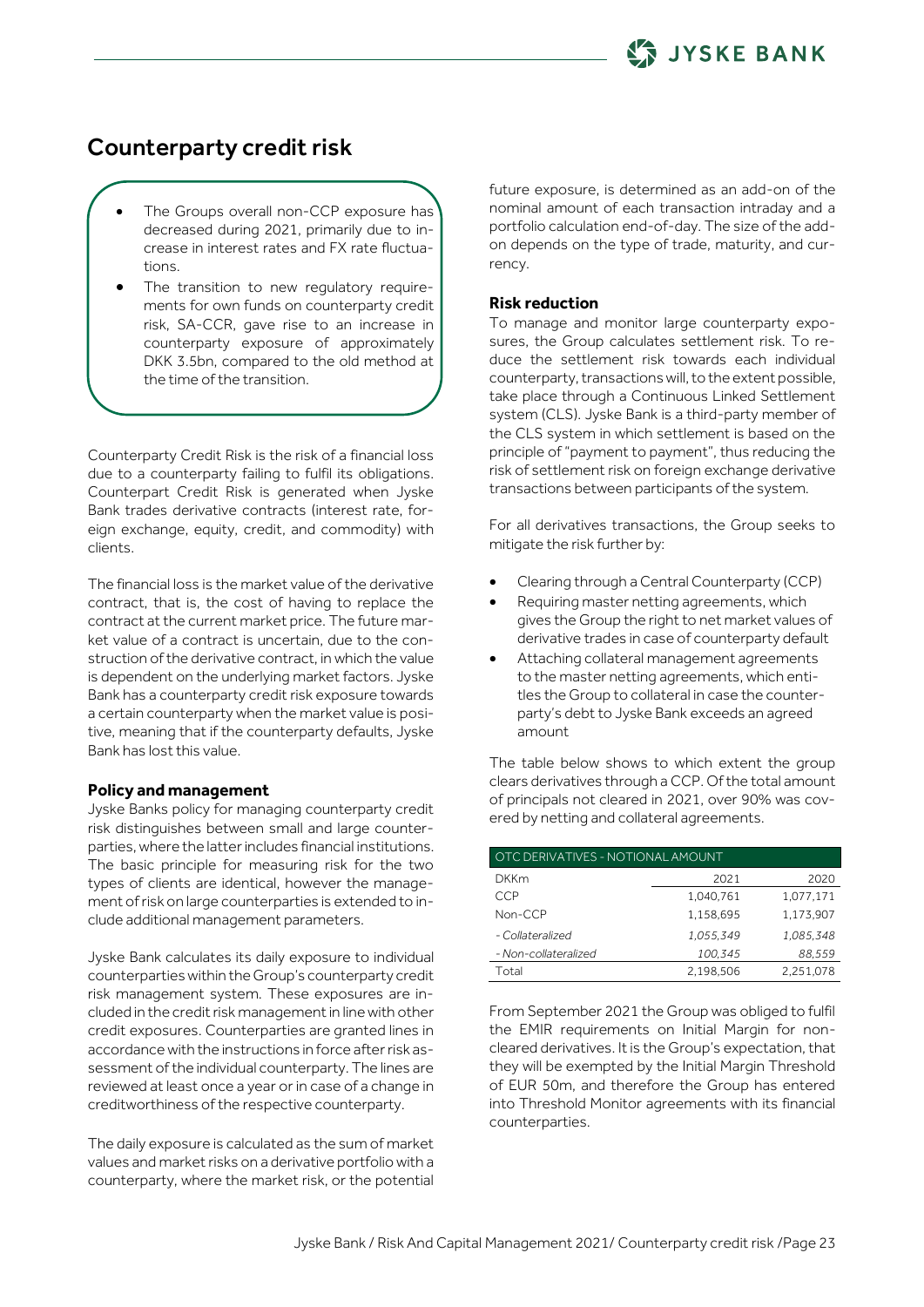#### **Risk Profile**

Jyske Bank measures counterparty credit risk in terms of the market value of a portfolio with a given counterparty, taking into account any allowed netting and collateral exchanged with the counterparty. The table below shows the Group's exposure at end-2021 for counterparties except CCPs.

| COUNTERPARTY CREDIT RISK EXPOSURE     |        |        |
|---------------------------------------|--------|--------|
| <b>DKKm</b>                           | 2021   | 2020   |
| Gross exposure                        | 24.980 | 31,900 |
| Effect of netting                     | 16,400 | 22.649 |
| Exposure after netting                | 8,580  | 9.251  |
| Effect of collateral                  | 3.723  | 2,952  |
| Exposure after netting and collateral | 4.857  | 6.298  |

The overall decrease in Group's non-CCP exposures are primarily driven by the increase in interest rates and fluctuations in FX rates.

Agreements on collateral with financial counterparties and large corporate clients are mutual agreements, which means that Jyske Bank must pay margin for the counterparty if the market value in favour of the counterparty exceeds an agreed limit. At end-2021 roughly half of the Groups collateral holdings consisted of cash, the other half was composed by securities in the form of government bonds issued in Denmark, the United States, Germany and France and Danish mortgage bonds.

#### **Wrong Way Risk**

Wrong-way risk occurs when the exposure to a counterparty is negatively correlated with the credit quality of that counterparty. General wrong way risk (GWWR) occurs when the credit quality of a counterparty is correlated with specific macroeconomic factors that also affect the value of the derivative transaction. Specific wrong way risk (SWWR) arises when the exposure to a counterparty is positively correlated with the probability of default of that counterparty due to the type of transaction with the counterparty.

In the event of SWWR, there is a legal relationship between the counterparty and the issuer of the underlying OTC derivative or securities-financing transactions. An example is if the Group receives collateral from a counterparty, which is issued by this very counterparty. It could be the case if the Group enters into repo transactions with a counterparty and the underlying paper is issued by the same counterparty. It is Jyske Bank's policy not to assume considerable SWWR and the Group has procedures in place to monitor this.

#### **Own funds requirements**

Capital must be set aside for counterparty credit risk in accordance with CRR. Jyske Bank calculates its capital requirements using the Standard Approach for Counterparty Credit Risk (SA-CCR), in which the exposure at default (EAD) is calculated as the current market value of a portfolio recognising allowed netting and collateral exchanged plus an add-on for potential future credit risk exposure. The own funds requirement for counterparty credit risk is reported as a part of the own funds requirement for credit risk.

Furthermore, capital must be set aside to cover the Credit Valuation Adjustment (CVA) risk. This capital charge covers only the Groups exposures towards financial counterparties, since other counterparties are exempted by the CRR. Jyske Bank therefore makes a capital addition to cover the risk that the probability of default for non-financial counterparties increases.

Mid-2021 Jyske Bank Group implemented new standard requirements under CRRII, SA-CCR, which led to an increase in EAD of approximately DKK 3.5bn, due to the following changes in the calculation method:

- Alpha factor (1.4) applied to all exposures
- Increased risk weights for short dated FX and interest rate positions
- Additional FX risk on commodity trades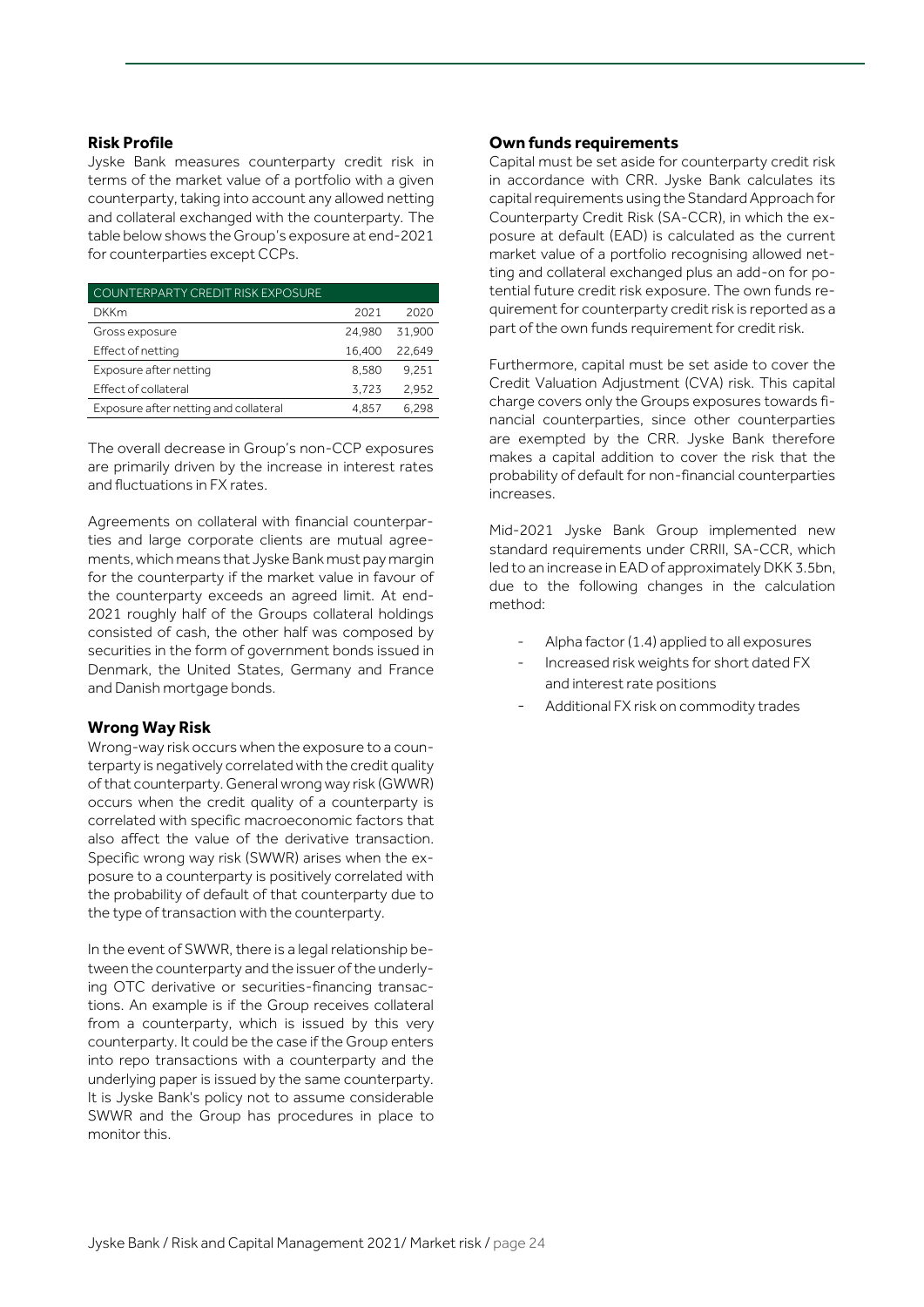### Market risk

- <span id="page-25-0"></span>Market-risk exposure from trading-related ac tivities was primarily driven by client flow and was in general kept at a moderate level in 2021. Credit spreads on Danish callable mortgage bonds have been volatile through the year, affecting trading activities.
- The negative interest rates continued to dominate the banking book interest-rate risk management. The negative interest-rate risk from deposits was further reduced in 2021 through lower boundaries for when paying negative interest rates, and the hedge on the remaining negative interest-rate from deposits was increased.

Market risk is the risk that Jyske Bank will incur losses due to changes in market prices affecting market values or the Group's net interest income. Jyske Bank assumes market risk from position taking in the financial markets and general banking and mortgagebanking operations.

Certain financial instruments include elements of credit risk, which are managed and monitored in parallel with market risk.

#### **Governance and responsibility**

The Group Supervisory Board owns the Market Risk Policy, setting the Group's overall market-risk profile and framework. The policy is implemented through limits delegated to the Group Executive Board.

The Group Executive Board's limits are further restricted and delegated to the three heads of the Jyske Markets, Group Treasury and Jyske Realkredit (first line of defence). The three business units are the sole units of the Jyske Bank Group that may assume significant market risk.

Market Risk and Models is the second line of defence unit that is responsible for the risk framework for market risk and oversees market risks and monitors delegated limits. This includes establishing methodologies for measuring and assessing market risk, setting limits, and ensuring an appropriate risk control infrastructure.

Internal Audit (third line of defence) is the independent unit that evaluates the effectiveness of the risk management, monitoring, and governance setup.

The Group Treasury Committee monitors market developments closely and is therefore able to adjust for any discrepancies between the Group's actual risk profile and its desired risk profile.

#### **Monitoring and reporting**

All risk positions in the Group's trading portfolio are monitored daily. The Group Executive Board is notified immediately of any exposure that breaches the delegated limits or conflicts with the Market Risk Policy. Upon a breach, the responsible business unit is requested to provide an explanation and rectifying plan. The Group Supervisory Board is notified immediately if an exposure exceeds the overall authority of the Group Executive Board.

New products and services are reviewed in relation to the Group's risk management infrastructure and IT systems.

The development of the market-risk exposure of the various units is reported monthly to the Group Executive Board and quarterly to the Group Risk Committee.

#### **Market risk management**

In the management of market risk, the Group distinguishes between:

- Trading-related market risks.
- non-trading-related market risks which are handled by Group Treasury.

Trading-related market risks arise primarily from portfolios in Jyske Markets where client-related transactions drive the risk profile. This means that differentiated portfolios characterize the market-risk profile across interest-rate risk, foreign-exchange risk and equity risk where interest-rate risk and foreign-exchange risk are the main market risks. Commodity risk is hedged daily. Group Treasury is responsible for strategic market-risk positions in the trading book, which primarily consists of interest-rate risk and foreign-exchange risk.

Non-trading-related market-risk exposure arises from asset and liability management and is placed in the banking book. The exposure originates from exposure to interest-rate risk founded in core banking and mortgage-lending activities as well as funding and liquidity management. In addition, the Group holds a portfolio of shares not held for trading, which is primarily relating to the ordinary operating activity of the Group.

#### **Developments in market risk**

The market risk exposure from the trading related activities is in large driven by market-making activities related to Danish mortgage bonds, Nordic FX and investment funds. The FX risk is concentrated in EUR and a diversified portfolio of investment funds drove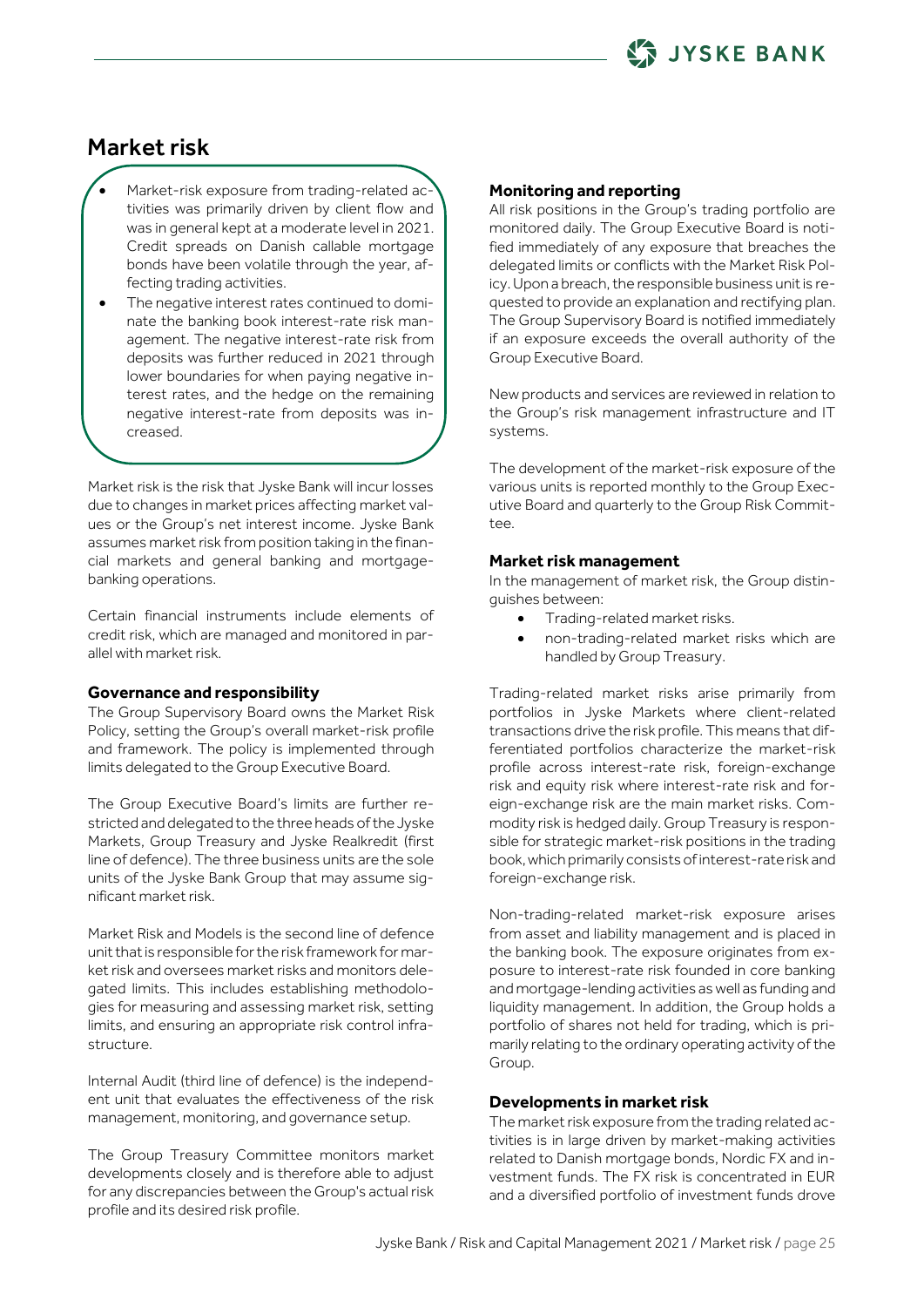the equity risk. The Group has only a minor portfolio of single shares. The credit spreads on danish callable mortgage bonds have been volatile through the year. Narrowed credit spreads decreased the demand for the bonds in the beginning of the year. The demand for the bonds was increased in the last quarter of the year as spreads widened. With interest rates increasing in the 5-20-year segment the prepayment levels and hence reinvestments have furthermore been low.

Management of the market-risk profile related to asset and liability management continued to focus on negative interest rates and reducing the negative impact from the core business. The negative interestrate risk from deposits was further reduced in 2021 and the partial hedge of the remaining risk was increased.

#### **Own funds requirements for market risk**

During 2021, REA from market risk increased by DKK 429m to DKK 10.7bn. Risk from debt instruments and Groups' equity portfolio is increased during 2021, whereas the market risk from foreign exchange risk is reduced marginally.

A large part of the Group's own funds requirement in debt instruments are a result of hedging DKK interest rate risk with EUR instruments.

| OWN FUNDS REQUIREMENT FOR MARKET RISK |            |        |            |        |  |  |  |
|---------------------------------------|------------|--------|------------|--------|--|--|--|
| <b>DKKm</b>                           | 2021       |        | 2020       |        |  |  |  |
| Risk type                             | <b>REA</b> | $OFR*$ | <b>REA</b> | $OFR*$ |  |  |  |
| Debt instruments                      | 8.008      | 641    | 7.637      | 611    |  |  |  |
| Equity                                | 2.208      | 177    | 2.002      | 160    |  |  |  |
| Commodity                             |            |        |            |        |  |  |  |
| Foreign exchange                      | 506        | 41     | 655        | 52     |  |  |  |
| Total                                 | 10.723     | 858    | 10.294     | 824    |  |  |  |
| $N = N - \frac{1}{2}$                 |            |        |            |        |  |  |  |

Note: OFR = Own funds requirements

#### **Methodologies**

Every market risk type has its own characteristics and is managed by means of individual risk measurements as well as through stress testing like the Group's VaR model and interest-rate scenarios. The management of market risk associated with derivatives is supplemented by risk measurements developed in accordance with conventional option theory.

#### **Interest-rate risk**

The Group measures interest-rate risk as the gain or loss generated by shifts in the yield curve. In addition to a simple simultaneous 1-percentage point shift in all yield curves the Group also measures and limits the interest-rate risk under different scenarios including variants of curve twists.

Interest-rate risk is calculated on contractual cash flows. Jyske Bank has not fixed-rate balances without an agreed due date. Certain loans are fixed-rate loans and can be prepaid. Jyske Bank has developed a riskmanagement model that adjusts the key-risk figures for mortgage bonds for the built-in option element of the bonds. Therefore, callable mortgage bonds are included in the interest-rate risk with the option-adjusted duration.

#### **Interest-rate risk in the banking book**

Interest-rate risk in the banking book (IRRBB) is measured and monitored separately from trading-related interest-rate risk.

On a monthly basis, the Group measures, and monitors IRRBB within a risk-appetite framework founded in the Market Risk Policy laid down by the Group Supervisory Board. IRRBB is measured in respect to both economic value and earnings at risk within a 12 month horizon in different interest-rate scenarios, including both parallel and non-parallel shifts in interest rates. In addition to the monitoring of overall risk appetite, sub-elements of IRRBB are measured daily in respect to the additional limiting.

The asset and liability management of the Group drives the interest-rate risk in the banking book, and a number of activities and risk factors drive the interest-rate risk. Here amongst factors such as funding and liquidity risk, interest-rate risk from non-maturing deposits, and optionality and interest-rate floors within client products.

Management of interest-rate risk in the banking book is addressed by hedging with different instrument types and with a high attention on alignment in accounting principles.

The interest-rate sensitivity in the banking book, measured by economic value, is illustrated below in a 50-bp parallel shift in interest rates. Potential further actions from management on negative retail deposit rates would impact (reduce) the loss for decreasing rates. For this reason, we do not find it relevant to calculate numbers for scenarios with larger rate movements. The figures do not include the pickup in NII from deposits, resulting from a realisation of current forwards:

| <b>INTEREST-RATE RISK IN THE BANKING BOOK</b> |         |         |         |         |  |  |  |
|-----------------------------------------------|---------|---------|---------|---------|--|--|--|
| <b>DKKm</b>                                   | 2021    |         | 2020    |         |  |  |  |
|                                               | $+50bp$ | $-50bp$ | $+50bp$ | $-50bp$ |  |  |  |
| <b>DKK</b>                                    | 208     | $-194$  | 506     | $-252$  |  |  |  |
| <b>EUR</b>                                    | 121     | $-114$  | 71      | -68     |  |  |  |
| Other                                         | -7      |         | 1       | -1      |  |  |  |
| Total                                         | 322     | $-301$  | 578     | -321    |  |  |  |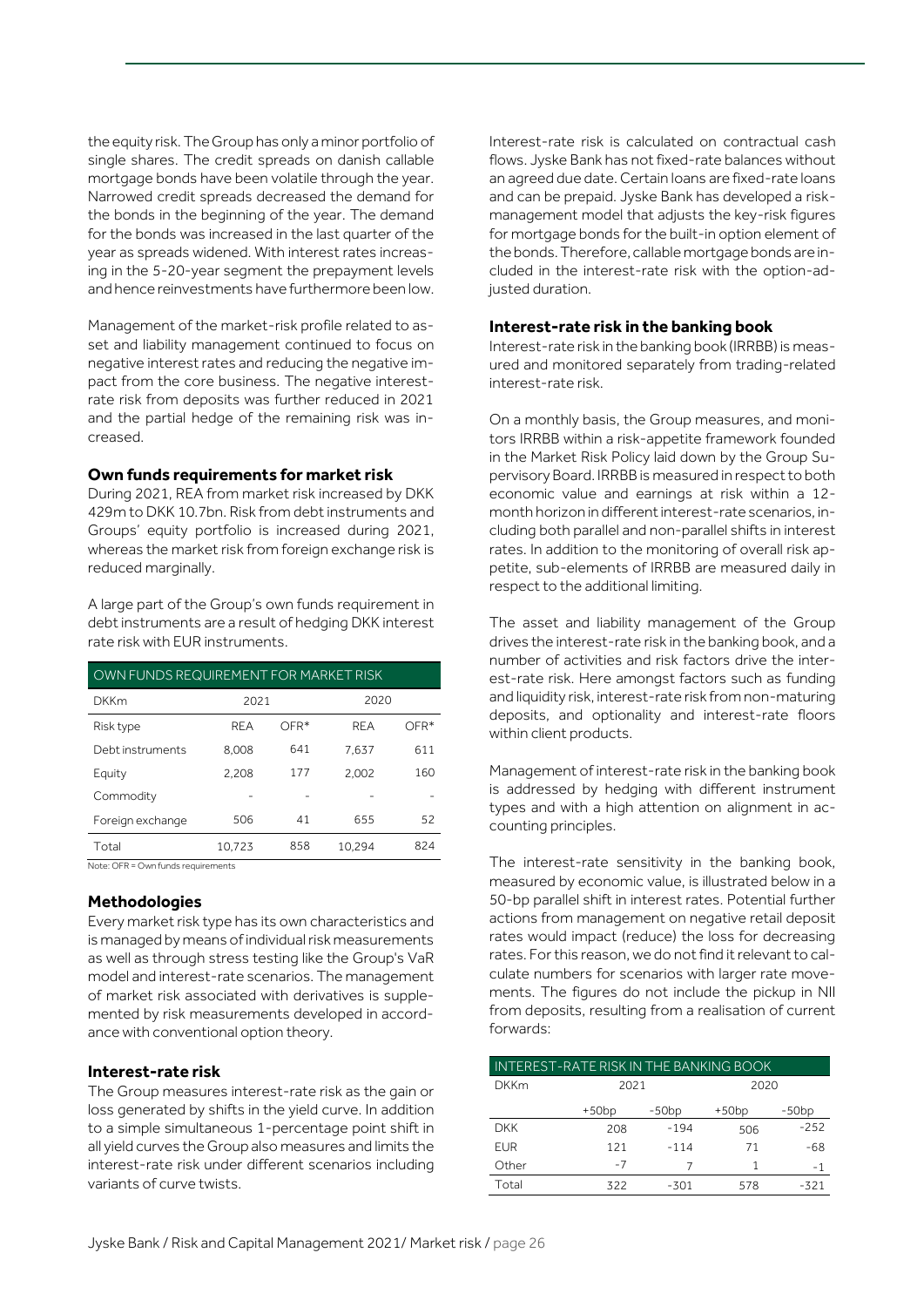

A sudden parallel increase in interest rates would positively impact the Group's economic value from the banking-book positions, whereas decreases in interest rates reduce the economic value.

The sensitivity to falling interest rates decreased from DKK -321 million in 2020 to DKK -301 million in 2021. Rates on non-maturing deposits have been of highest attention in the Group since 2018, leading the Group to implement negative interest rates for private clients during the following years. This is the primary reason for the decrease in the sensitivity to falling interest rates. Secondly, the hedge has been marginally increased.

#### **Foreign-exchange risk**

Jyske Bank's foreign-exchange risk indicators are calculated based on currency indicator 1 in accordance with the Danish Executive Order on the Presentation of Financial Statements laid down by the Danish FSA.

Currency indicator 1 does not consider the fact that some currencies are more volatile and perhaps less liquid than others. For management purposes, Jyske Bank therefore uses more granular risk indicators.

#### **Equity risk**

The daily measuring of equity risk distinguishes between equities in- and outside the trading portfolio.

The exposure of the trading portfolio is measured based on the stock holdings as well as equity-based instruments. The equity risk is determined through risk measurements that indicate the maximum loss that Jyske Bank may incur in the event of different simultaneous changes in the underlying equity prices.

Equity exposure not included in the trading portfolio is primarily financial-sector shares relating to the ordinary operating activity of the Group. New investments during 2021 increases the holding marginally.

| SHARES NOT HELD FOR TRADING |       |       |                 |               |  |  |
|-----------------------------|-------|-------|-----------------|---------------|--|--|
| DKK <sub>m</sub>            | 2021  | 2020  | Unrealised gain | Realised gain |  |  |
| Total                       | 1.543 | 1.466 | 161             |               |  |  |

Shares are valued at fair value though associate holdings are recognised in accordance with the equity method as described in the Group's annual report. Unrealised capital gains/losses have influenced the operating income.

#### **Commodity risk**

Jyske Bank's exposure to commodities is modest, and the commodity risk is determined and limited according to simple-risk measurements.

#### **Credit-risk exposure**

Jyske Bank's exposure to credit risk on financial instruments relates mainly to bond holdings.

Jyske Bank manages the exposure by limiting concentration risk expressed as the credit quality of the instruments as defined by ratings granted by recognised international rating agencies. Based on the credit quality of the instruments, concentration risk is calculated for rating classes and bond types. This means that there are different limits depending on whether the instrument is a government, a corporate bond, or a securitisation. For equities, a concentration risk limit has been defined geographically and for individual exposures.

In addition, risk management of the Group's portfolio of mortgage bonds is supplemented with limits for credit-spread risk.

#### **Securitisations**

The Group's activity within securitisation is investment in tranches issued by other institutions and legal entities. The Group does not invest in re-securitisations and acts as neither an originator nor a sponsor. Investment is made in traditional securitisations and distributed on the following securitisation types:

- RMBS primarily consisting of AAA-rated senior tranches.
- CLOs consisting only of AAA.

Since credit risk on the underlying assets is the most significant, the Group limits itself to acquiring positions that are most senior in the capital structure and highly rated by rating agencies.

The portfolio's positions are acquired with the intent of holding them until maturity and therefore held in the banking book. As such, they are booked at amortised cost though a small amount of legacy positions is at fair value.

The level of the underlying market and credit risks in securitisations is monitored continuously and is analysed at least every quarter. The analyses are based on trustee reports and information from rating agencies or other external sources. The securitisation types and the geographical exposure of the underlying assets of the portfolio are depicted in the table below.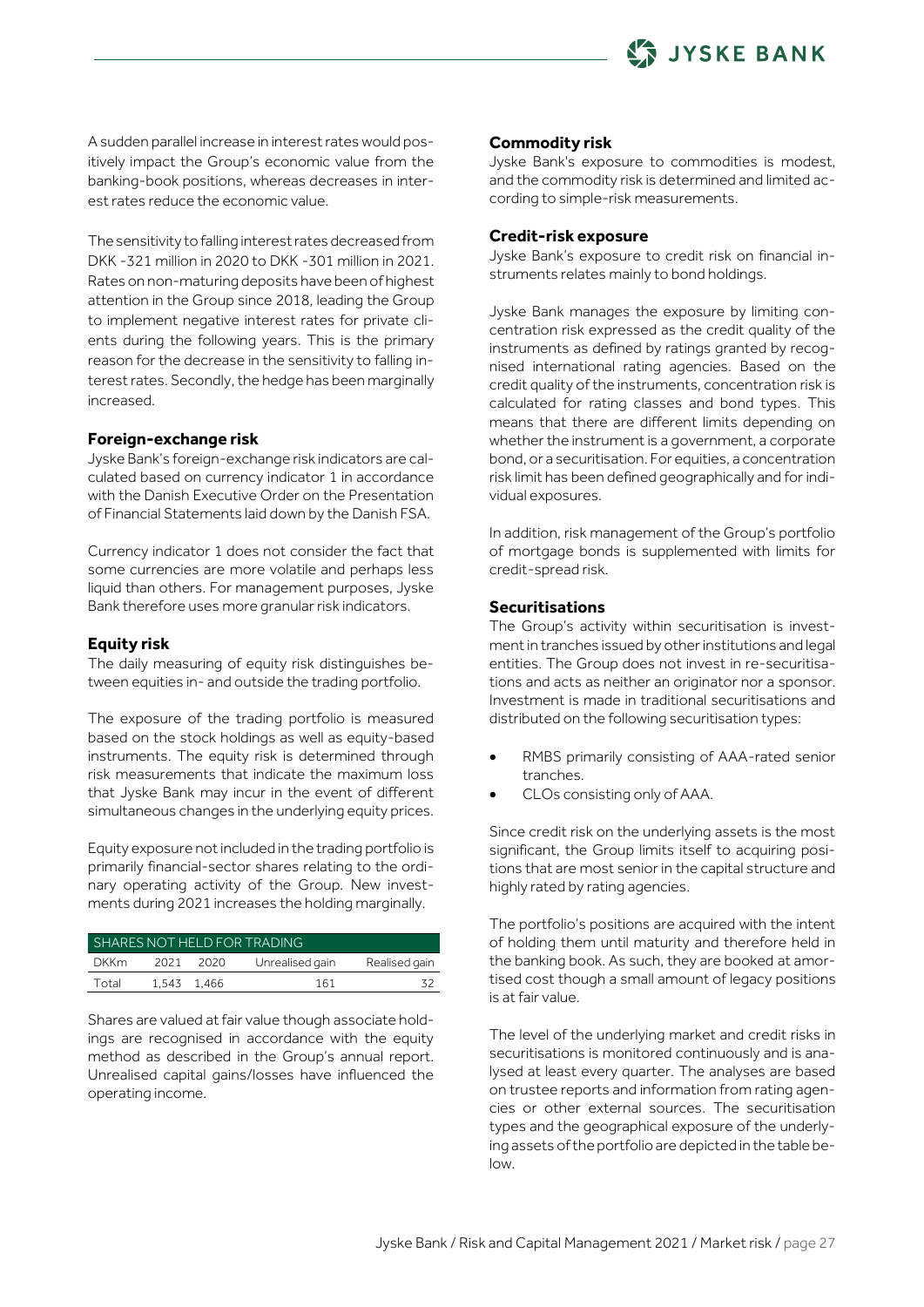#### EXPOSURE TYPES FOR SECURITISATIONS

| <b>DKKm</b>       | European                 | American                 | Other                    | <b>Total 2021</b> | <b>Total 2020</b> |
|-------------------|--------------------------|--------------------------|--------------------------|-------------------|-------------------|
| <b>RMBS</b>       | 136                      | $\overline{\phantom{0}}$ |                          | 136               | 186               |
| <b>CLO</b>        | 4,335                    | 2,284                    |                          | 6,620             | 6,365             |
| ABS               | $\overline{\phantom{0}}$ |                          | $\overline{\phantom{a}}$ |                   |                   |
| <b>Total 2021</b> | 4.472                    | 2,285                    |                          | 6,756             | 6,552             |
| <b>Total 2020</b> | 3.938                    | 2,614                    | -                        | 6,552             |                   |

The Group increased the portfolio of securitizations slightly during 2021. All new investments in CLO have an AAA-rating and senior status in accordance with

the Market Risk Policy. In the table below, the current investments are broken down by the current rating.

| BREAKDOWN OF RATINGS (Standard & Poor's / Moody's) |       |       |
|----------------------------------------------------|-------|-------|
| <b>DKKm</b>                                        | 2021  | 2020  |
| AAA / Aaa                                          | 6,620 | 6,366 |
| AA/Aa                                              | 109   | 185   |
| A/A                                                | 11    |       |
| BBB / Baa                                          | 0     |       |
| BB/Ba                                              |       |       |
| Lower or no rating                                 |       |       |
| Total                                              | 6,756 | 6,552 |

#### **Own funds requirements for securitisations**

Jyske Bank applies the external ratings-based approach (SEC-ERBA) for the calculation of the own

funds requirements. The requirements for securitisations were slightly higher in 2021 in line with the increased exposure taken during the year.

| OWN FUNDS REQUIREMENT FOR SECURITISATIONS |                          |                          |          |        |
|-------------------------------------------|--------------------------|--------------------------|----------|--------|
| <b>DKKm</b>                               | 2021                     |                          | 2020     |        |
| Risk weight - ranges                      | Exposure                 | $OFR*$                   | Exposure | $OFR*$ |
| $\leq 20\%$                               | 6,620                    | 106                      | 6,366    | 102    |
| $> 20\% \le 50\%$                         | 136                      | 5                        | 185      | 6      |
| $> 50\% \le 100\%$                        | 17                       | 0                        |          |        |
| $>100\% < 1.250\%$                        |                          |                          |          |        |
| 1,250% / deduction                        |                          |                          |          |        |
| Total                                     | 6.756                    | 111                      | 6,552    | 108    |
| Of which in the trading portfolio         | $\overline{\phantom{0}}$ | $\overline{\phantom{0}}$ |          |        |
|                                           |                          |                          |          |        |

Note: OFR = Own funds requirements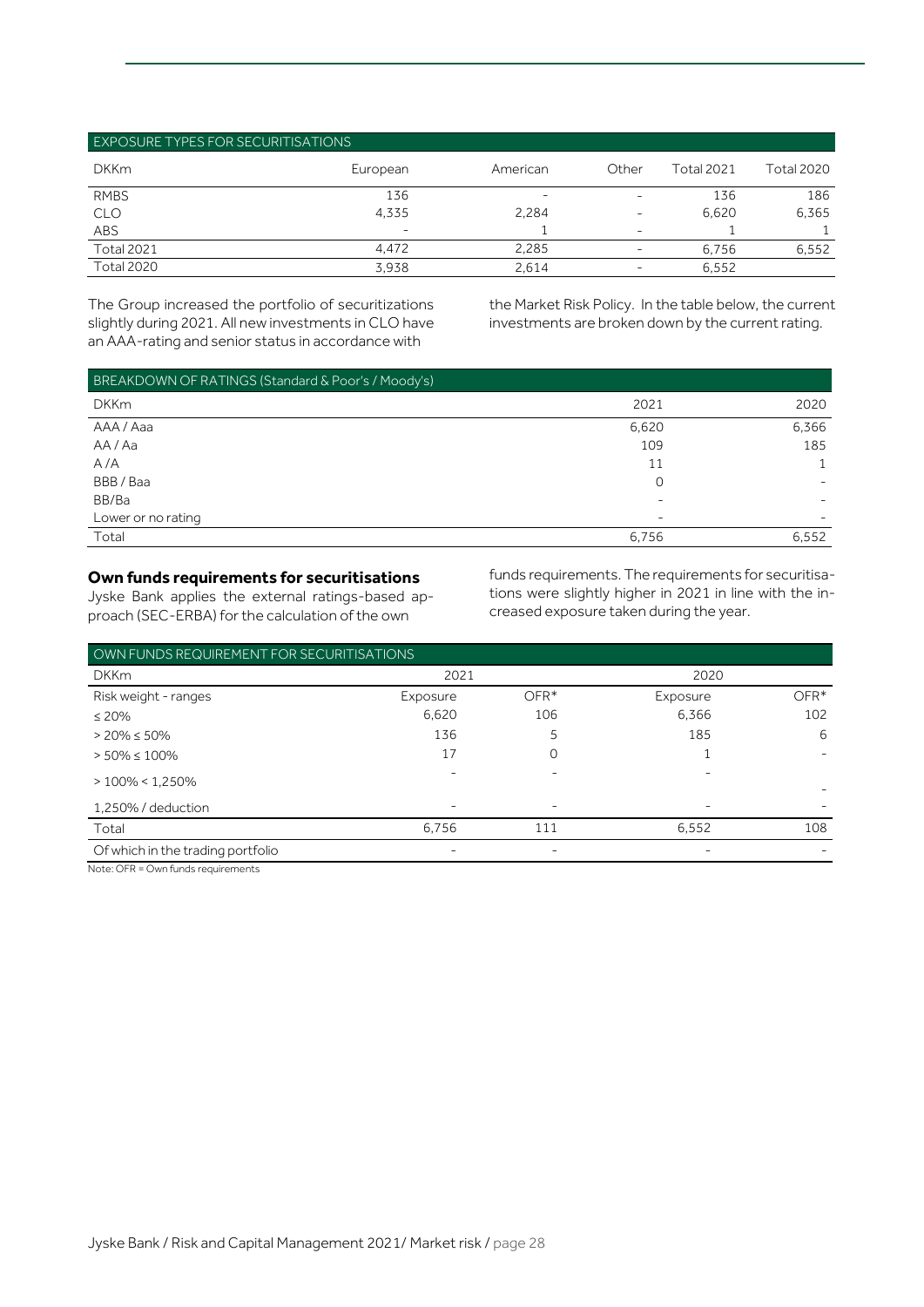

### <span id="page-29-0"></span>Liquidity risk

- During 2021, the Group maintained a very high degree of excess coverage in terms of the stress-based internally delegated limits and guidelines.
- For the regulatory liquidity measures LCR and NSFR the Group also maintained a high excess coverage to both internal delegated limits and to a very high extend the regulatory limits.
- During 2021, the Group took advantage of the constructive market conditions to issue five public bonds in all asset classes from EUR covered to AT1 capital at attractive credit spreads.

Liquidity risk occurs due to funding mismatch in the balance sheet. The Group's liquidity risk can primarily be attributed to its bank-lending activities as the loan portfolio has a longer contractual duration than its average funding sources. The liquidity risk at Jyske Realkredit is contained due to the adherence to the balance principle of the mortgage legislation for covered bonds. Jyske Realkredit on the other hand faces funding risk related to potential decline in real estate prices due to regulatory over-collateralisation requirements (OC requirements).

#### **Objective and overall setup**

The Group Supervisory Board determines the liquidity profile expressed as the balance between the risk level and the Group's costs of managing liquidity risk. Jyske Bank's liquidity management must ensure adequate short- and long-term liquidity so the Group can in due time honour its payment obligations by having reasonable funding costs. The risk level is reassessed on an ongoing basis, considering current market and economic conditions in Denmark and the financial sector.

#### **Organisation, management, and monitoring**

The Group Supervisory Board has implemented a liquidity policy which sets specific guidelines and limits including critical survival horizons for the Group during three different stress scenarios. Other key ratios include an internal key objective for the LCR and NSFR, the size and quality of the Groups liquidity buffer and the relationship between bank loans and bank deposits. Based on the overall limits, the Group

Executive Board has defined and delegated specific operational limits to those operationally responsible in Jyske Bank, who daily monitor and manage the Group's liquidity. Group liquidity management is conducted by Group Treasury.

Jyske Realkredit is subject to liquidity-related restrictions in respect of the investment profile in the securities portfolio, repo borrowing as well as moneymarket placements outside the Group to ensure that transactions of Jyske Realkredit are in line with statutory requirements as well as the internal guidelines at Jyske Realkredit and at Group level.

Market Risk & Models monitor liquidity positions daily for observance of the delegated limits. Liquidity positions that exceed the authorised limits are reported immediately according to the business procedure relating to market risks.

The Group's responsibility for issuing bonds in the capital market is centralised at Group Treasury. As a mortgage-credit institution, Jyske Realkredit must comply with mandatory over-collateralization within the scope of the privileged position of covered bond investors in a bankruptcy scenario. In a scenario with declining real estate prices, Jyske Realkredit may need to have liquidity injected into its capital centres from Jyske Bank to fund supplementary collateral and to ensure the capital centre's compliance with S&P's OC requirements.

#### **Short-term liquidity management**

Jyske Markets manage short-term operational liquidity, which is active in the international money markets as a trader in all major currencies and related derivatives and as a market-maker in the Nordic inter-bank money markets. Short-term funding in these markets' forms part of the overall Group limits for shortterm funding within strategic liquidity management.

#### **Strategic liquidity management**

Strategic liquidity is managed by Group Treasury. Measurement of the Group's liquidity position in various stress scenarios is a cornerstone in managing the Groups strategic liquidity risk profile. The asset side of the liquidity balance is broken down and grouped in order of liquidity whereas the financial liabilities are grouped according to expected run-off risk in various scenarios. In the three current relevant stress scenarios, the Group's liquidity buffer is used to cover negative payment gaps. In addition to the survival horizon in these stress scenarios, the Group's compliance with the LCR ratio in stress scenarios is monitored. Three scenarios are used: an idiosyncratic scenario, a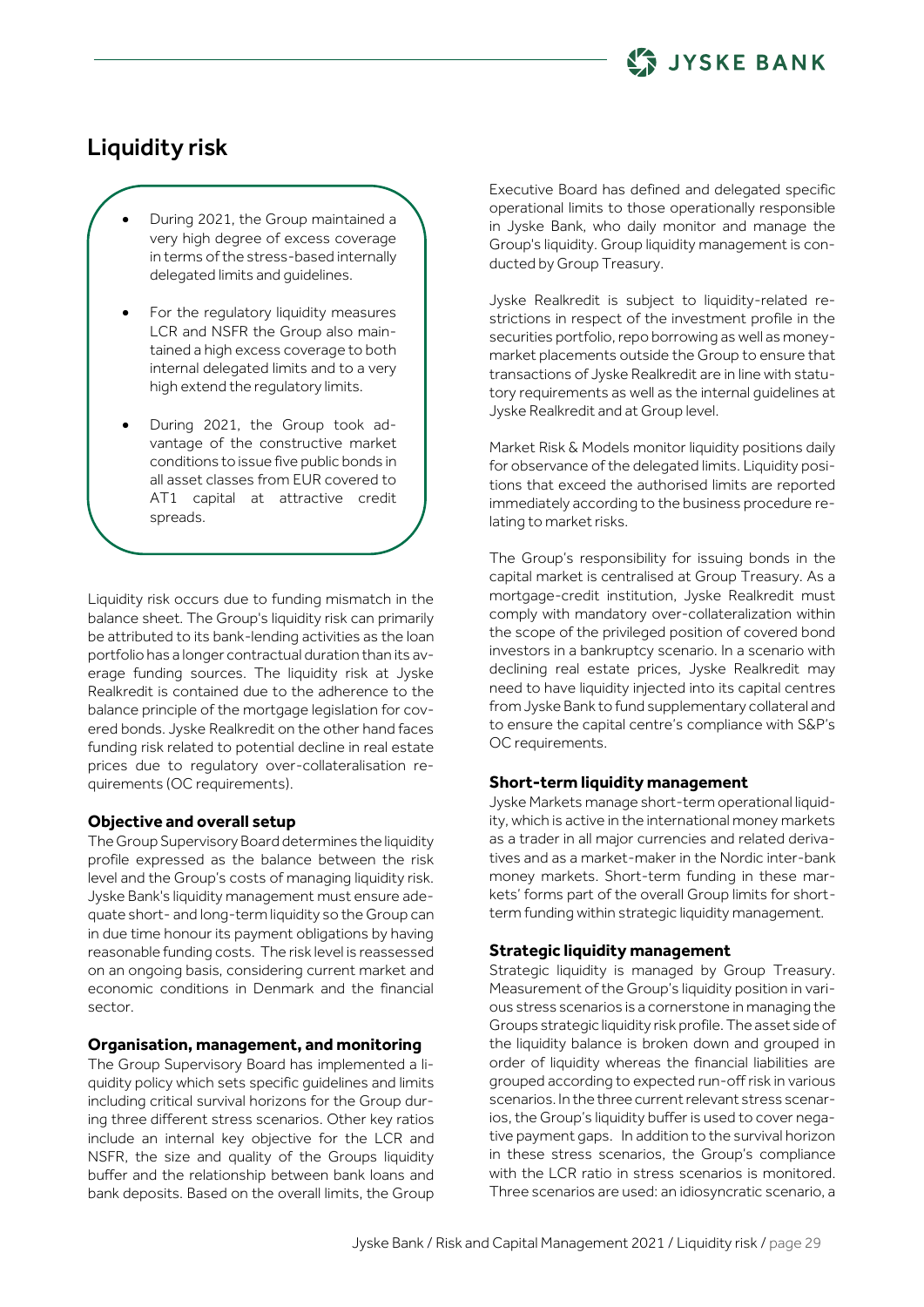capital market/recession scenario and a combination scenario.

For more detailed information on the stress scenarios used, see the Group's Annual Report 2021.

#### **Liquidity contingency plan**

The liquidity contingency plan comes into force if the Group can only meet the internally delegated limits at very high costs or is ultimately unable to come back to compliance with limits. The plan determines a broad range of initiatives that can be used to strengthen the Group's liquidity position.

During 2021, Jyske Bank had a very high degree of excess coverage in terms of the stress-based internally delegated limits and guidelines.

#### **Group funding structure**

The Group's largest funding source is covered bonds and mortgage bonds issued by Jyske Realkredit which according to the balance principle of the Danish mortgage legislation fund Jyske Realkredits mortgage loans. Total covered bonds and mortgage bonds amounted to DKK 340 bn corresponding to 53% of the balance sheet at the end of 2021. The Group's second largest source of funding is customer deposits representing DKK 117 bn (18 % of the balance sheet). The deposit base is granular and well-diversified reflecting a broad client base of private customers as well as small and medium-sized companies. Other important funding sources are primarily shortand long-term bonds issued in the international capital markets. In addition, Jyske Markets funds its own wholesale-related activities by taking up unsecured as well as secured loans in the wholesale fixed-term and interbank markets. Continuous activity in the abovementioned markets enhances the possibility of refinancing short-term positions and is a natural part of the business of Jyske Markets.

#### **The Group's liquidity buffer**

Jyske Bank's liquidity buffer consists solely of assets which can be sold immediately or pledged as collateral for loans and are therefore a swift and efficient source of liquidity. The procurement of secured funding does not depend on Jyske Bank's creditworthiness, but solely on the quality of the assets that can be offered as collateral. The measurement of the Group's liquidity buffer considers haircuts of the relevant assets.

Jyske Bank's holding of securities is divided into three groups in the internal liquidity management in order of liquidity:

1) Ultra-liquid assets (intra-day liquidity) Assets placed with the Danish Central Bank or the ECB with intra-day liquidity effect: Cash deposits

at the ECB or the Danish central bank, certificates of deposit with the Danish central bank.

- 2) Very liquid assets (central bank eligible) Assets eligible for borrowing transactions in the Danish central bank or the ECB: Danish government-, mortgage-, and covered bonds, as well as European covered bonds, residential mortgagebacked securities (RMBS) and government bonds.
- 3) Non-central bank eligible assets: Other negotiable securities with a longer realisation period. Securities in this group consist primarily of assets denominated in currencies other than DKK and EUR as well as emerging-market bonds, corporate and structured bonds, and equities.

Jyske Bank has adopted a general policy for the size and quality of its liquidity buffer, which is adjusted to suit the Group's balance-sheet composition and risk profile. In practice, the liquidity buffer policy implies that the liquidity buffer consists predominantly of assets from liquidity groups 1 and 2 as there is a high degree of consistency to the requirements for LCR-reserves.

At end-2021, the Group's liquidity buffer amounted to DKK 95bn compared to DKK 102bn end-2020.



Not central bank eligible Very liquid Ultra liquid

As reflected in the above chart the reserve consists mainly of ultra-liquid or very liquid assets such as central bank deposits and Danish mortgage bonds and covered bonds. End of 2021 DKK 85 bn of the buffer was eligible at either the Danish Central Bank or the ECB.

#### **Capital markets & issuance activity**

Contrary to 2020, credit spreads remained low and overall stable during 2021, and risk sentiment was supportive for new issues for most of the year. COVID-19 was only a minor sentiment driver. The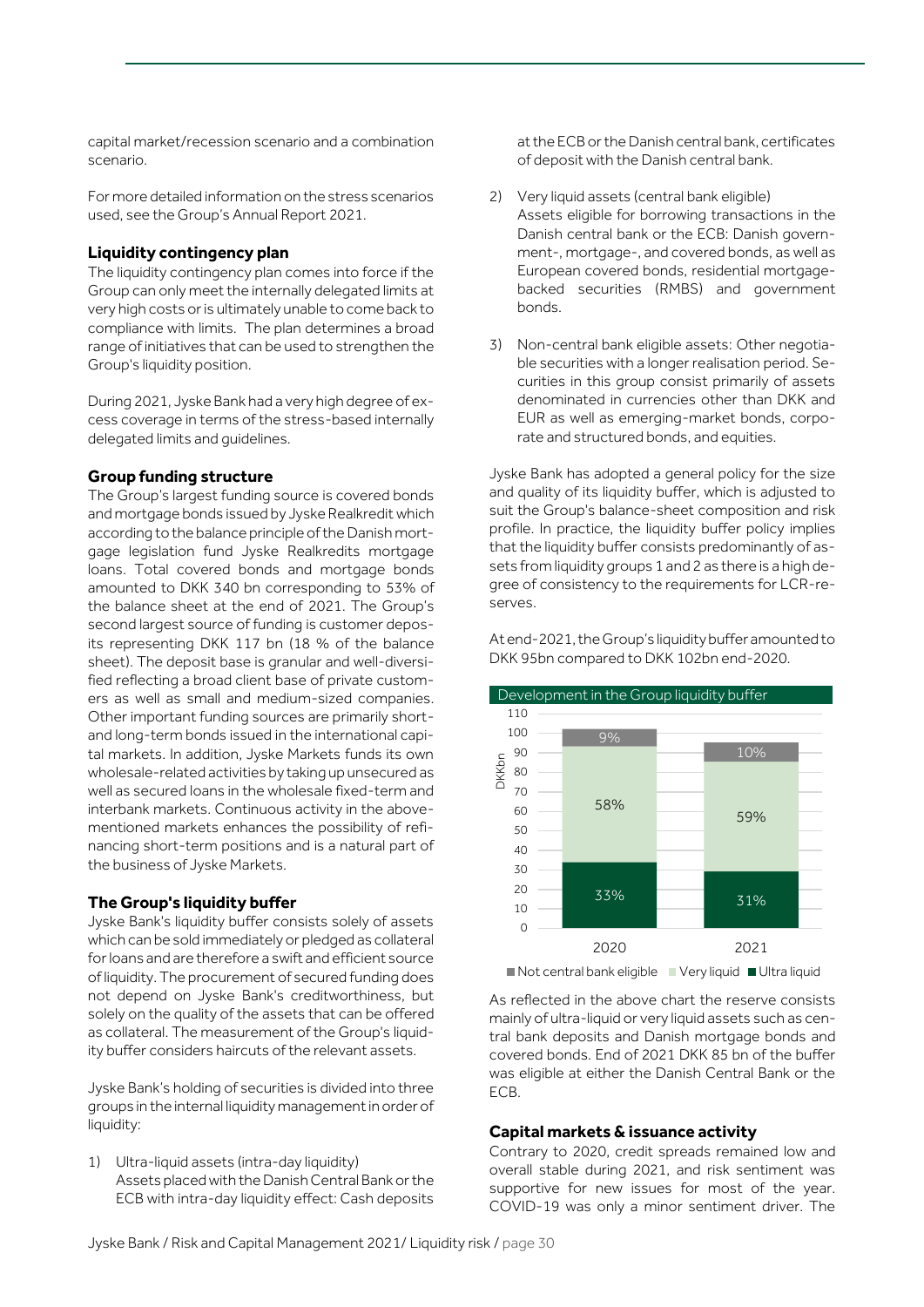main theme for 2021 quickly became inflation, and rising interest rates.

As reflected in the chart below the 4<sup>th</sup> quarter of 2021 saw increased volatility.



Main drivers were uncertainty about the economic recovery, fear of inflation not being only transitory, continued supply chain challenges and short-term nervousness around the new COVID-19 mutation Omikron. Combined with Central Banks announcements to end or reduce their massive asset purchase programs and tighten monetary policy faster than anticipated, market volatility increased, and interest rates rose towards the end of the year

The Jyske Bank Group took advantage of the attractive market conditions during 2021, to issue a total of five public benchmark transactions, incl. of the first double tranche Nordic Tier 2 and an inaugural green bond. An overview of the transactions is provided in the table below:

|                           | Maturity/call date | Credit spread     |
|---------------------------|--------------------|-------------------|
| EUR 500m covered bond     | 01.10.2027         | 3M CIBOR - 10 bp  |
| (value 20.01.2021)        |                    |                   |
| NOK 1bn Tier 2            | 26.03.2031         | 3M CIBOR + 100 bp |
| (value 24.03.2021)        | (call 2026)        |                   |
| SEK 1 bn Tier 2           | 26.03.2031         | 3M CIBOR + 100 bp |
| (value 24.03.2021)        | (call 2026)        |                   |
| EUR 200 mio. AT1          | Perpetual          | 3M CIBOR + 350bp  |
| (value 04.06.2021)        | (call 2028)        |                   |
| EUR 500m NPS (green bond) | 02.09.2026         | 3M CIBOR + 30 bp  |
| (value 02.09.2021)        | (call 2025)        |                   |
| <b>EUR 500m PS</b>        | 17.02.2028         | 3M CIBOR + 25 bp  |
| (value 17.11.2021)        | (call 2027)        |                   |

At end-2021, senior unsecured debt amounted to DKK 24.1bn (EUR 3.2bn) against DKK 25bn (EUR 3.4 bn) at end-2020. Outstanding CRDIV compliant issues of subordinated Tier 2 notes and AT1 capital amounted to respectively DKK 5.2 bn (EUR 0.6 bn) and DKK 3.3bn (EUR 0.4bn) end of 2021 compared to DKK 4.7bn (EUR 0.6bn) and DKK 3.3bn (EUR 0.4bn) end of 2020.

At end-2021, outstanding bonds under the CP programme amounted to DKK 51 bn (EUR 6.8 bn) compared to DKK 42 bn (EUR 5.6 bn) end-2020.

#### **Group refinancing risk**

Refinancing risk is the risk of a financial institution not being able to refinance maturing deposits, senior debt, covered bonds or other liabilities, or the risk that the refinancing cost will be so high that it will adversely affect net-interest income.

The refinancing risk of deposits and senior unsecured funding at Jyske Bank is addressed, monitored, and managed via the Group's internal limits and the integration of stress scenarios in liquidity-risk management. Jyske Realkredits mortgage bonds dominate the Group's refinancing risk measured by volume.

#### **Refinancing risk covered bonds**

Through Jyske Realkredit the Group is a major issuer in the Danish market for SDOs and has a high dependency on secured capital-market funding on a covered bond basis.

Jyske Realkredits outstanding volume of covered bonds and mortgage bonds decreased from DKK 346 bn at end-2020 to DKK 344bn at end-2021 despite an increase in mortgage lending during 2021. The reduction in the outstanding volume of covered bonds thus reflects the decreasing bond prices in the Danish covered bond market during 2021.

Overall, the refinancing risk from mortgage activities continued to decline through 2021 as an increasing number of customers still opt for long fixed rate callable mortgages.

Long fixed-rate callable covered bonds have no refinancing risk. The proportion of loans with refinancing risk amounts to DKK 197.3bn and 58% of Jyske Realkredits lending volume. The maturity profile for mortgage loans with refinancing risk, as of end-2021, is illustrated in the chart below.

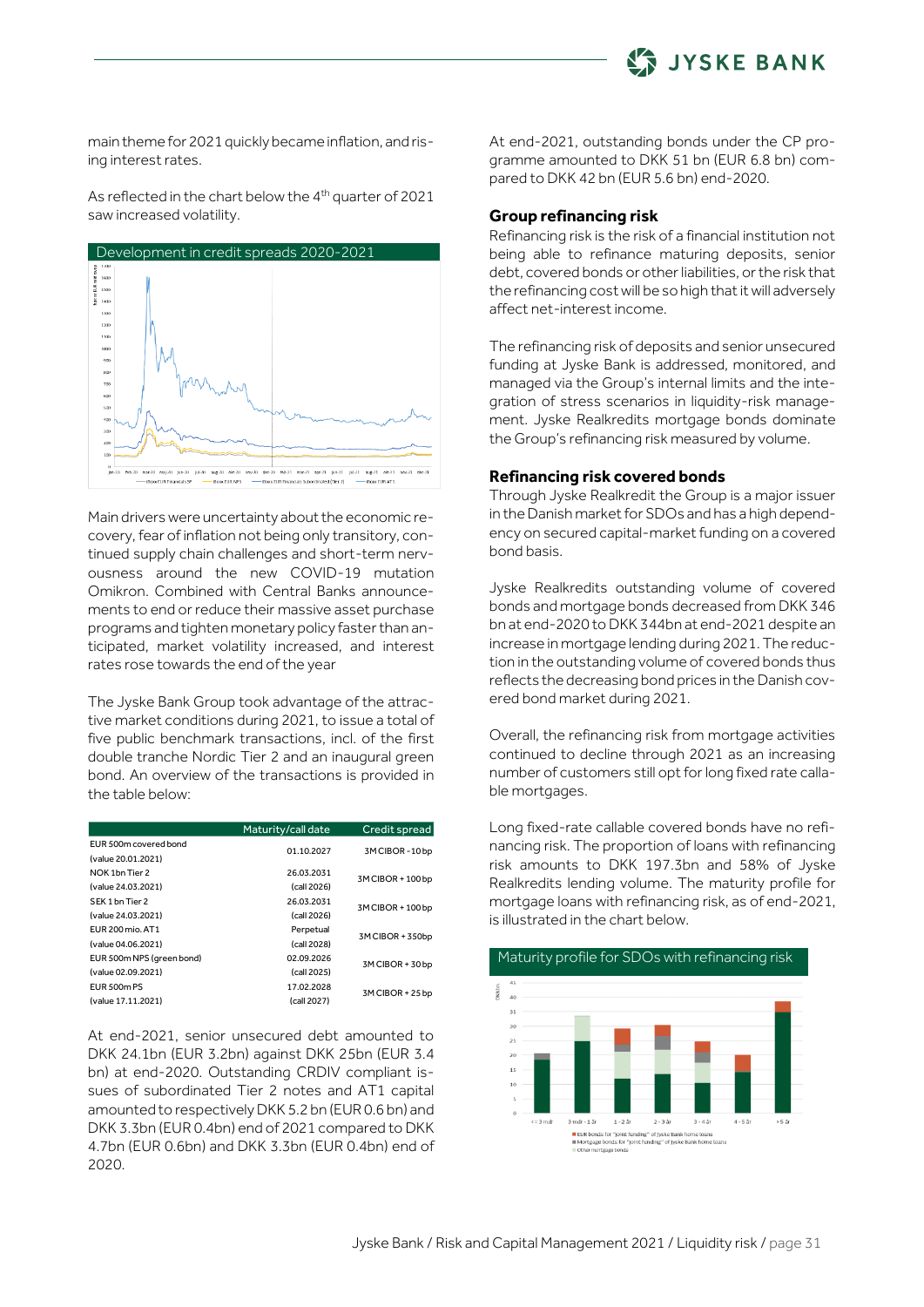#### **Refinancing of senior debt and capital instruments**

Refinancing risk at Jyske Bank A/S is related to the wholesale fixed-term market, the interbank market, the CP and the market for preferred and non-preferred debt. In addition, refinancing of the Group's capital instruments according to the Group's capital targets and capital policy must also be addressed.

Furthermore, monitoring and assessing the structure and quality of the deposit base is imperative to assess the overall need for longer-dated funding to hedge overall refinancing risk.

The Jyske Bank Group has a high-quality deposit base with a high proportion of small deposits from SMEs and private individuals and "core deposits" represents approximately 71% of bank lending.

The run-off of wholesale fixed-term deposits, interbank deposits, CP and EMTN issues is monitored and managed via the use of stress scenarios to make sure that the Group does not become structurally dependent on these founding sources. In addition, the Group has limitations on the amount of senior debt maturing within a rolling 12- month horizon.

The run-off profile of the Group's preferred and nonpreferred senior debt and the issuer call date profile of outstanding capital instruments as of end-2021 is illustrated in the following chart.



#### **Debt buffer requirement at Jyske Realkredit**

As part of the Danish BRRD framework, mortgagecredit institutions are required to establish a debt buffer equal to 2% of their total (unweighted) mortgage lending to facilitate a more flexible resolution process.

#### **MREL & MREL eligible debt**

From 1st of January 2022 the Group requirement that the sum of the Group's capital instruments and bailinable liabilities must be above 8 % of the Group's total liabilities and own funds (TLOF) comes into force. Due to the reactivation of the countercyclical buffer ("CCyB") at 1 % from 30 September 2022 the 8 % requirement will, however, only temporarily be the binding MREL requirement. On 31 December 2022 the CCyB requirement will be raised further to 2 %. Consequently, as from  $4<sup>th</sup>$  quarter of 2022, the general MREL requirement consisting of the sum of the MREL requirement for banking activities plus the capital and debt buffer requirement in Jyske Realkredit will again be the binding requirement. Group capital that is utilized towards the mortgage bank's capital and debt buffer requirements is not eligible to count towards the MREL requirement for banking activities.

The subordination requirement for MREL for banking activities has been set by the Danish FSA at 27.3 % of the risk weighted exposure for banking activities until 30 September 2022 where it will increase to 28.3 % due to the reactivation of the CCyB.

Implementation of the amendments to the European Crisis Management Directive (BRRD II), introduced a subordination cap on the MREL requirement (for banking activities). The subordination cap allows Jyske Bank to meet part of the MREL requirement with PS debt. The total MREL requirement for banking activities incl. of the non-subordinated allowance will be respectively 31.3 % and 32.3 % from 1 January 2022 and from 30 September 2022.

To ensure ongoing compliance with statutory requirements, including an internal buffer to statutory requirements, Jyske Bank expects to have approx. DKK 18-20bn MREL eligible debt instruments, of which DKK 4-5bn PS debt and DKK 14-15bn NPS debt outstanding in the market.

#### **Liquidity risk legislation and supervisory diamond**

The daily calculation of the LCR ratio is the key shortterm limit for liquidity risk management.

As of end-2021, the Group's LCR was 448% compared to 339% as of end-2020. The yearly development in the underlying liquidity buffer and net liquidity outflow is shown in the table below. Furthermore, the composition of the Group's LCR buffer net of haircuts as of end-2021 is shown:

| Group LCR 2020-2021 |       |       |
|---------------------|-------|-------|
|                     | 2020  | 2021  |
| Liquidity buffer    | 110.6 | 106.3 |
| Net outflow         | 32.7  | 23.7  |
| I CR                | 339%  | 448%  |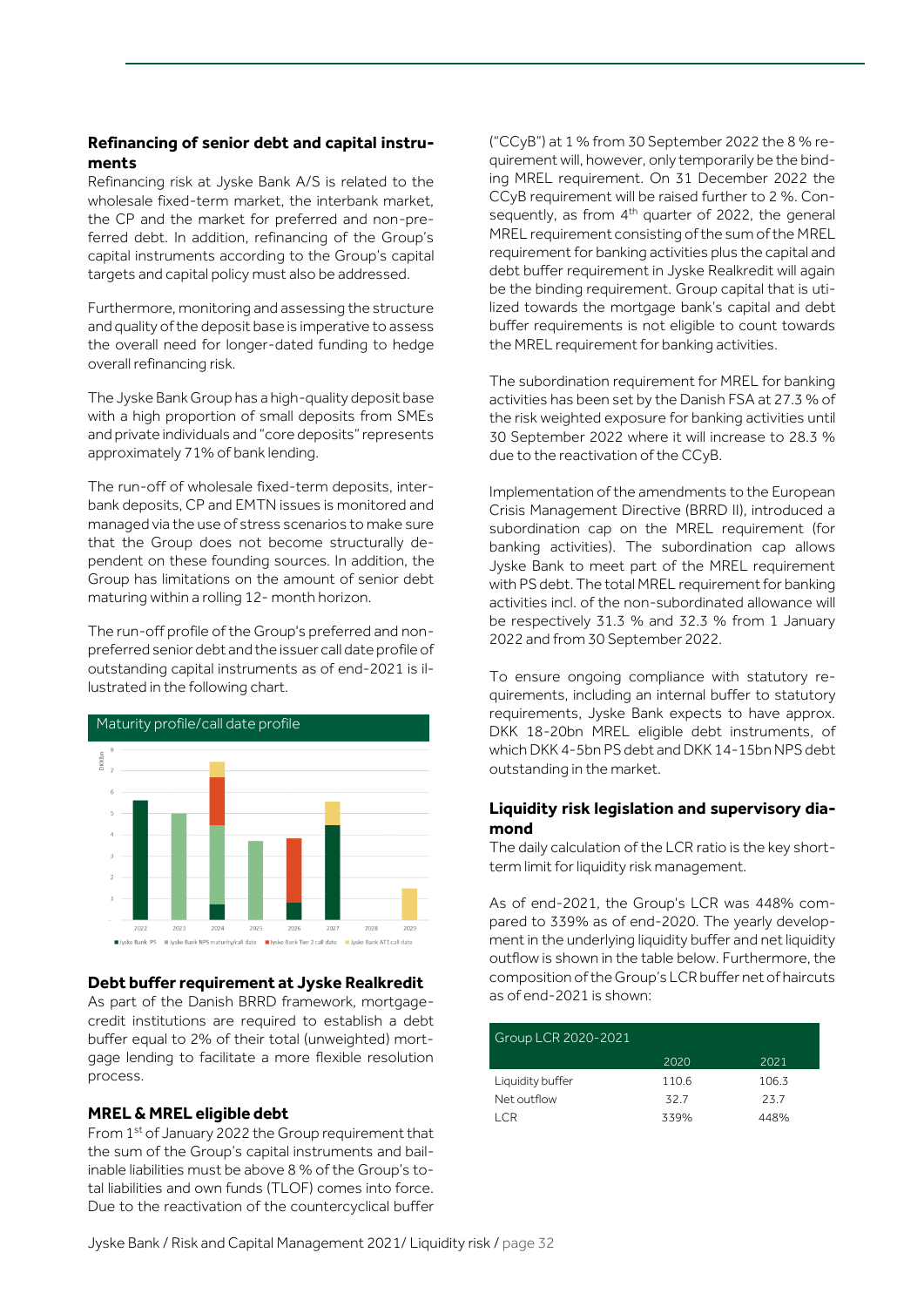

| Group LCR liquidity buffer 2021 |        |       |
|---------------------------------|--------|-------|
| Asset classes                   | DKK bn | $\%$  |
| Level 1a                        | 64.1   | 60.3% |
| Level 1 <sub>b</sub>            | 38.2   | 35.9% |
| Level 2a+2b                     | 4.0    | 3.8%  |
| Total                           | 106.3  | 100%  |

The minimum target for the LCR is 120% for the Group as well as at bank level.

As a Danish SIFI, Jyske Bank must also comply with a modified LCR requirement in EUR. Jyske Bank is fully compliant with a substantial buffer to the 100% requirement as of end-2021.

The Danish Financial Supervisory Authority introduced a new liquidity ratio in the supervisory diamond at mid-2018. The ratio is a simplified version of LCR. The liquidity reserve has no minimum requirement for the proportion of 1a assets and holdings of own SDOs are included, but the survival horizon is extended to 90 days. At the end of 2021, the Group's ratio was calculated at 188% compared to 169% end of 2020.

Net Stable Funding Ratio has become a statutory requirement as of end June 2021. The political agreement included a paragraph recognizes the virtues of the so-called "maturity extension trigger" in the

Danish mortgage bond legislation. This means, that as all bonds will be "closely related to the loans" ("regulatory match") NSFR compliance at Jyske Realkredit will be relatively easy to achieve because other limitations are more restrictive.

At Group level, Jyske Bank was fully NSFR-compliant throughout 2021. The Group NSFR as of end-2021 was 138% compared to a pro forma level of 152% at end-2010 (calculated on basis of EU-definition).

#### **Funding plans**

During 2022, the issuance of a EUR 500m benchmark bond in NPS format is expected. Depending on the balance sheet development, this issue may be supplemented by further issuance of NPS and/or PS debt.

#### **Asset encumbrance**

Asset encumbrance is a natural and inevitable part of the Group's daily activities. However, a large asset encumbrance on the Group's assets will entail a structural subordination of the Group's unsecured creditors. To ensure that the Group always has access to unsecured funding, a policy has been established to ensure that asset encumbrance is not extended to any inexpedient extent.

|                                  |        | End of Q4 2021 |        | End of Q4 2020 |
|----------------------------------|--------|----------------|--------|----------------|
|                                  | Group  | Jyske bank A/S | Group  | Jyske bank A/S |
| Total encumbered assets          | 416.62 | 57.54          | 436.25 | 75.26          |
| of which: derivatives collateral | 24.79  | 24.73          | 33.62  | 33.62          |
| of which: REPO                   | 22.85  | 32.81          | 22.24  | 37.29          |
| of which: Central Bank funding   | 0.00   | 0.00           | 3.26   | 3.26           |
| of which: SDO-issuance           | 368.62 | 0.00           | 376.51 | 0.00           |
| of which: other assets           | 0.00   | 0.00           | 0.00   | 1.09           |
| Total assets                     | 647.12 | 314.88         | 672.65 | 335.40         |
| Encumbrance ratio                | 64.4%  | 18.3%          | 64.9%  | 22.4%          |

At Jyske Bank, the following types of asset encumbrance of material extent have been identified. The primary sources of asset encumbrance stem from:

- Issuance of covered bonds
- Periodical short-term funding in central banks (Danmarks Nationalbank and the ECB)
- Repo financing
- Derivatives and clearing activities

As the amounts in the table above suggest<sup>3</sup>, the issuance of covered bonds out of Jyske Realkredit is by far the most substantial source of encumbrance. Issuance of covered bonds is a long-term and strategically important instrument to ensure stable and attractive funding.

#### **Credit ratings**

The Jyske Bank Group is rated by Standard & Poor's (S&P). Jyske Realkredit has the same rating as Jyske Bank. During 2021 there has been no change to neither Jyske Banks SACP of A- nor the issuer rating of A/A-1. Jyske Bank's stand-alone credit profile ("SACP") has been A- with a stable outlook since 2011.

<sup>&</sup>lt;sup>3</sup> Asset encumbrance is specified in further detail according to the requirements as per the CRR on investor.jyskebank.com/investorrelations/capitalstructure.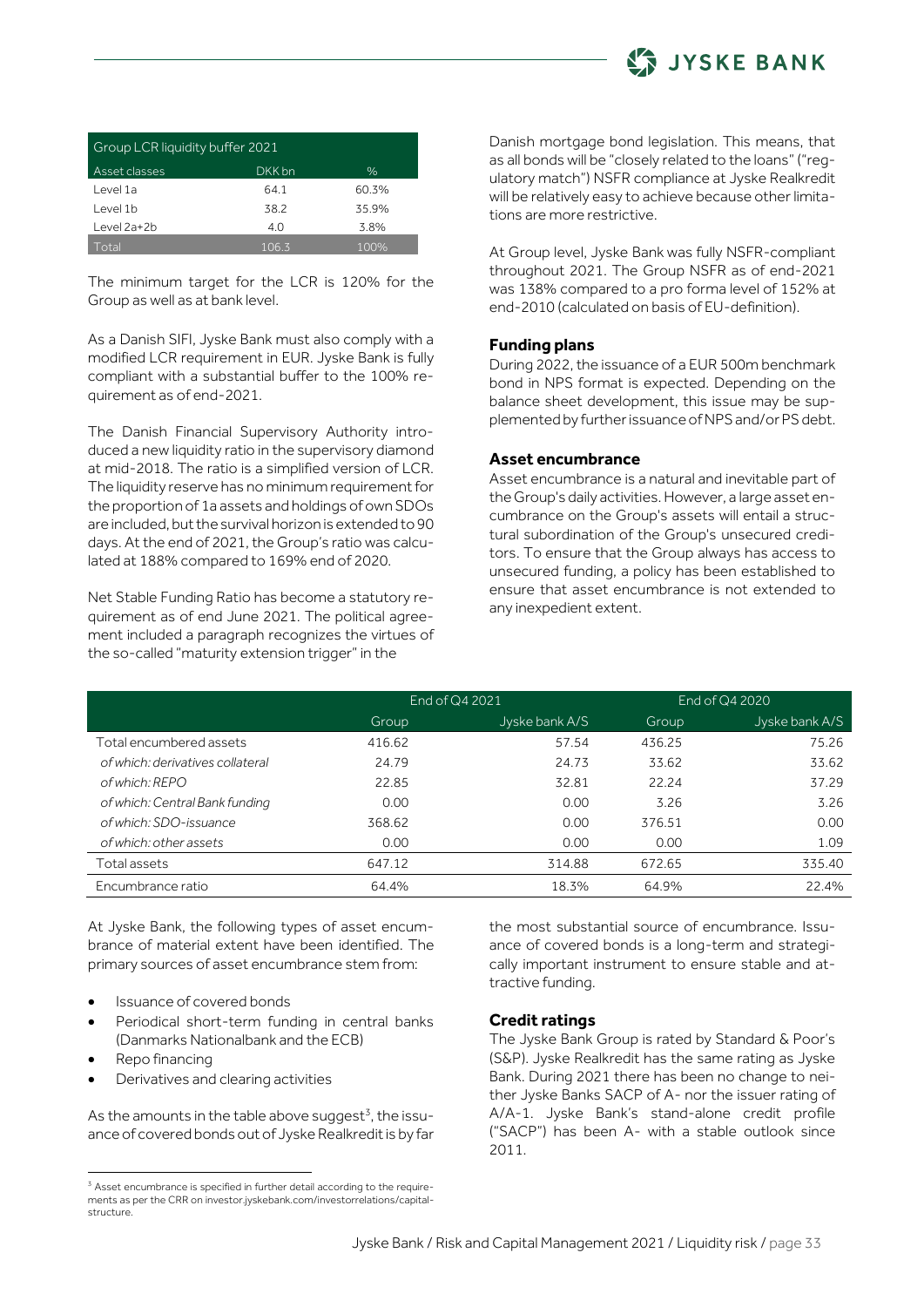Jyske Realkredit issues mortgage bonds from Jyske Realkredit's Capital Centre E (SDO), which are rated AAA. It is a key objective of the Group to maintain S&P's AAA rating for Jyske Realkredit's capital centres.

The capital requirement to maintain the AAA rating for Jyske Realkredit's capital centres is assessed continuously by S&P, among other things, based on Jyske Realkredit's issuer rating as well as the growth and composition of the loan portfolio at the capital centres. At end-2021, the *overcollateralization* requirement from S&P totalled DKK 8.2 bn against DKK 8.4bn at end-2020.

|                                                                               |                | Standard & Poor's ratings | Jyske Realkredit ratings of Mortgage                    |            |
|-------------------------------------------------------------------------------|----------------|---------------------------|---------------------------------------------------------|------------|
| Jyske Bank issuer rating profile                                              | rating         | outlook                   | bonds                                                   |            |
| Stand Alone Credit Profile (SACP)                                             | $A -$          | stable                    | CRD-compliant covered bonds from<br>Capital Center E    | AAA        |
| Short term unsecured rating (preferred senior)                                | $A-1$          | stable                    |                                                         |            |
| Long-term unsecured rating (preferred senior)/Issuer<br>Credit Rating ("ICR") | $\overline{A}$ | stable                    | UCITS-compliant mortgage<br>bonds from Capital Center B | <b>AAA</b> |
| Long-term non-preferred senior ("NPS")                                        | BBB+           | stable                    | and the General Capital Center                          |            |
| Tier 2                                                                        | <b>BBB</b>     | stable                    |                                                         |            |
| Additional Tier 1 (AT1)                                                       | $BB+$          | stable                    |                                                         |            |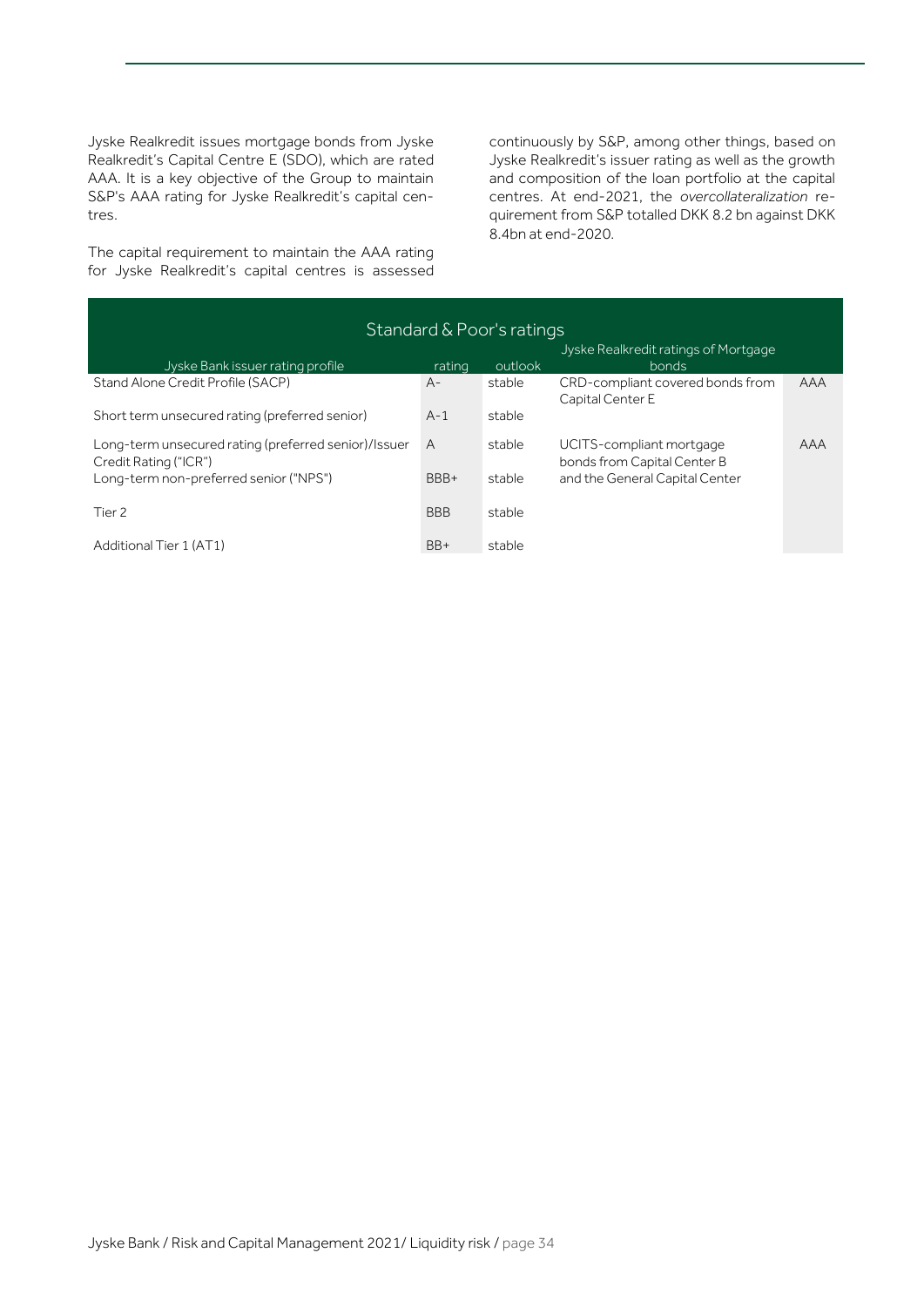

### <span id="page-35-0"></span>Operational risk

#### The operational risk exposure at the Jyske Bank Group has throughout 2021 remained at a stable and acceptable level.

- Control environments are generally sound as indicated by a continuation of small operational losses.
- The Group recognizes cyber risk among the top operational risks. Throughout 2021, Jyske Bank continued its IT security activities and launched further initiatives to combat cyber threats and improve the overall security of the IT infrastructure.
- Fighting financial crime continues to remain a high priority effort in the Jyske Bank Group. To reduce risks of being abused for illegal purposes, the bank has continuously introduced mitigating measures that go beyond the bank's legal obligations.

Jyske Bank is exposed to potential losses as a result of operational risk events, including inexpedient processes, human errors, IT errors as well as financial crime. Operational risk relates to all internal processes and can therefore not be eliminated entirely. The Group monitors and actively manages operational risk to reduce the risk of operational events resulting in material losses and damage to reputation.

#### **Policy**

Jyske Bank's Group Supervisory Board sets out a policy for operational risk that states the framework for identification, assessment, monitoring, and management of operational risk as well as the Group's operational risk appetite.

The purpose of the policy is to keep operational risk at an acceptable level with respect to the Group's overall strategic objectives and the cost associated with reducing the risks. Therefore, the Group Supervisory Board has laid down principles for the set-up and management of the Group where, among other things, attention must be paid to sufficient resources, IT support of material work processes, due separation of functions as well as stable development and operational processes.

#### **Risk identification and assessment**

The primary ways in which risks are identified and assessed in the Group are via risk and control self-assessments (RCSA) conducted in all business units, and analysis of historical losses and near misses. Further, scenario analysis of tail-risk events strengthens the ability to manage operational risk effectively in the Group.

RCSA-analyses chart the Group's operational risks by analysing central processes and events that could cause losses. All risk events that may cause losses of more than DKK 100,000 are within scope of the RCSA-analyses.

Each business unit maps out the risks that are significant based on substantial experience within their respective areas. A broad range of risks are accounted for, such as the provision of incorrect advice, trading errors, errors in models, as well as errors in internal and external reporting. Operational risks at major business partners are included in the assessments, including errors in IT development or IT failure. Risks that could materially damage the Group's reputation are also analysed and mitigated, if necessary.

An assessment of the effectiveness of the control environment reveals risks that are insufficiently mitigated by existing controls. The RCSA-analyses propose ways in which operational risks can be reduced.

The Operational Risk Function acts as the 2<sup>nd</sup> line of defence and supports and facilitates the Group's business units throughout the RCSA process as well as challenges and ensures the quality of the work. The Operational Risk Function is centralised, in order to achieve consistency across the Group.

Registration is made of all operational errors or incidents in the Group that cause losses or gains in excess of DKK 5,000. Near misses of significant amounts are also registered. Each registration includes information about the incident such as product, work process and cause of error. Data is used for analysis and reporting with a view to optimising processes and reducing future losses.

#### **Management and monitoring**

Developments in operational risk are monitored using a risk-based approach to ensure the best possible basis for risk management. High risk areas are reported on more frequently and thoroughly than other areas.

The Group Executive Board and the relevant unit directors oversee operational risk management. Thus, risk management is an integral part of daily operations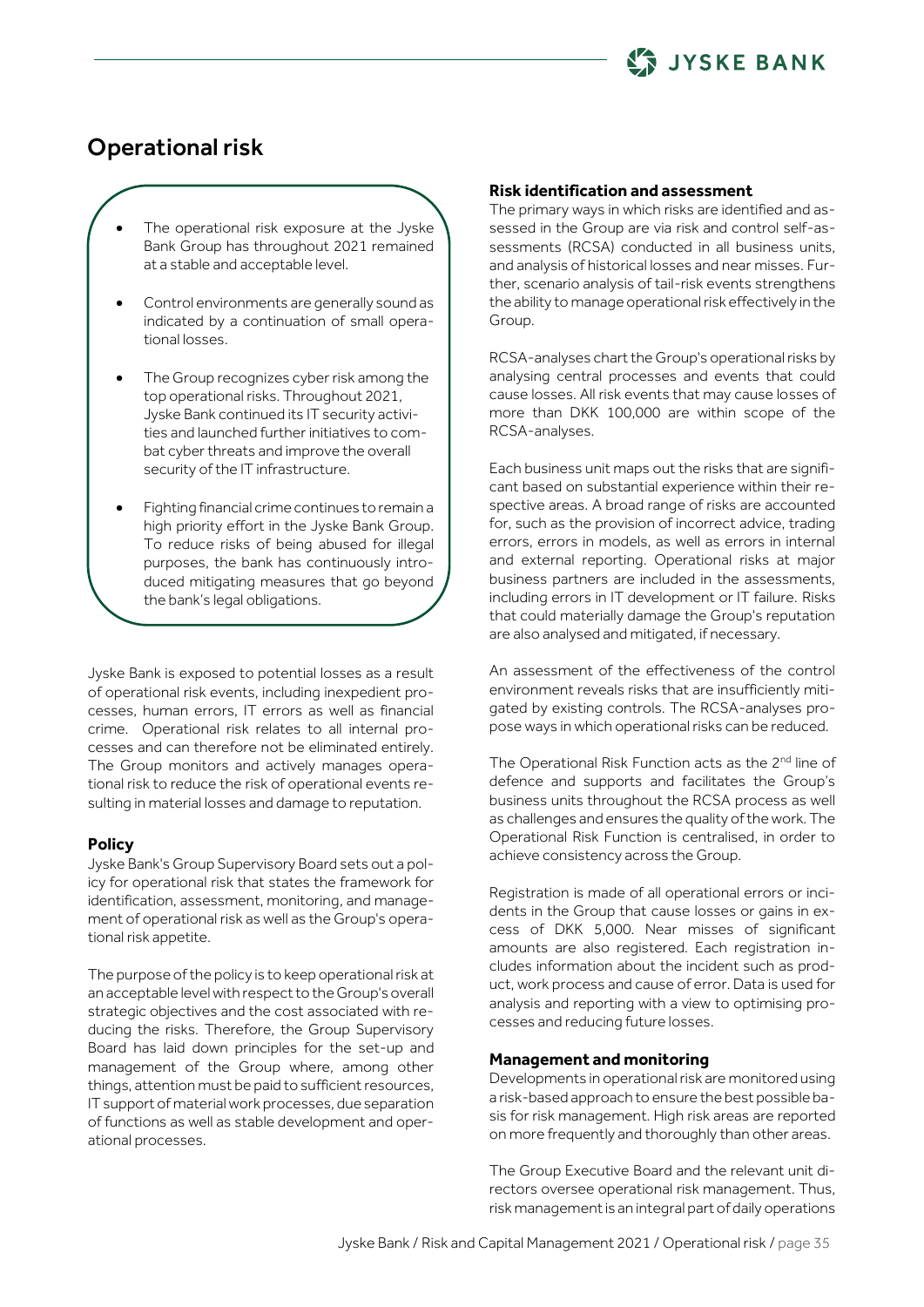through policies and controls established with the purpose of securing the best possible processing environment.

Regular reporting to the business unit directors, ensures that management are continually informed about developments in operational risk exposure in their respective business units.

Further, quarterly reports to the Group Executive Board and the Group Supervisory Board are prepared by the Operational Risk Function. In these reports, important aspects with respect to the development in the Group's operational risk exposure are described and areas in need of senior management attention are highlighted.

#### **Cyber security**

The Group recognizes cyber risk among the top operational risks. Throughout 2021, Jyske Bank continued its IT security activities and launched further initiatives to combat cyber threats and improve the overall security of the IT infrastructure.

Spurred by global and national increases in cyber threat trends, stating cyber threat level at its highest yet, additional investments in cyber defense capabilities at Jyske Bank and main suppliers were given high priority in 2021. Technology adoption of best practice tools and cyber defense methods were initiated to provide further leverage to cyber defense capabilities. This resulted in our Security Operation Centre being awarded the TF CSIRT accreditation 2021 which only a handful of companies hold in Denmark. In 2021 the focus has been on maintaining a high level of proficiency and efficiency among our resources and staying alert and proactive on any movements in the threat landscape.

While the Group sees multiple indicators of attack attempts in day-to-day monitoring and combat of cyber events, it has not seen any sophisticated and directly targeted attempts– proving that the Group is maintaining its strategy well in terms of managing the attack surface. No events have inflicted damage or noticeable impact at Jyske Bank nor its main suppliers. The Group has, however, observed some of its large customers and partners being impacted by events, yet still without cascading impact on Jyske Bank.

The Group has not experienced any material losses stemming from cyber-attacks in 2021. The anticipation is moderate cyber threat activity against Jyske Bank in 2022, though the Group does realize the volatility of cyber threats as well as the motives for pointing out targets.

Focus of the initiatives in 2022 remains on improving the overall security posture, with special focus on leveraging recovery capabilities and raising the efficiency in recovering from cyber impact. Further, the Group anticipates that supply chain risks will increase, and cyber events will occur in 2022. Therefore, focus will be on reducing these risks. The Group realizes that the nature of cyber threats may develop in unknown directions and the fact that it must enhance IT capabilities and train recovery procedures to be as prepared as possible for impact.

Dialogue with the Danish Financial Supervisory Authority (the FSA) concerning completion of specific orders on areas to improve following an IT inspection in 2016, is still ongoing. One significant order on IT Security Management was confirmed closed in 2021 and the remaining orders except for one are under review for closure in H1 2022. The last FSA order will be closed when a new test of the Group's business continuity plan has been completed. The FSA commented in the inspection on the Group's methods and practices for IT security and risk management – not its security operations.

Following this IT inspection, Jyske Bank made an extraordinary add-on to the pillar 2 capital requirement to address the issues pointed out by the FSA. Based on an assessment of the current status and taking into account the significant progress in addressing the FSA orders, the Group has decided to reduce the extraordinary add-on to the pillar 2 capital requirement to roughly half the original amount, applicable from Q4 2021.

#### **Financial crime**

Fighting financial crime continues to remain a high priority effort in the Jyske Bank Group. To reduce risks of being abused for illegal purposes, the bank has continuously introduced mitigating measures that go beyond the bank's legal obligations.

Jyske Bank runs a high inherent risk of being misused for money laundering purposes and terrorist financing due to the bank's size and business volume. With the aim of strengthening and improving our measures to prevent financial crime, we are continuously analysing our risk exposure within the area.

In 2021, focus has been on several special initiatives, which will continue into 2022:

Over the years, Jyske Bank has reduced the number of foreign clients without a connection to Denmark. The Group is adapting its target group in the Private Banking segment to focus on Danes living abroad. In the future, the Group will not service other clients in Europe unless they have a connection to Denmark. Due to the increased risk of Private Banking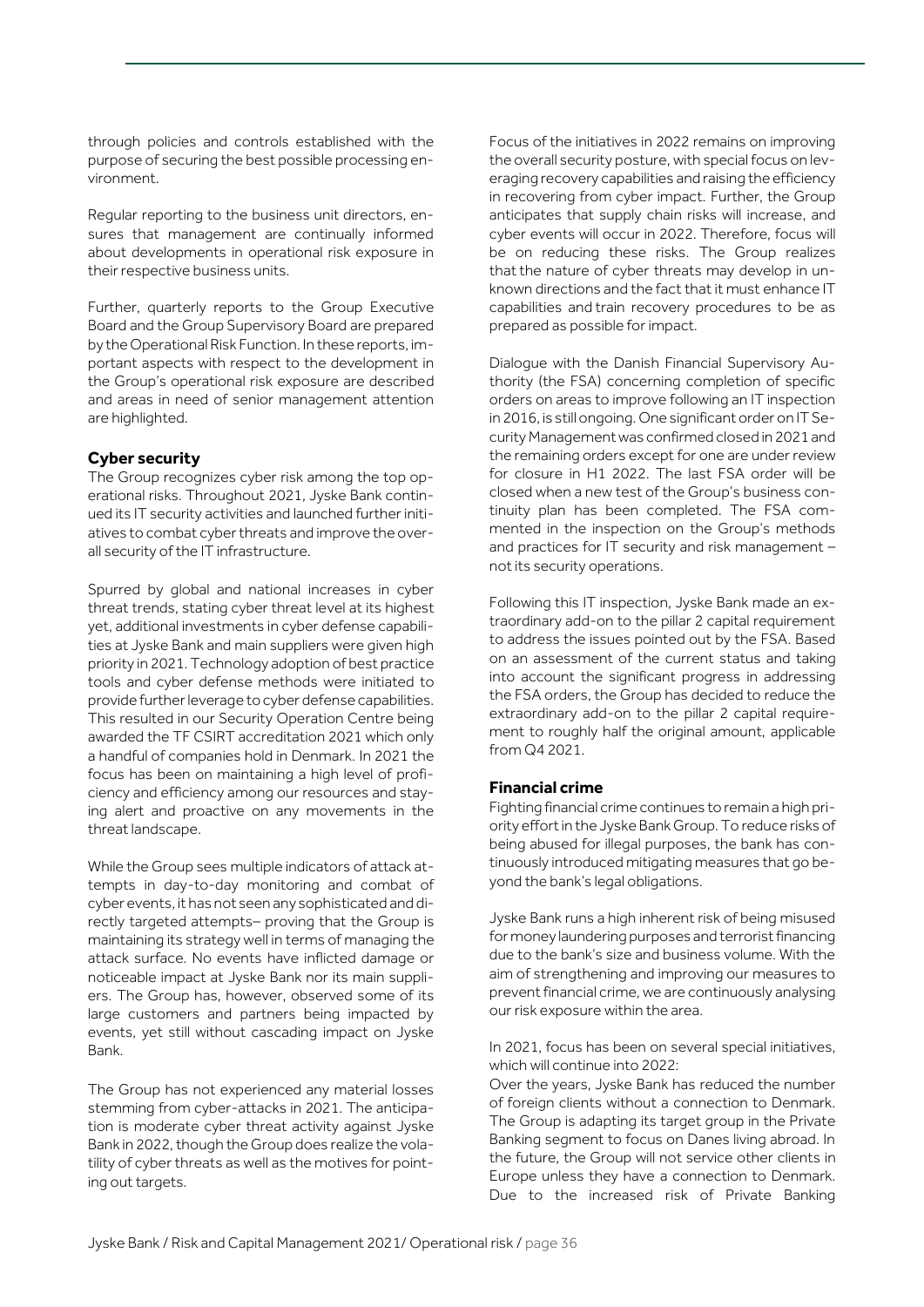

customers as well as foreign customers, a special effort has been launched with the aim of raising customer due diligence on these customer groups.

To ensure that employees are able to identify potentially suspicious behaviour, suspicious transactions and to take appropriate action, training of employees is carried out on an ongoing basis. From 2021 the bank has chosen to develop the AML training in house in order to target the individual needs of the different employee groups to a higher degree. The training program has been launched continuously in 2021.

In December 2020 the bank lowered the ATM withdrawal and deposit limits. This initiative has resulted in a high decrease in the flow of cash in the Bank.

During 2021, monitoring of clients and transactions triggered more than 25,000 alerts. Alerts are handled manually by a centralized team. The team conducts a thorough investigation of the alerts and assesses if the alert gives rise to suspicion and must be reported to the Danish Financial Intelligence Unit (FIU). In 2021 3,335 cases were reported to the FIU.

In 2020, the bank received the Danish Financial Supervisory Authority's report on the inspection of the bank's anti-money laundering transaction monitoring. The report contained two orders, both of which have been resolved. With this, all previous orders are resolved. The bank is continuously under supervision and has also had an inspection in 2021, but has not yet received the report from the Danish FSA.

External fraud continues to pose a threat to the Group and its clients. The nature of external fraud is ever evolving as criminals find inventive ways of trying to stay ahead of the control scheme. Fraud in the form of vishing accounts for the majority of the Group's losses in the external fraud category. The Group is aware of the threat related to this area and acknowledges that improvements in controls are constantly needed to keep losses from fraudulent attempts at bay.

#### **Outsourcing**

The Group has throughout 2021 made progress regarding governance and management of risks related to outsourcing.

Work has been done to strengthen the integration of outsourcing risks into the RCSA-analyses. Moreover, significant progress has been achieved with respect to analysis and reporting of risks related to the Group's main outsourcing partners.

Contracts with the Group's main outsourcing partners, JN Data and Bankdata, have been updated in order to fulfil new regulatory requirements and will be signed in the first quarter of 2022. Furthermore, the Group's outsourcing policy has been updated to meet new regulatory requirements.

The Operational Risk Function works in close collaboration with Group IT Security and the Head of Group Outsourcing to further strengthen identification, assessment and management of risks related to outsourcing in the Group going into 2022.

#### **Data protection**

The General Data Protection Regulation (GDPR) has received much attention in the Group throughout 2021. Efforts to ensure compliance in relation to the processing of personal data have resulted in significant progress in several areas. Overall operational risks related to the GDPR are acknowledged and wellunderstood.

The Operational Risk Function works in close collaboration with the Group's Data Protection Officer (DPO) to strengthen the integration of risks related to GDPR into the RCSA-analyses that are carried out throughout the Group. The Group's DPO provides concrete observations to support the identification of GDPR risks before each RCSA-analysis is initiated, as well as contributes to the review and quality-assurance process of the analysis.

#### **Model risk**

Model risk constitutes an important and still growing risk type within non-financial risk, due to an increase in digitalization and need for efficient data-driven processes and decisions. The application of models to support decision making may result in risk due to errors in the development, operationalization, and application of models. Model risk is governed by the Group's Model Risk Policy, which defines the Group's framework for managing model risk.

Model owners are responsible for model risk connected to their models, while the Model Risk Management (MRM) function is the Group's second line of defense concerning model risk and is responsible for overseeing model risk. This is done by reviewing the model owners' adherence to the Model Risk Policy and analysing the handling of observations made by the validation unit. The latter is done through the Group's model database. The MRM function reports on the status and development in model risk to among others the Group's Model Risk Management Committee.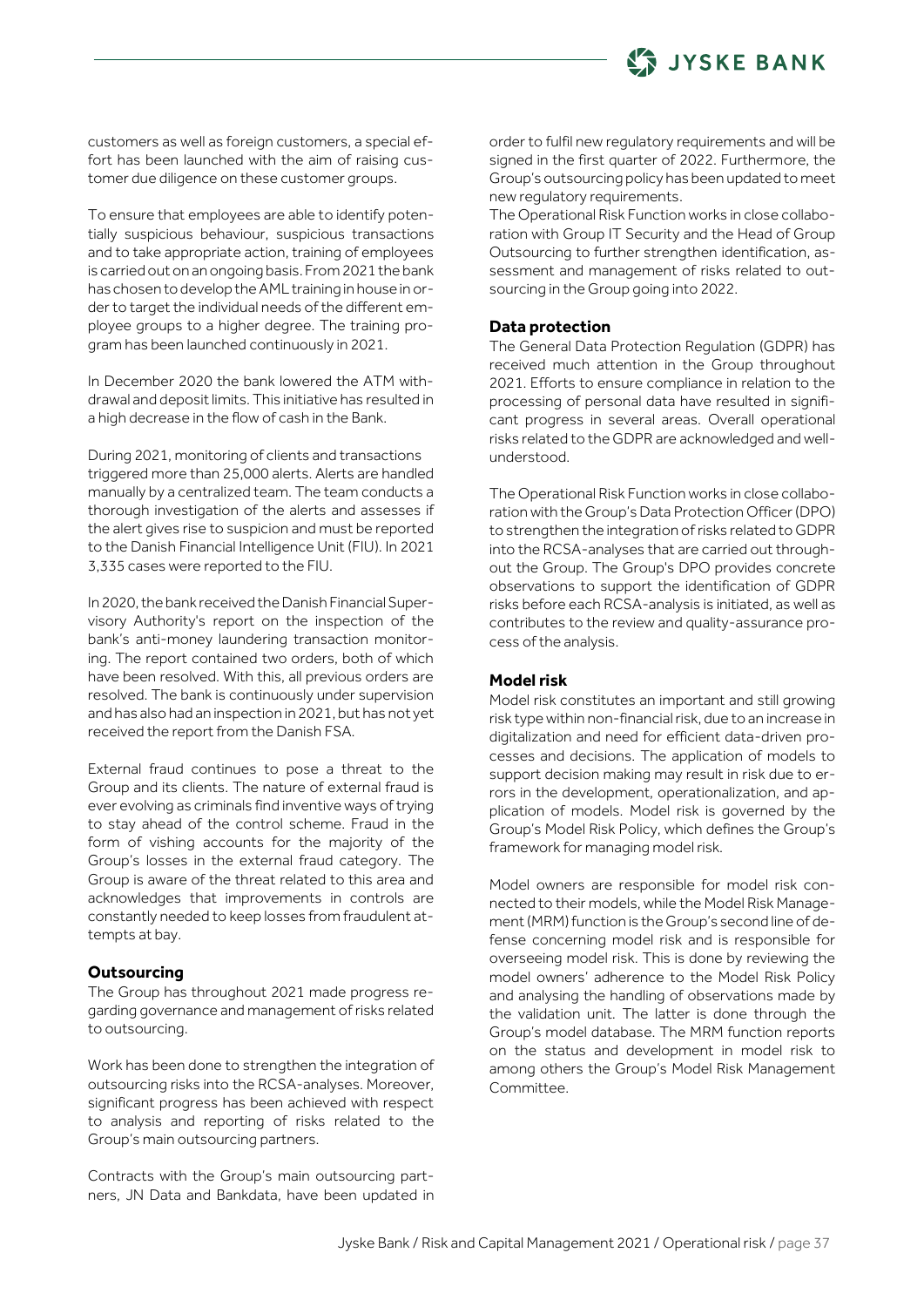

The breakdown of operational losses registered in 2021 by category shows that most incidents are related to external fraud or execution, delivery and process management. These two categories make up 90% of total incidents and 91% of total losses. The costliest category was execution, delivery and process management, accounting for 61% of all losses.

The registration of errors only includes direct losses that are recognised separately, for instance, compensation to clients, loss of means and extra expenses. Therefore, a category such as business disruption and system failures ranks low on the list as such incidents will primarily result in loss of working hours.

#### **Own funds requirement for operational risk**

The own funds requirement for Jyske Bank is determined by means of the standardised approach. At end-2021, the overall own funds requirement for the Group amounted to DKK 1,144m against DKK 1,174m at end-2020. The decrease in the own funds requirement is primarily due to decreasing net income in the three years covered by the 2021 calculation.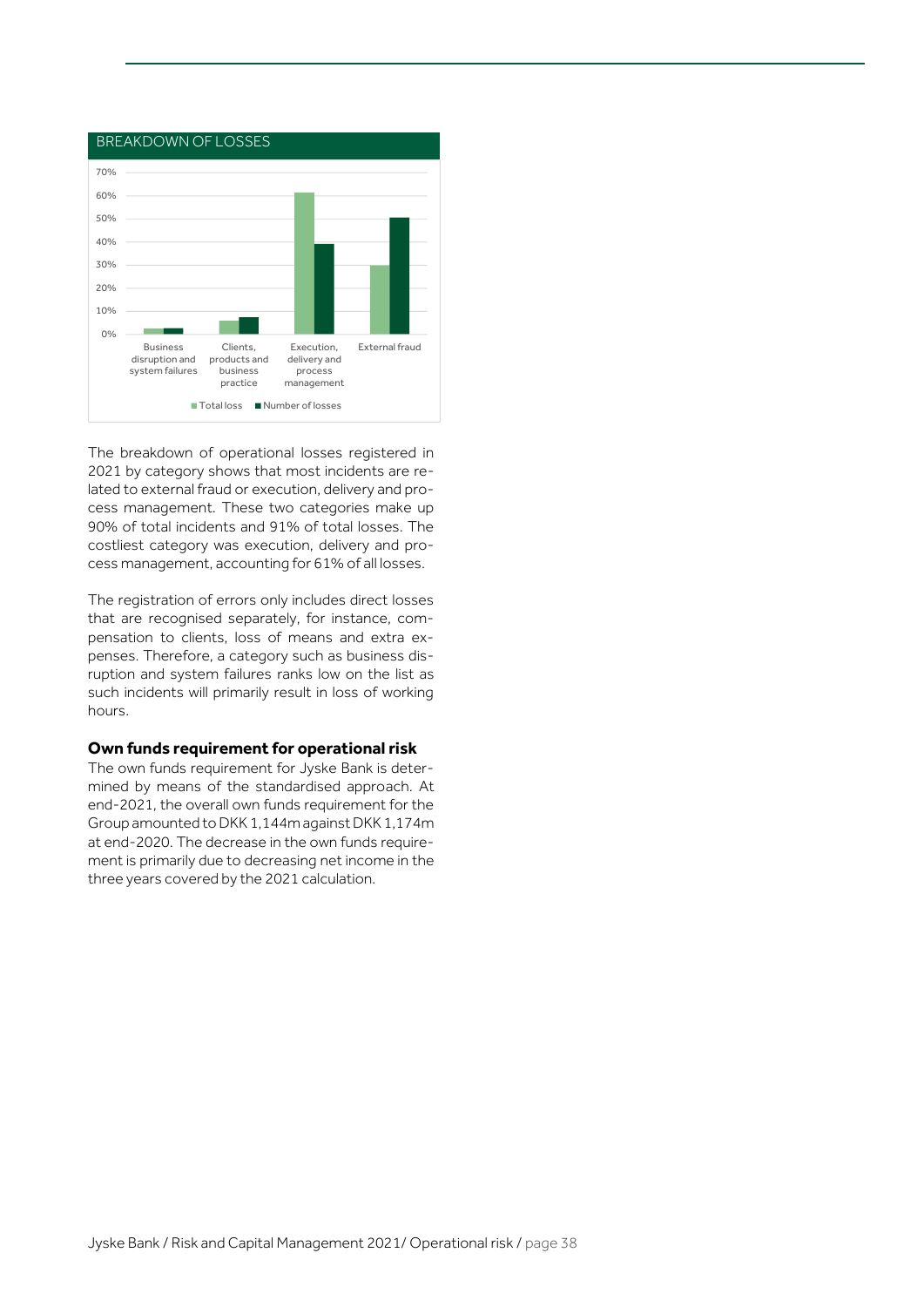

### <span id="page-39-0"></span>Management declaration

The Group is according to article 435(1) of CRR obligated to provide a declaration and risk statement approved by the Group Executive Board.

Board declaration: A declaration of approval by the management body of the risk management setup and its effectiveness. This declaration should also incorporate the policies regarding the ongoing assessment and review of the risk management strategies.

Risk Statement: A Risk Statement approved by the management body should outline how the business model interacts, but also constitutes to the foundation of the overall risk profile. Hence, the statement includes the key risks of the business model and how these are reflected in the risk disclosures. Moreover, it should also describe how the risk profile interact with the risk tolerance approved by the management body.

#### **Board declaration**

The Group Supervisory Board establishes the general principles for risk and capital management. The Group Supervisory Board assess the Group's risk on an ongoing basis. A thorough assessment based on a report presented by Group Executive Board is conducted yearly. The Group Executive Board is responsible for the day-to-day risk management of the Group and will ensure compliance with the implemented policies and instructions. The Group Executive Board finds that the Group has adequate risk management arrangements in place considering the Group's risk profile and strategy.

#### **Risk Statement**

The Jyske Bank Group's business model is designed to offer financial products and other related services to private individuals, businesses, and institutions. The Group primarily offers financial services within Denmark.

Jyske Bank's Group Supervisory Board lays down the overall guidelines for credit granting within the Group, and the largest exposures are presented to the Group Supervisory Board for approval. The Group Supervisory Board delegates limits to the

members of the Group Executive Board. Credit risk is managed through Jyske Bank's credit policy with the objective to keep risk at an acceptable level in relation to the capital base and business volume of the Group, given the general trend in the Danish economy. Hereto, the ongoing monitoring and reporting on credit risk ensures alignment with the approved risk appetite.

The Group undertakes market risk, primarily represented by interest-rate risk. The Group Supervisory Board is responsible for the Market Risk Policy, setting the Group's overall market-risk profile and framework. The policy is implemented through limits delegated to the Group Executive Board. The Group adjust its market risk in accordance with market developments, maintaining a suitable risk appetite based on the risk profile agreed upon by the management body.

The business model engenders liquidity risk. These risks are controlled and supervised through active liquidity management, which ensures sufficient liquidity, enabling the Group to meet its obligations. The Group Supervisory Board determines the liquidity profile expressed as the balance between the risk level and the Group's costs of managing liquidity risk. The liquidity risk is monitored and managed daily to comply with the liquidity policy implemented by the Group Supervisory Board.

Moreover, the group faces Non-Financial risks. The operational risk policy seeks to ensure that the Group's exposure to operational risk and resultant losses is at an acceptable level in relation to the Group's overall objectives. The Policy is approved by the Group Supervisory Board at least once a year.

The total risk is adjusted regularly to harmonize with the Group's risk profile and capital structure in adherence with the Group's capital-management objective. The Group Supervisory Board and the Group Executive Board regularly receives reports regarding the development of the risk types and how the Group manoeuvres within the relevant policies. This allows the Board to supervise the compliance of the approved policies, as well as evaluate whether the policies continue to be suitable for the Group and its activities.

#### Group Executive Board

Anders Christian Dam **Per Skovhus** 

Niels Erik Jakobsen Peter Schleidt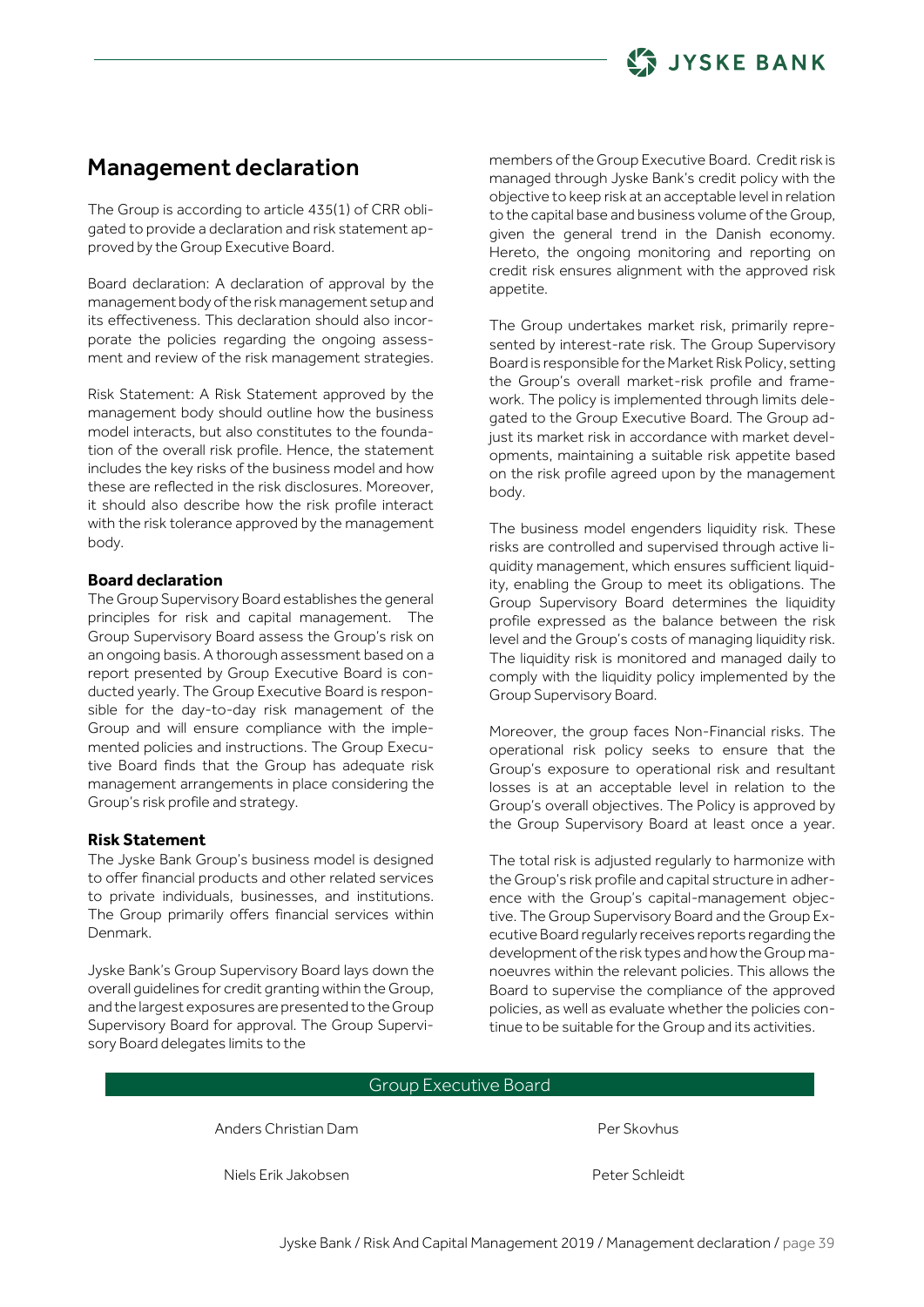## <span id="page-40-0"></span>Appendix: Definitions

| ABS                              | Asset Backed Security. A general term for claims whose value is determined by a pool of speci-<br>fied underlying assets such as a certain type of loan.                                                                                                      |
|----------------------------------|---------------------------------------------------------------------------------------------------------------------------------------------------------------------------------------------------------------------------------------------------------------|
| <b>AIRB</b>                      | The Advanced Internal Rating Based approach. A method under the CRR for determining the<br>minimum own funds requirement to cover credit risk.                                                                                                                |
| AT1 capital                      | Additional Tier 1 capital.                                                                                                                                                                                                                                    |
| Back-testing                     | An ex-post comparison of forecast and realised values with a view to assessing the absolute<br>precision of the relevant models.                                                                                                                              |
| Balance principle                | The balance principle means that the borrowers' payments of interest and instalments match<br>the payments on the bonds issued to fund the mortgage loan.                                                                                                     |
| <b>BRRD</b>                      | Bank Recovery and Resolution Directive, a common approach within the EU to the recovery and<br>resolution of banks and investment firms.                                                                                                                      |
| Calibration                      | Adjustment of a given model to bring it to an intended level.                                                                                                                                                                                                 |
| Capital base                     | The capital base consists of CET1, AT1 and Tier 2 capital; it must always be higher than the cap-<br>ital requirement.                                                                                                                                        |
| Capital centre                   | Covered bonds and mortgage bonds are issued by capital centres with separate individual own<br>funds requirements. At Jyske Realkredit, covered bonds (SDO) are issued at Capital Centre E<br>and traditional mortgage bonds (RO) at Capital Centre B.        |
| Capital conser-<br>vation buffer | A capital requirement of 2.5% of the total risk exposure. To be accumulated as protection<br>against crisis.                                                                                                                                                  |
| Capital ratio                    | The capital base divided by the total risk exposure.                                                                                                                                                                                                          |
| Capital<br>requirement           | The capital requirement expresses the pillar 1 regulatory requirements of 8% of the total risk<br>exposure amount with additions for above normal risk under pillar 2, as well as the capital buff-<br>ers.                                                   |
| CDO                              | Collateralised Debt Obligations. Bonds whose value is determined by the value of pools of un-<br>derlying claims which are typically not commercial loans or real property.                                                                                   |
| <b>CLO</b>                       | Collateralised Loan Obligation. An asset-backed security backed by receivables on loans.                                                                                                                                                                      |
| <b>CLS</b>                       | Continuous Linked Settlement. A settlement system linking "payment to payment", which re-<br>duces the settlement risk of FX transactions made between participants of the CLS system.<br>Jyske Bank is a third-party member.                                 |
| Commodity risk                   | The risk of loss caused by changing commodity prices.                                                                                                                                                                                                         |
| Common Equity<br>Tier 1 capital  | Equity eligible for capital purposes.                                                                                                                                                                                                                         |
| Countercyclical<br>buffer        | A capital requirement of up to 2.5% of the total risk exposure. The authorities considering the<br>current economic situation determine this. The buffer was removed in the early stages of the<br>pandemic but will gradually be phased-in the coming years. |
| Counterparty<br>credit risk      | The risk of loss due to a counterparty failing to fulfil its obligations.                                                                                                                                                                                     |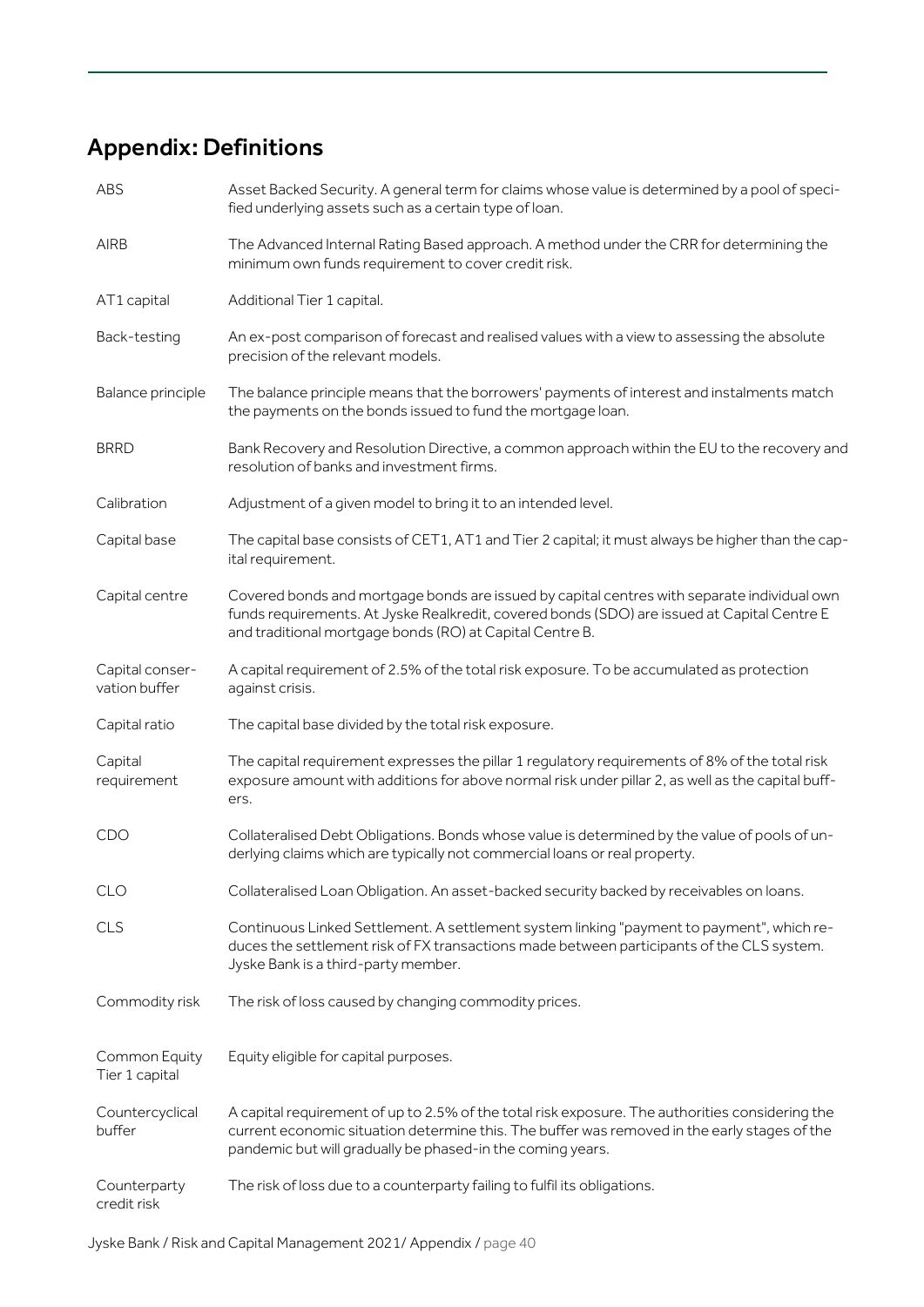

| CRD IV                 | The Capital Requirements Directive is an EU directive, which through the Danish Financial Busi-<br>ness Act was implemented directly in Danish legislation with effect as of 1 April 2014.                                                            |
|------------------------|-------------------------------------------------------------------------------------------------------------------------------------------------------------------------------------------------------------------------------------------------------|
| Credit risk            | The risk of loss caused by clients' or counter-parties' failure to meet their payment obligations.<br>Credit risk extends to loans and advances, committed credit facilities, and quarantees, market<br>values of derivatives and equity investments. |
| <b>CRR</b>             | The Capital requirements regulation is an EU regulation that lays down the rules for capital re-<br>quirements of credit institutions.                                                                                                                |
| Currency risk          | The risk of loss caused by changing exchange rates.                                                                                                                                                                                                   |
| Default                | An exposure is termed 'defaulted' if the borrower is expected not to meet all his obligations to-<br>wards the Group (high and full risk).                                                                                                            |
| Defaulted<br>exposures | Defaulted clients and past due exposures.                                                                                                                                                                                                             |
| EAD                    | Exposure At Default. The estimated exposure should the client default over the next twelve<br>months.                                                                                                                                                 |
| EBA                    | European Banking Authority.                                                                                                                                                                                                                           |
| <b>ECB</b>             | European Central Bank.                                                                                                                                                                                                                                |
| Economic capital       | The capital required to cover the Group's unexpected loss one year into the future. Economic<br>capital covers credit risk, market risk and business risk.                                                                                            |
| <b>EMTN</b>            | European Medium-Term Notes. Typically, with maturities of between two and ten years.                                                                                                                                                                  |
| EPE                    | Expected Positive Exposure. A method for estimating EAD for derivatives.                                                                                                                                                                              |
| Equity risk            | The risk of loss caused by changing equity prices.                                                                                                                                                                                                    |
| <b>ICAAP</b>           | Internal Capital Adequacy Assessment Process. The process assessing the capital require-<br>ment.                                                                                                                                                     |
| <b>IFRS</b>            | International Financial Reporting Standards.                                                                                                                                                                                                          |
| <b>ILAAP</b>           | Internal Liquidity Adequacy Assessment Process. The Group's own determination and assess-<br>ment of liquidity position and liquidity risk.                                                                                                           |
| Impaired<br>exposures  | Exposures for which impairment charges have been made individually.                                                                                                                                                                                   |
| Interest-rate risk     | The risk of loss caused by changing market rates.                                                                                                                                                                                                     |
| JB credit rating       | A rating on a scale from 1 to 14, where 1 is the highest credit quality (the lowest PD) and 14 the<br>lowest credit quality (the highest PD).                                                                                                         |
| Leverage ratio         | The leverage ratio is Tier 1 capital relative to the Group's total non-weighted exposures.                                                                                                                                                            |
| <b>LGD</b>             | Loss Given Default. The proportion of a given exposure which is expected to be lost if the client<br>defaults over the next twelve months.                                                                                                            |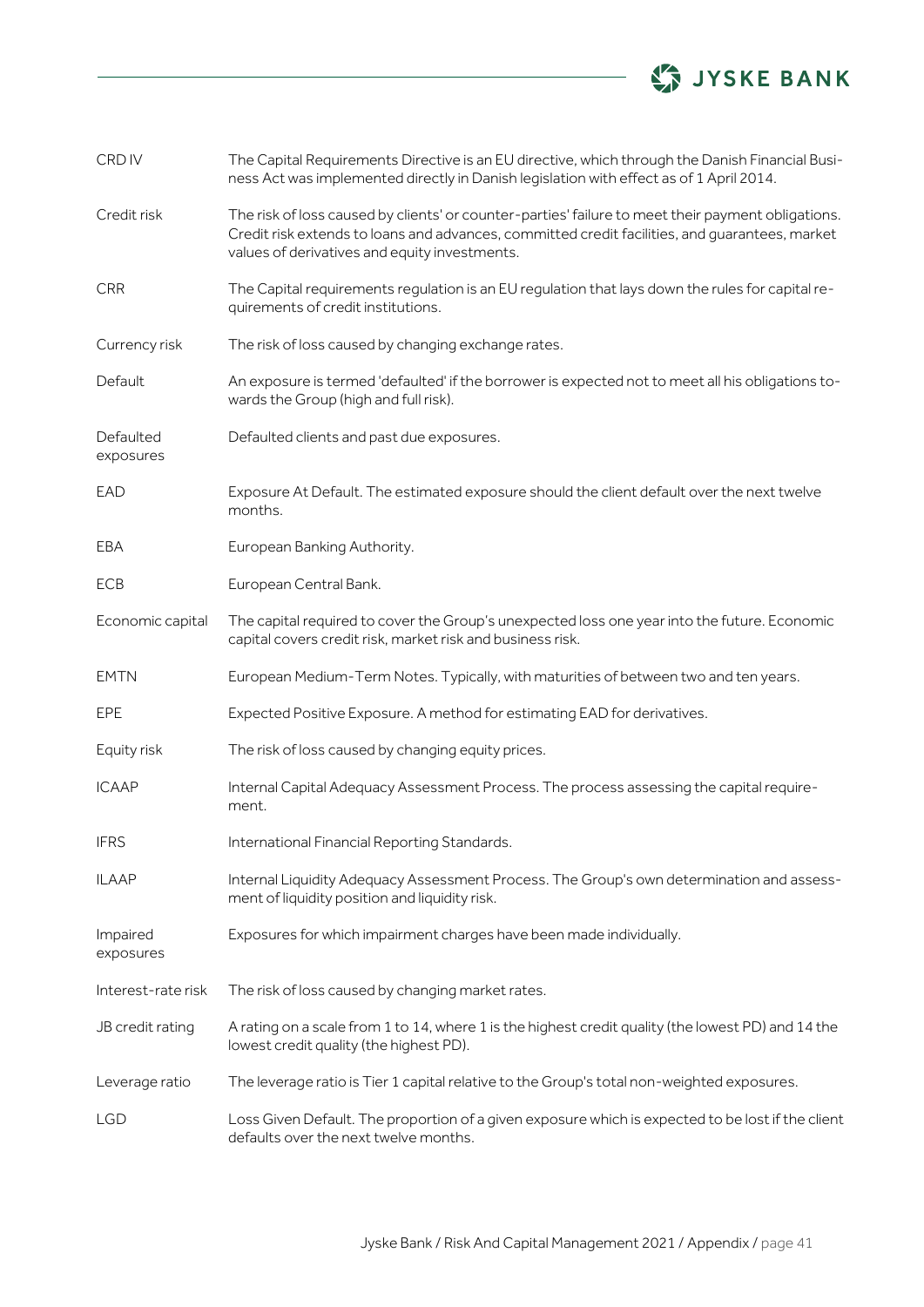| Liquidity risk                      | The risk of Jyske Bank not being able to generate or obtain sufficient liquidity at a reasonable<br>price to meet its payment obligations or ultimately being unable to meet its obligations as they<br>fall due.                                                               |
|-------------------------------------|---------------------------------------------------------------------------------------------------------------------------------------------------------------------------------------------------------------------------------------------------------------------------------|
| Market risk                         | The risk of loss caused by a change in the market value of the Group's assets and liabilities<br>caused by price changes in the financial markets.                                                                                                                              |
| <b>MREL</b>                         | Minimum requirements for own funds and eligible liabilities.                                                                                                                                                                                                                    |
| $O-SII$                             | Other systemically important institutions, the systemic importance classification of Jyske Bank.                                                                                                                                                                                |
| Operational risk                    | The risk of loss resulting from inadequate or failed internal processes, people, and systems or<br>from external events.                                                                                                                                                        |
| Own funds<br>requirements           | The own funds requirement is the amount of capital that the Group must hold to maintain its<br>banking licence. The determination is based on statutory formulas, which prescribe how the to-<br>tal risk exposure must be measured. The own funds requirement is 8% of this.   |
| <b>PD</b>                           | Probability of Default. The probability of a given client defaulting within the next twelve months.                                                                                                                                                                             |
| Pillar 1                            | The regulatory capital requirement of 8% of the total risk exposure.                                                                                                                                                                                                            |
| Pillar <sub>2</sub>                 | The part of the Group's capital requirements that exceeds the own funds requirements.                                                                                                                                                                                           |
| <b>RAC</b>                          | Risk-adjusted capital.                                                                                                                                                                                                                                                          |
| <b>REA</b>                          | Risk Exposure Amount or Risk-weighted Exposure Amount.                                                                                                                                                                                                                          |
| Retail                              | In relation to the CRD, the 'Retail' category covers personal clients and small- and medium-<br>sized enterprises. The latter must meet certain criteria to rank as retail clients.                                                                                             |
| Risk category                       | Jyske Bank's exposures at risk are broken down into three categories: low (1), high (2) and full (3)<br>risk. Risk categories 2 and 3 are termed defaulted. The risk categories are also applied in the<br>Group's set-up for impairment recognition.                           |
| Risk-weighted<br>exposure<br>amount | The risk-weighted exposure amount or the risk exposure amount is calculated according to the<br>capital requirements regulation.                                                                                                                                                |
| <b>RMBS</b>                         | Residential Mortgage Backed Securities.                                                                                                                                                                                                                                         |
| <b>SACP</b>                         | Stand-alone credit profile.                                                                                                                                                                                                                                                     |
| Settlement risk                     | The risk of loss caused by the non-fulfilment of payment obligations agreed between Jyske<br>Bank and its counterparties.                                                                                                                                                       |
| <b>SDO</b>                          | CRD-compliant covered bonds. Loans secured against real property.                                                                                                                                                                                                               |
| Supplementary<br>collateral         | For loans funded through the issue of covered bonds, supplementary collateral must be pro-<br>vided if LTV exceeds the loan-to-value limit as individual loans must at all times comply with the<br>established loan-to-value limits for the type of real property in question. |
| Tier 1 capital                      | The sum of Common Equity Tier 1 capital and additional Tier 1 capital.                                                                                                                                                                                                          |
| Trustee report                      | A status report from the securitisation's trustee describing the underlying loan portfolio of the<br>securitisation and the development of this to be used by investors, among others.                                                                                          |